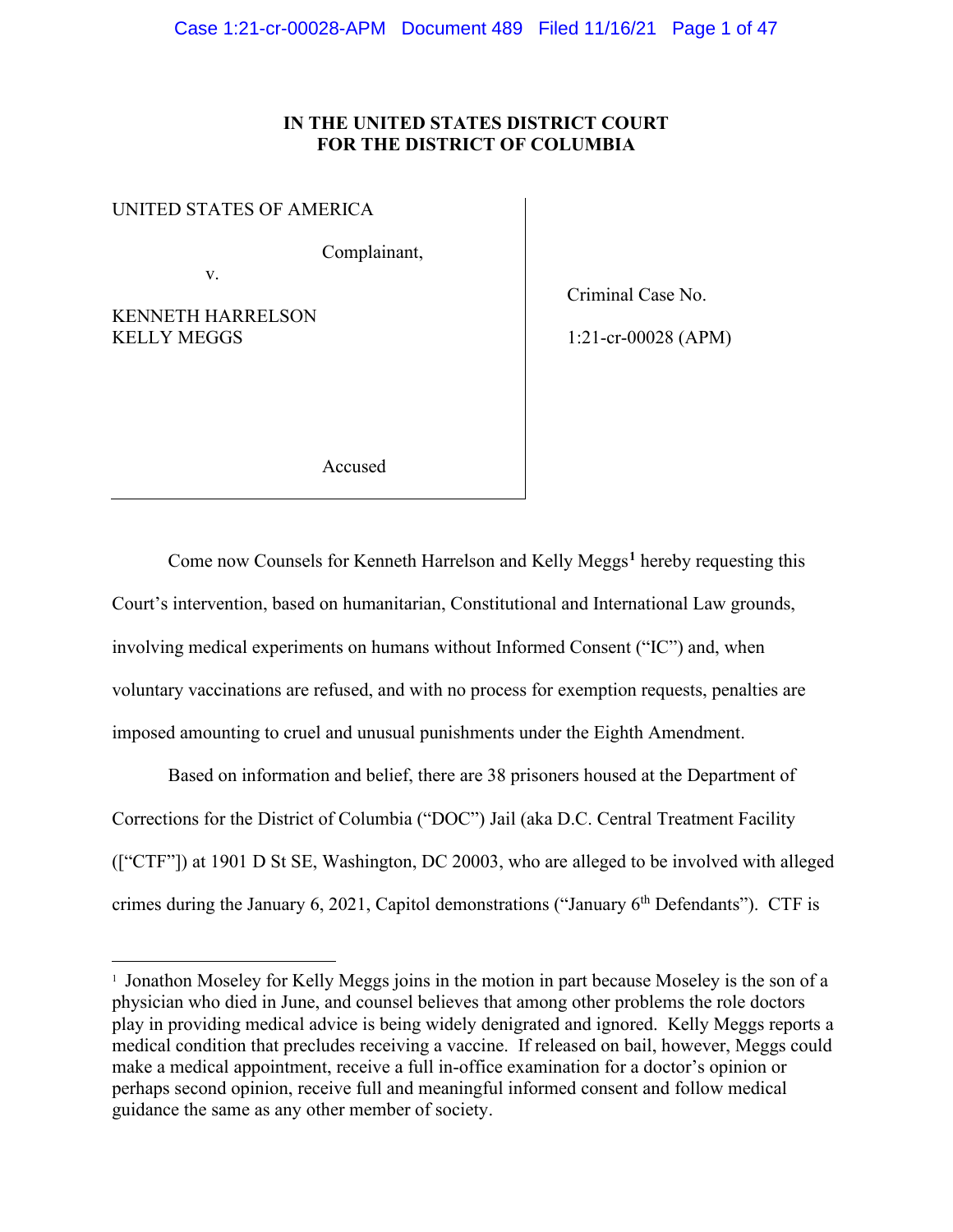segregated from DOC's Central Detention Facility ("CDF") and noteworthy for confinement conditions even more coercive than CDF's.<sup>[2](#page-1-0)</sup> Based on information and belief, 4 out of 38 prisoners chose to receive the C19 Vaccine. This Court must order immediate release of January 6th Defendants from pretrial detention in light of widely criticized double standards.<sup>[3](#page-1-1)</sup>In any normal case, defined by an absence of double standards, these Defendants would have been released on bail. Thus, the risk of Covid-19 ("C19") by concentrating them in the over-crowded D.C. Jails is materially augmented due to a double-standard, that is, the holding of these particular Defendants when similarly-situated Defendants would have been released.<sup>[4](#page-1-2)</sup> Case in point: interrupting the confirmation hearings of now U.S. Supreme Court Justice Brett Kavanaugh, in September and October 2018, in a clearly orchestrated, pre-planned conspiracy to obstruct official proceedings in Congress, [5](#page-1-3) thousands of protestors (organized in advance)

<span id="page-1-0"></span> $<sup>2</sup>$  As just one example, inmates in CDF, if they submit to receiving a Covid-19 vaccine, are</sup> provided access to private video kiosks where they can see their family members and their family members can see them.

<span id="page-1-1"></span> $3$  The First Step Act and the CARES ACT each expanded the "compassionate release" authority and mandate to the BOP in the face of C19. Official authorities do not put the puzzle altogether in explaining this, so we cite to the general explanation at: News Release, "FAMM, NACDL and Washington Lawyers' Committee Launch CARES Act Home Confinement Clearinghouse," National Association of Criminal Defense Lawyers, NACDL, August 19, 2021, accessible at: [https://www.nacdl.org/newsrelease/081921CARESActHomeConfinementClearinghouse;](https://www.nacdl.org/newsrelease/081921CARESActHomeConfinementClearinghouse) last accessed: November 12, 2021. Walter Pavlo, "Federal Inmates Eligible For Home Confinement Under CARES Act Pled For Their Release From Prison," Forbes Magazine, July 21, 2021, accessible at: [https://www.forbes.com/sites/walterpavlo/2021/07/21/federal-inmates-eligible-for-home](https://www.forbes.com/sites/walterpavlo/2021/07/21/federal-inmates-eligible-for-home-confinement-under-cares-act-pled-for-their-release-from-prison/?sh=5556319c4afc)[confinement-under-cares-act-pled-for-their-release-from-prison/?sh=5556319c4afc;](https://www.forbes.com/sites/walterpavlo/2021/07/21/federal-inmates-eligible-for-home-confinement-under-cares-act-pled-for-their-release-from-prison/?sh=5556319c4afc) last accessed: November 4, 2021.

<span id="page-1-2"></span><sup>&</sup>lt;sup>4</sup> The evidence in this case is only of planning a peaceful trip to D.C. to listen to speakers, provide volunteer security for speakers and dignitaries, and possibly to demonstrate under the First Amendment. Defendants had no practical ability to, and did not, obstruct official proceedings.

<span id="page-1-3"></span> $\frac{5}{3}$  While here, Defendants deny and there is no evidence of violating 18 U.S.C. 1512(c)(2), 2018 organized conspiracy to obstruct official proceedings that was gleefully admitted to and celebrated by participants and the news media alike—physically entering the U.S. Senate Judiciary Committee hearings and disrupting them.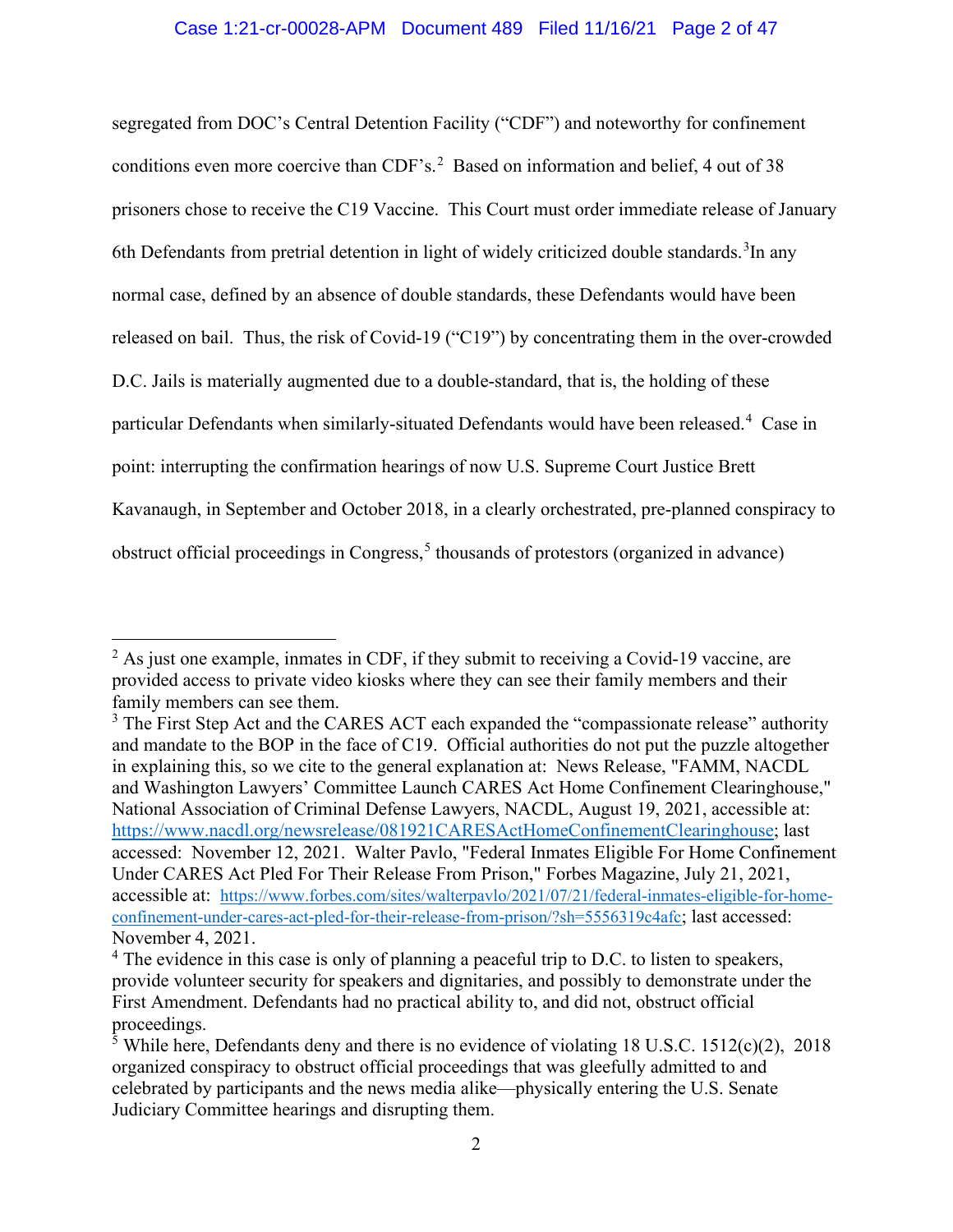#### Case 1:21-cr-00028-APM Document 489 Filed 11/16/21 Page 3 of 47

stormed the U.S. Supreme Court, <sup>[6](#page-2-0)</sup> attempting to enter forcibly by banging on the front doors. Thousands entered Congressional office buildings and demonstrated vociferously and aggressively enough to disrupt official business and to cause the U.S. Capitol Police to order Congressional staff to lock themselves inside their offices.<sup>[7](#page-2-1)</sup> Dozens shouted in protest and unfurled banners in the middle of the U.S. Senate confirmation hearings and were arrested – but released the same day.<sup>[8](#page-2-2)</sup>

After engaging in conduct identical to that reflected by the charges and descriptions of conduct (that are grossly exaggerated) in this case, those demonstrators were merely charged with demonstrating and released the same day (after being held for about five (5) hours) upon paying a \$35 fine. <sup>[9](#page-2-3)</sup> In contrast, this class of Defendants, including the captioned co-Defendants, have been incarcerated for many months and housed under severe conditions, with normal pretrial release rules improperly suspended in some cases. These Defendants alternate in lockup for 25.5 hours and 11.5 hours, separated by 5.5 hours in an alcove area. When "locked up," it's

<span id="page-2-1"></span><span id="page-2-0"></span><sup>6</sup> Alex Pappas, "Kavanaugh protesters arrested at Capitol, after thousands march on Supreme Court," Fox News, Oct 4, 2018, accessible at: [https://www.foxnews.com/politics/kavanaugh](https://www.foxnews.com/politics/kavanaugh-protesters-arrested-at-capitol-after-thousands-march-on-supreme-court)[protesters-arrested-at-capitol-after-thousands-march-on-supreme-court](https://www.foxnews.com/politics/kavanaugh-protesters-arrested-at-capitol-after-thousands-march-on-supreme-court) **EXHIBIT A**  $7$  Emily Birnbaum, "Over 200 protesters arrested during Kavanaugh hearings," September 6, 2018, accessible at: [https://thehill.com/homenews/senate/405500-212-protesters-total-arrested](https://thehill.com/homenews/senate/405500-212-protesters-total-arrested-during-kavanaugh-hearings)[during-kavanaugh-hearings](https://thehill.com/homenews/senate/405500-212-protesters-total-arrested-during-kavanaugh-hearings) **EXHIBIT B**

<span id="page-2-3"></span><span id="page-2-2"></span><sup>&</sup>lt;sup>8</sup> In contrast, 2018 demonstrators proudly admitted their conspiracy to obstruct congressional proceedings: "It's sort of a coordinated dance, **but the performers are an organized group of protesters** and a dozen or so uniformed Capitol Police officers. And the stage is this week's Senate confirmation hearings for Supreme Court nominee Brett Kavanaugh." One by one, the protesters, many wearing T-shirts reading 'I am what's at stake,' interrupt the proceedings by shouting slogans like 'You're making a mockery of democracy!' or 'Senators: Do your jobs and stop this hearing!' The police then warn that further disruption will result in arrests. Minutes later, the person shouts again and is hustled out a side door…**the protesters are part of a nationwide campaign to disrupt the confirmation process**." Ashraf Khalil, "Protesters continue to interrupt Kavanaugh hearings," Associated Press, 09/06/2018, accessible at: [https://apnews.com/article/3f4ddaec0ee946fe817329b065af3408;](https://apnews.com/article/3f4ddaec0ee946fe817329b065af3408) accessed Nov 6, 2021; *emphasis added.* **EXHIBIT C**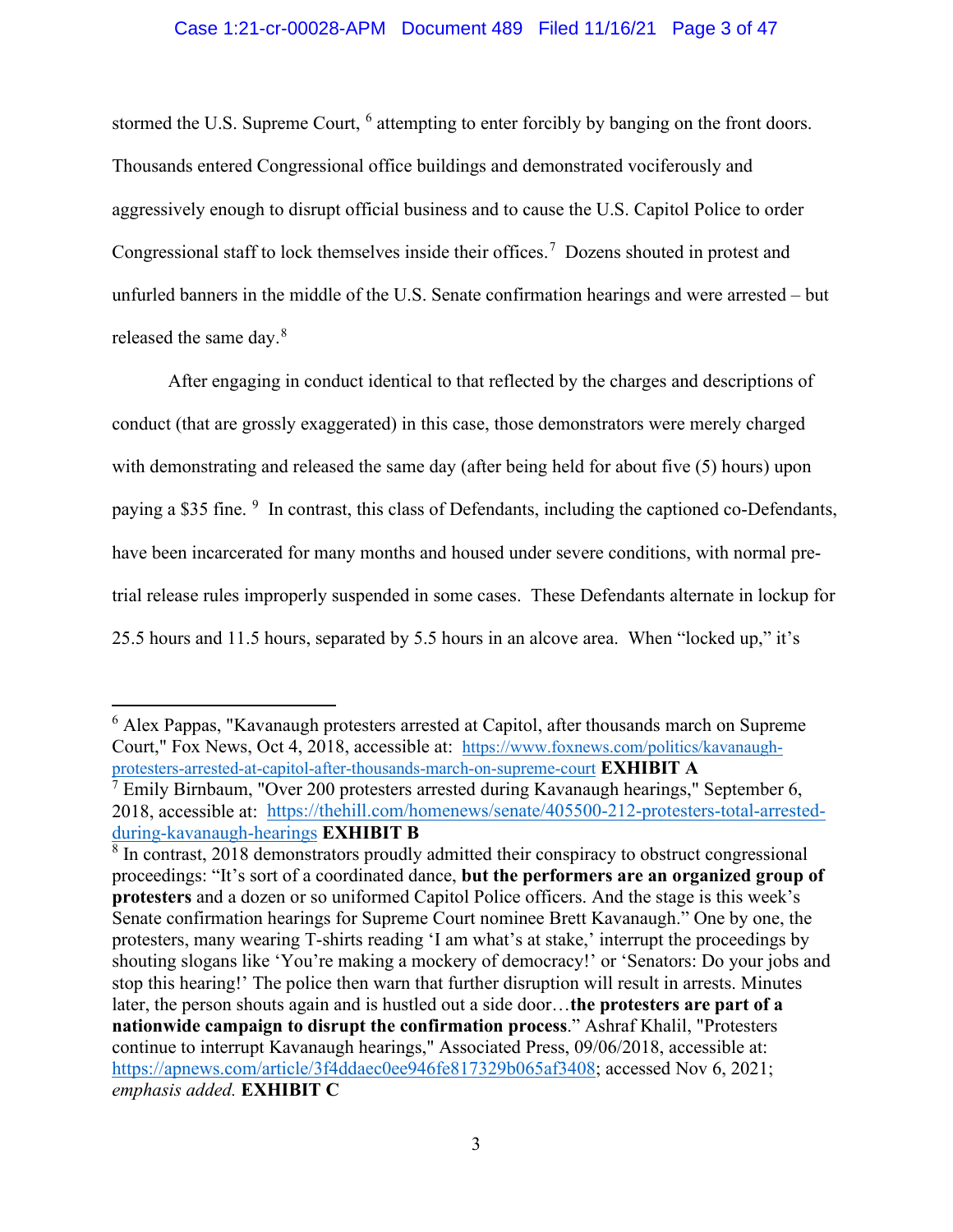#### Case 1:21-cr-00028-APM Document 489 Filed 11/16/21 Page 4 of 47

isolation in a bare, estimated 8' x 12' cell with a 3 inch slit for a window. A treasured "privilege" are their family member photos. Their only sustenance is an unhealthy, high carbohydrate diet with limited protein, and a typical dinner might be four slices of "enriched" white bread and two slices of cheese. Unvaccinated Defendants have an array of additional conditions placed on them. Outside time is denied to these Defendants.

There is a policy in place at the jail which increases outdoor time based on positive vaccination status, ignoring all requests of consideration for exemptions for medical or religious reasons, in spite of the fact that science demonstrates that the virus' risk of transmission is far lower outdoors.<sup>[10](#page-3-0)</sup> Based on information and belief, 34 unvaccinated Defendant inmates have been denied a shave or a haircut <sup>[11](#page-3-1)</sup> since they arrived.<sup>12</sup> Unvaccinated Defendant inmates are prohibited from seeing family members (who must themselves provide proof of vaccination); at least two inmates capitulated to the pressure to be vaccinated because they are believed to have been "driven crazy" by not being able to see their families, ever.<sup>13</sup> Thus, the children of unvaccinated Defendant inmates (if they can even make what is often a long and expensive trip) are prohibited from seeing their parent. Unvaccinated Defendant inmates find their access to educational and physical education programs terminated and are prohibited from attending

<span id="page-3-1"></span>[https://academic.oup.com/jid/article/223/4/550/6009483;](https://academic.oup.com/jid/article/223/4/550/6009483) both last accessed Oct 26, 2021  $11$  Clearly, just as regularly washing clothes can reduce the spread of a virus like COVID-19, so likewise would regular showers and shaving beards and trimming hair help reduce the spread; see: see [https://www.consumerreports.org/laundry/prevent-spread-of-covid-19-while-doing-laundry](https://www.consumerreports.org/laundry/prevent-spread-of-covid-19-while-doing-laundry-a3919570368)[a3919570368;](https://www.consumerreports.org/laundry/prevent-spread-of-covid-19-while-doing-laundry-a3919570368) last accessed: Nov 6, 2021. Yet such grooming has been reduced from normal. The protocols here seem almost designed, inadvertently, to spread C19.

<span id="page-3-0"></span><sup>10</sup> Outdoor Transmission of SARS-CoV-2: *The Journal of Infectious Diseases*, Vol. 223, Issue 4, 02/15/2021, Pages 550–561; [https://doi.org/10.1093/infdis/jiaa742;](https://doi.org/10.1093/infdis/jiaa742)

<span id="page-3-3"></span><span id="page-3-2"></span><sup>&</sup>lt;sup>12</sup> DOC COVID Policy, **Exhibit D** at 4: "Barbering and cosmetology services have resumed for residents with upcoming jury trials. Barbering and cosmetology will resume for all residents on June 1, 2021 contingent upon having contractors and participating residents able to demonstrate they have been fully vaccinated for COVID-19 and appropriate social distancing is maintained."  $^{13}$  Id. at 5.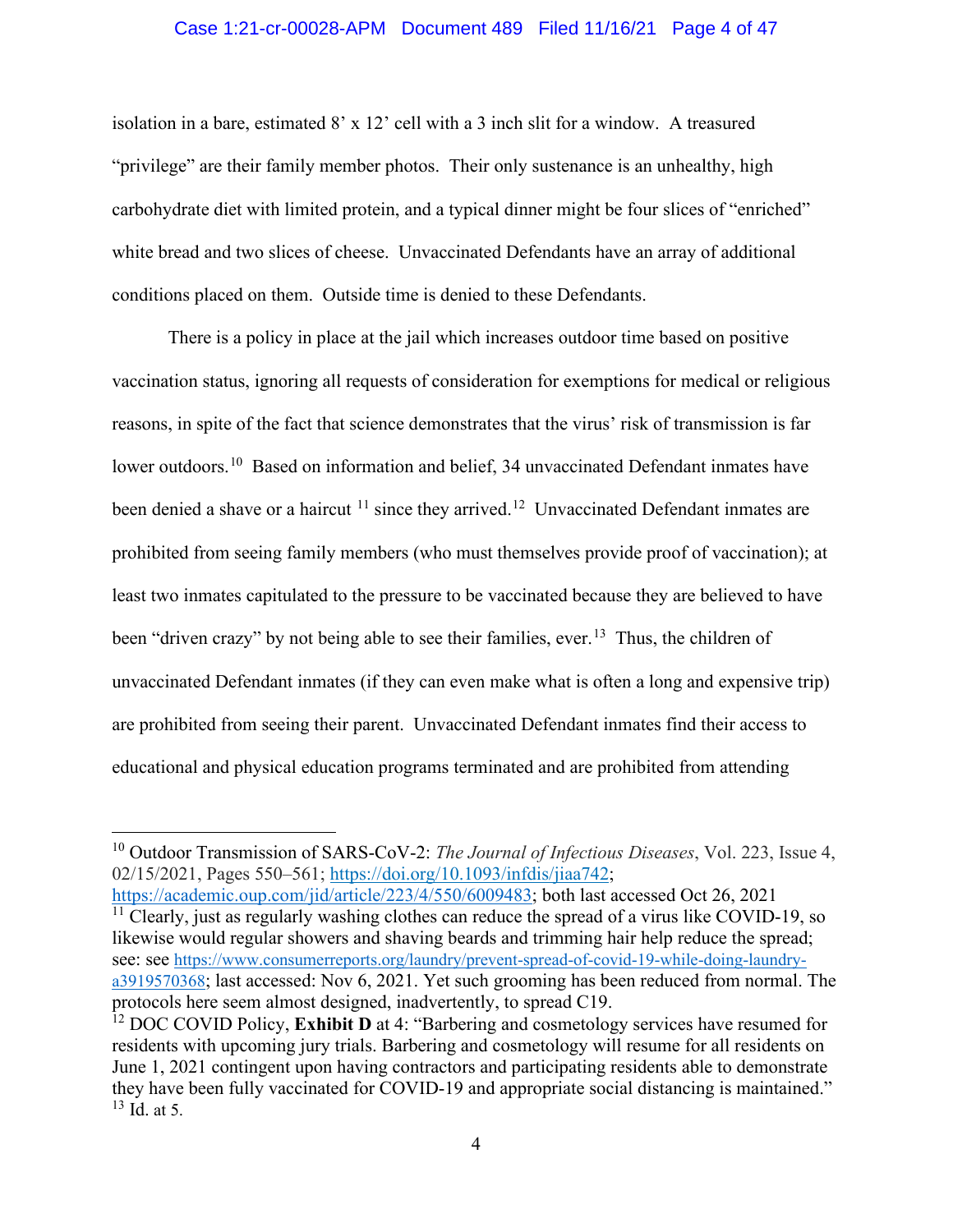#### Case 1:21-cr-00028-APM Document 489 Filed 11/16/21 Page 5 of 47

religious services. Defendants who capitulate to coerced vaccinations are rewarded with free commissary items in a free commissary gift bag. By contrast, in a reflection of the broader-scale medical apartheid unfurling in society-at-large, unvaccinated Defendants are required to pay for these essential items. Among the 34 Defendants referenced above are veterans, many of whom are decorated, and at least one of whom is permanently disabled because of injuries sustained in the service of our Country. Many of the unvaccinated Defendants are churchgoing men who have been stripped of their rights to worship, unless alone, without the fellowship of other worshippers (a vital element of their religious creed akin to the minyan of Judaism). These requirements have not been established as obligations or impacts pursuant to the Administrative Procedures Act, and these policies conflict with *Griswold v. Connecticut*, 381 U.S. 479 (1965).

# **I. INTRODUCTION**

Defendants petition for immediate release and for this Court to prohibit the DOC from punishing those who do not receive Covid-19 ("C19") "vaccines" in order to ensure that any of the three currently available experimental drugs on its menu—or indeed any other experimental drugs that may yet be added thereunto—will not be injected into Defendants without their informed and completely uninfluenced consent. To date, there is only one C19 "vaccine" able to claim FDA approval, Comirnaty®, which is presently unavailable in the United States. All other C19 "vaccines" are experimental, as evidenced by their availability **being qualified by and conditioned upon Emergency Use Authorization (EUA), an authorization which carries grave (albeit ignored) statutory meaning and caution**. Thus, to describe this mRNA vaccine program as experimental is a simple, honest truth—not hyperbolic language. mRNA technology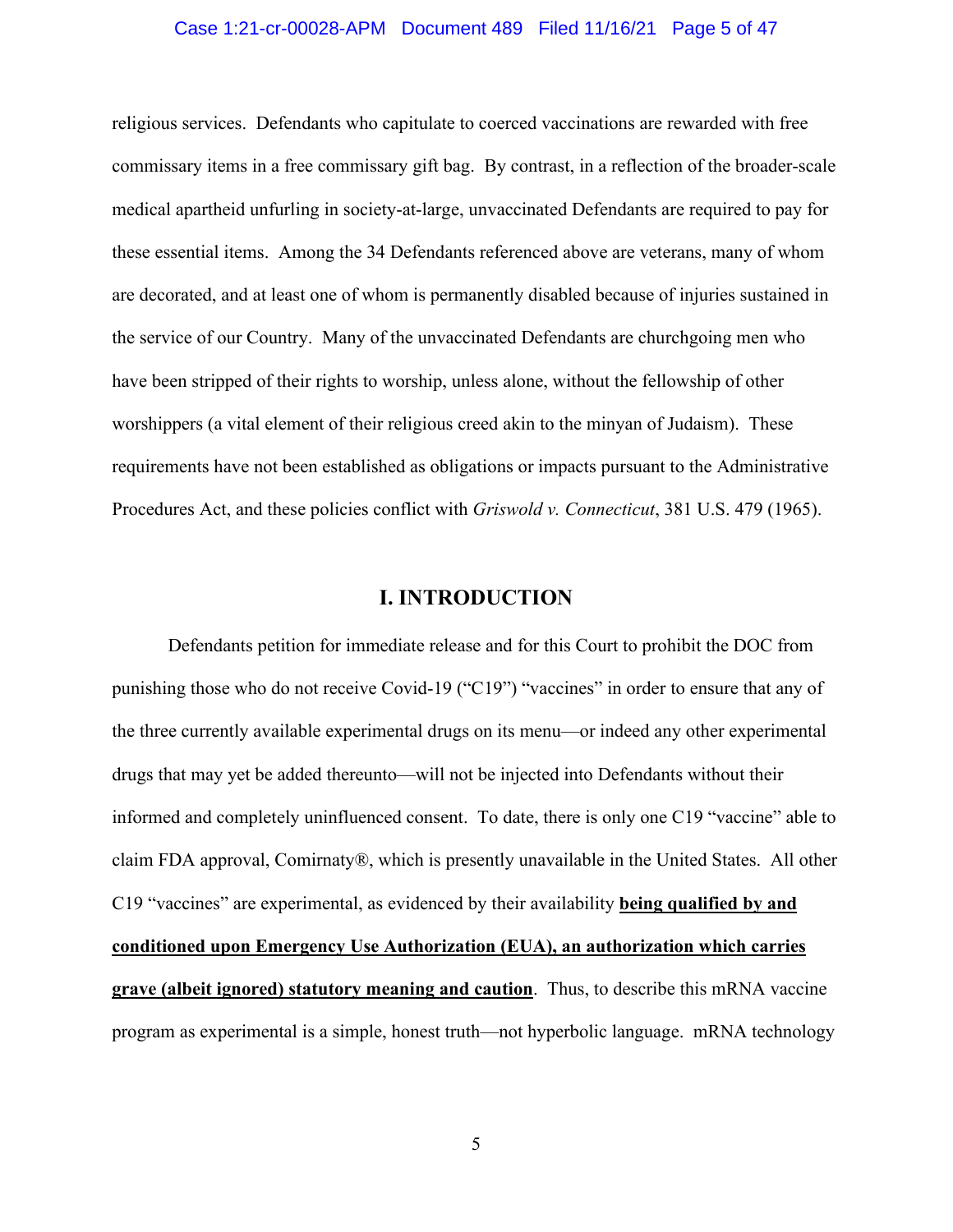#### Case 1:21-cr-00028-APM Document 489 Filed 11/16/21 Page 6 of 47

is completely new and dramatically different from any known vaccines in our past.<sup>[14](#page-5-0)</sup>

The FDA classifies all vaccines available on the C19 menu on the date of this filing as investigational (or experimental) vaccines, aka unapproved drugs under FDCA  $\S$  564(e)(2)(A) and 21 U.S.C. 360bbb-3. Defendants are in federal custody but are currently held at DOC. Specific points of law and authority supporting this motion include the FDCA law, which has its roots in the 1964 Declaration of Helsinki ("DH"); the 1947 Nuremberg Code ("NC"); Article 7 of the United Nation's 1966 International Covenant on Civil and Political Rights (ICCPR); the 1993 Religious Freedom and Restoration Act, Pub. L. No. 103-141, 107 Stat. 1488, codified at 42 U.S.C. § 2000bbb*, et seq.,* (RFRA"); the 1981 Federal Policy for Protecting Human Subjects ("The Common Rule") ("CR"); the 1938 Federal Food, Drug, and Cosmetic Act, 21 U.S.C. § 360bbb-3 *et seq.* ("FDCA"); the 1964 Civil Rights Act;[15](#page-5-1) the 1980 Civil Rights of Institutionalized Persons Act ("CRIPA"); the 2021 Public Health Service Act (PHSA); <sup>[16](#page-5-2)</sup> as well as the Free Exercise and Establishment Clauses of the First Amendment, the Due Process and Equal Protection Clauses of the Fifth Amendment, and the Eighth Amendment of the U.S. Constitution. Some of these go to affirmative duties under human rights generally and the doctrine of Informed Consent (("IC)") specifically; others go to observations of a profound inhumanity in the conduct of DOC that denies inmates their dignity as US citizens, all under color and delegation by the Bureau of Prisons, Department of Justice. While the punishment of

<https://www.yalemedicine.org/news/covid-19-vaccine-comparison>

<span id="page-5-0"></span><sup>14</sup> <https://www.ncbi.nlm.nih.gov/pmc/articles/PMC8103517/>

Because there are no time machines there can be no or medium or long term studies and, future health effects can only be based on hollow assurances, with massive undisclosed conflicts and financial interests, that at best may qualify as informed speculation.

<span id="page-5-1"></span><sup>&</sup>lt;sup>15</sup> Title VII of the Civil Rights Act of 1964; [https://www.eeoc.gov/statutes/title-vii-civil-rights](https://www.eeoc.gov/statutes/title-vii-civil-rights-act-1964)[act-1964;](https://www.eeoc.gov/statutes/title-vii-civil-rights-act-1964) last accessed: October 28, 2021.

<span id="page-5-2"></span><sup>&</sup>lt;sup>16</sup> [https://www.govinfo.gov/content/pkg/COMPS-8773/pdf/COMPS-8773.pdf;](https://www.govinfo.gov/content/pkg/COMPS-8773/pdf/COMPS-8773.pdf) last accessed: Oct 28, 2021.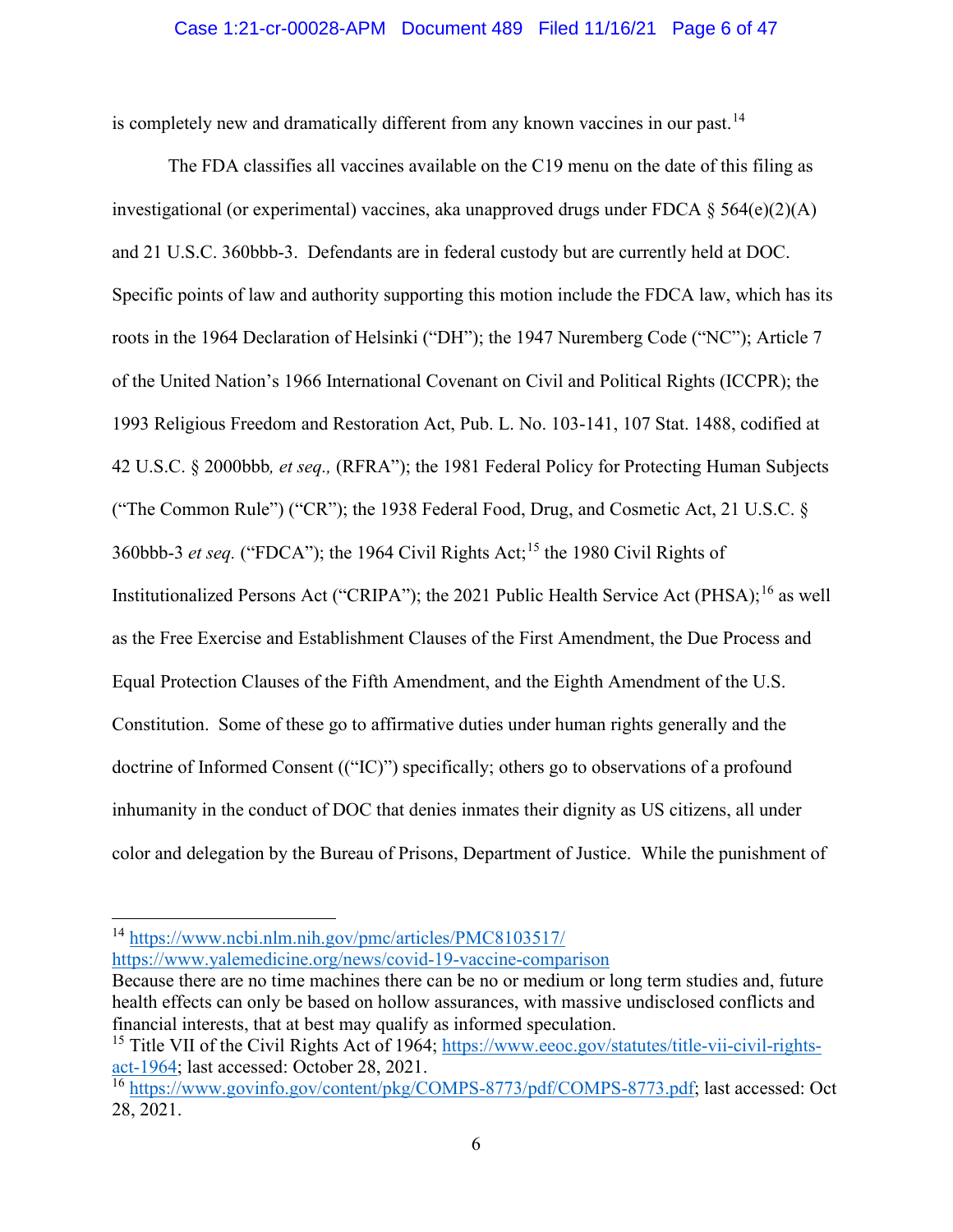# Case 1:21-cr-00028-APM Document 489 Filed 11/16/21 Page 7 of 47

inmates who do not volunteer to test experimental mRNA technology on themselves (fully FDAapproved or not), poses glaring legal issues, the objectively sounder alternative to its prohibition, as a matter of public health policy, would be for DOC to follow the Federal Bureau of Prisons (BOP) lead in recommending the transfer of inmates to home confinement<sup>[17](#page-6-0)</sup> which also happens to be warranted for its own sake, strictly on the legal merits.<sup>[18](#page-6-1)</sup>

# **A. DOC Policy**

The current DOC policy, not issued under any Rule Making Authority under the

Administrative Procedures Act, as stated by the Government of the District of Columbia, is that:

DOC will continue to follow DC Department of Health (DOH) and CDC [Centers for Disease Control and Prevention (CDC)] guidelines, as well as complying with the U.S. District Court order, to ensure the health and well-being of all its residents and staff.<sup>[19](#page-6-2)</sup>

Yet the DOC Policy failed to follow CDC guidelines. The CDC web page, "Myths and

Facts about COVID-19 Vaccines" states: "No. The federal government does not mandate

(require) vaccination for people."[20](#page-6-3) It also acknowledges the legal right to refuse: "If you have

concerns about C19 vaccination, talk with your...doctor, nurse, or clinic."<sup>[21](#page-6-4)</sup> The policy also

states that "[b]eginning May 15, 2021, the DOC will expand outdoor recreation to a minimum of

<span id="page-6-2"></span>(DOC COVID Policies), attached as **EXHIBIT E;** available at:

<https://doc.dc.gov/page/coronavirus-prevention> (last visited September 29, 2021; last accessed: Oct 17, 2021.

<span id="page-6-4"></span><span id="page-6-3"></span><sup>20</sup> Myths and Facts about COVID-19 Vaccines, Updated July 7, 2021; <https://www.cdc.gov/coronavirus/2019-ncov/vaccines/facts.html> (last visited September 29, 2021); last accessed: Oct 17, 2021.  $\frac{20}{21}$  *[Id.](https://www.cdc.gov/coronavirus/2019-ncov/vaccines/safety/myocarditis.html)* 

<span id="page-6-0"></span><sup>&</sup>lt;sup>17</sup> Memo: [https://www.bop.gov/coronavirus/docs/bop\\_memo\\_home\\_confinement\\_april3.pdf;](https://www.bop.gov/coronavirus/docs/bop_memo_home_confinement_april3.pdf) published April 3, 2021; accessed: Oct 26, 2021.

<span id="page-6-1"></span> $^{18}$  Because BOP, which is within the DOJ, seems generally unaware of conditions at CTF which is under delegated authority, we include for the record **ATTACHMENTS 1 and 2** that lay out a sample of the background CTF conditions as alleged by prisoners and defense counsel on other cases.<br><sup>19</sup> District of Columbia Department of Corrections Policies on Coronavirus Prevention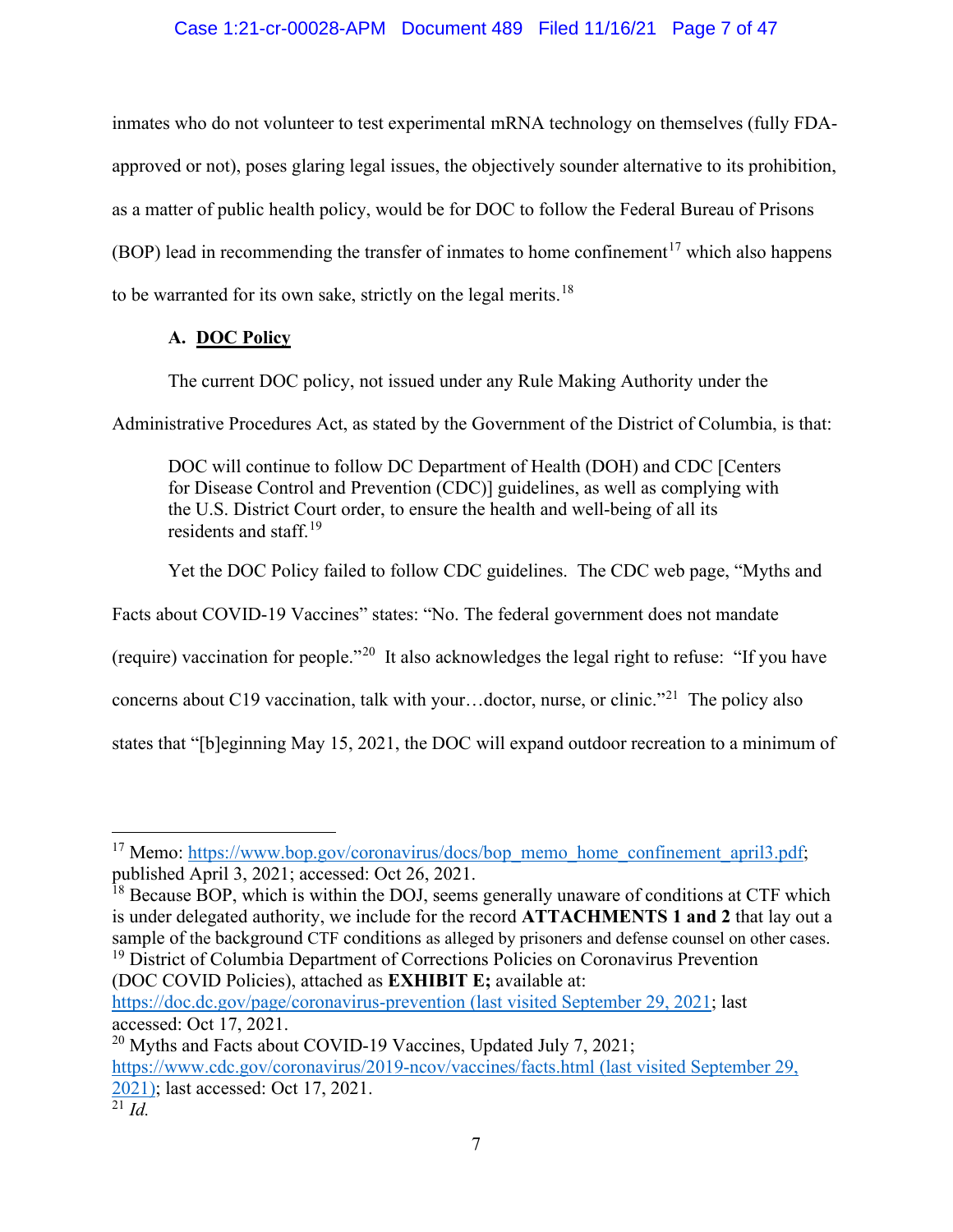1.5 hours per week for each...unit"<sup>[22](#page-7-0)</sup> despite outdoor transmission being rare;<sup>[23](#page-7-1)</sup> the average indoor transmission rate is 18.7 times higher.<sup>[24](#page-7-2)</sup> But DOC pledges to "review further increases" as…vaccinations increase."[25](#page-7-3) This policy is also punitive with respect to Barbering:

Barbering and cosmetology services have resumed for residents with upcoming jury trials. Barbering and cosmetology will resume for all residents on June 1, 2021 contingent upon having contractors and participating residents able to demonstrate they have been fully vaccinated for COVID-19 and appropriate social distancing is maintained.<sup>[26](#page-7-4)</sup>

These Defendants face prejudicial impact from having to appear in court hearing

appearances looking disheveled, unshaven, and slovenly (although the policy for trials seems to

have been expanded).<sup>[27](#page-7-5)</sup> DOC represents that it "continues to adjust movement restrictions

within DOC facilities in a manner consistent with medical stay-in-place orders and Center for

Disease Control and Prevention (CDC) guidelines."<sup>[28](#page-7-6)</sup> The policy limits access to family or

friends' visits, and states: "[b]y June 7, 2021, DOC will begin limited video visitation, which

will be dependent on staff availability, *modification to movement to maintain public health* 

guidelines, and installation of tablets/IT equipment...<sup>[29](#page-7-7)</sup>" DOC claims that "The medical stay in

<span id="page-7-1"></span><sup>23</sup> "**Outdoor transmission of the virus is rare.** You might have heard that less than 10 percent of documented viral transmission happens in outdoor settings. That "10 percent" figure has been tossed around a lot, [even by the CDC.](https://www.whitehouse.gov/briefing-room/press-briefings/2021/04/27/press-briefing-by-white-house-covid-19-response-team-and-public-health-officials-32/) It comes from a comprehensive [analysis](https://academic.oup.com/jid/article/223/4/550/6009483) of relevant research published last November, but most experts, [including the authors of that paper,](https://academic.oup.com/jid/advance-article/doi/10.1093/infdis/jiab298/6291889) believe that the actual risk of outdoor transmission is far lower — *likely [less than one percent](https://academic.oup.com/jid/advance-article/doi/10.1093/infdis/jiab298/6291889)*." *How safe are outdoor activities?* Kim Schive MIT MEDICAL, August 30, 2021 <https://medical.mit.edu/covid-19-updates/2021/08/how-safe-outdoor-activities> (emphasis added).

<span id="page-7-2"></span><sup>24</sup> Outdoor Transmission of SARS-CoV-2 and Other Respiratory Viruses: A Systematic Review; *The Journal of Infectious Diseases*, Volume 223, Issue 4, 15 February 2021, Pages 550–561; [https://doi.org/10.1093/infdis/jiaa742;](https://doi.org/10.1093/infdis/jiaa742) last accessed: Oct 26, 2021

<span id="page-7-0"></span><sup>22</sup> DOC COVID Policy, **EXHIBIT E**. At 4; [https://doc.dc.gov/page/coronavirus-prevention;](https://doc.dc.gov/page/coronavirus-prevention) last accessed: Oct 28, 2021.

<span id="page-7-3"></span> $25$  Footnote 19

<span id="page-7-4"></span><sup>26</sup> DOC COVID Policy, **EXHIBIT E***, page 3.*

<span id="page-7-5"></span><sup>27</sup> DOC COVID Policy, **EXHIBIT D***, page 3.*

<span id="page-7-6"></span><sup>28</sup> DOC COVID Policy, **EXHIBIT E***, page 3.*

<span id="page-7-7"></span><sup>29</sup> *Id. page 5*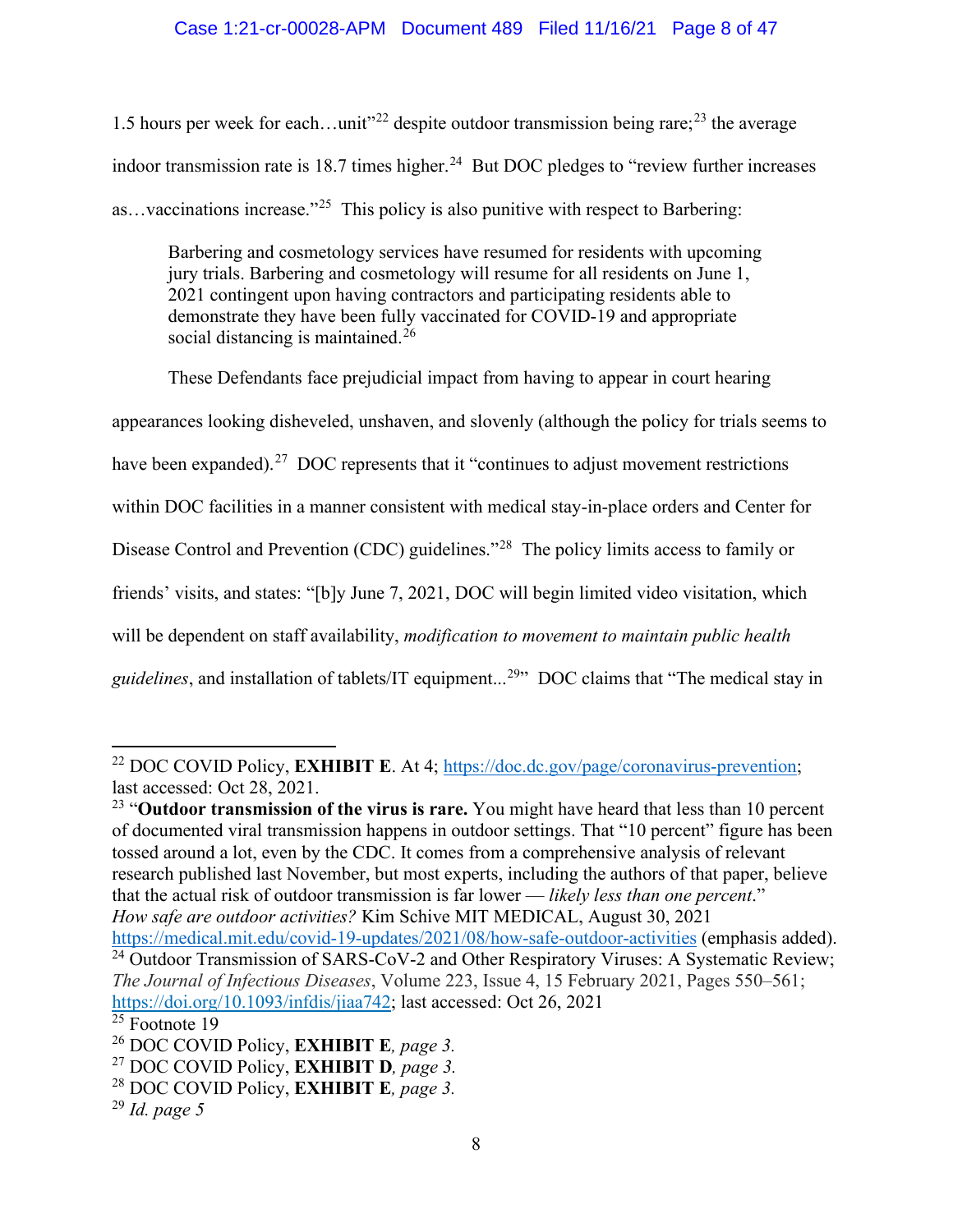place is not designed to be punitive in nature..."<sup>[30](#page-8-0)</sup> As set forth, it is nothing but punitive.

Barbering and cosmetology or movement outside their cells (let alone outdoors) is part of general human well-being and daily hygiene, but has been restricted for Defendants in Pre-Trial Detention (who must be presumed innocent), unless they have voluntarily consented to be "fully vaccinated" for Covid-19—by an unapproved drug and biological product, in violation of federal  $law.<sup>31</sup>$  $law.<sup>31</sup>$  $law.<sup>31</sup>$ 

# **B. Informed Consent (IC)—A Right Enshrined in US History**

In 2009, the Second Circuit found, *in a case involving Pfizer*, where it was alleged that eleven (11) Nigerian children died from an experimental drug, that Informed Consent ("IC") is FDA law, with a history resting on international standards:

*The history of the norm in US law demonstrates that it has been firmly embedded for more than 45 years and—except for our dissenting colleague—its validity has never been seriously questioned by any court. Congress mandated patient-subject consent in drug research in 1962. Bassiouni et al., supra[32](#page-8-2)*, at 1624 (*citing* 21 U.S.C. § 355(i) (1976)). In response, the FDA promulgated its first regulations requiring the IC of human subjects. Tellingly, the sources on which our government relied in outlawing non-consensual human medical experimentation were the NC and DH, signifying that the government conceived of these sources' articulation of the norm as binding legal obligation. *Bassiouni et al.*, supra, at 1625-26 (*citing* 21 C.F.R. § 310.102(h) (1980)). *Today, FDA regulations require IC to U.S. investigators' research, whether conducted domestically or in a foreign country, used to support applications for the approval of new drugs.* See 21 C.F.R. §§ 50.20, 50.23-.25, 50.27, 312.20, 312.120 (2008); 45 C.F.R. §§ 46.111, 46.116-.117 (2008). *Abdullahi v. Pfizer, Inc*., 562 F.3d 163, 182 (2nd Cir. 2009)(emphasis added).

<span id="page-8-0"></span><sup>30</sup> DOC COVID Policy, **EXHIBIT D** at 1; [https://doc.dc.gov/page/coronavirus-prevention;](https://doc.dc.gov/page/coronavirus-prevention) last accessed: Oct 17, 2021.

<span id="page-8-1"></span><sup>&</sup>lt;sup>31</sup> See FDCA 201(g), 21 U.S.C. 321(g); 42 USC 262(i)(l).

<span id="page-8-2"></span><sup>32</sup> *Id*. (*citing* M. Cheriff Bassiouni et al., An Appraisal of Human Experimentation in International Law and Practice: The Need for International Regulation of Human Experimentation, 72 J. Crim. L. & Criminology 1597, 1640 & n.220 (1981) (*internal quotation marks omitted*)).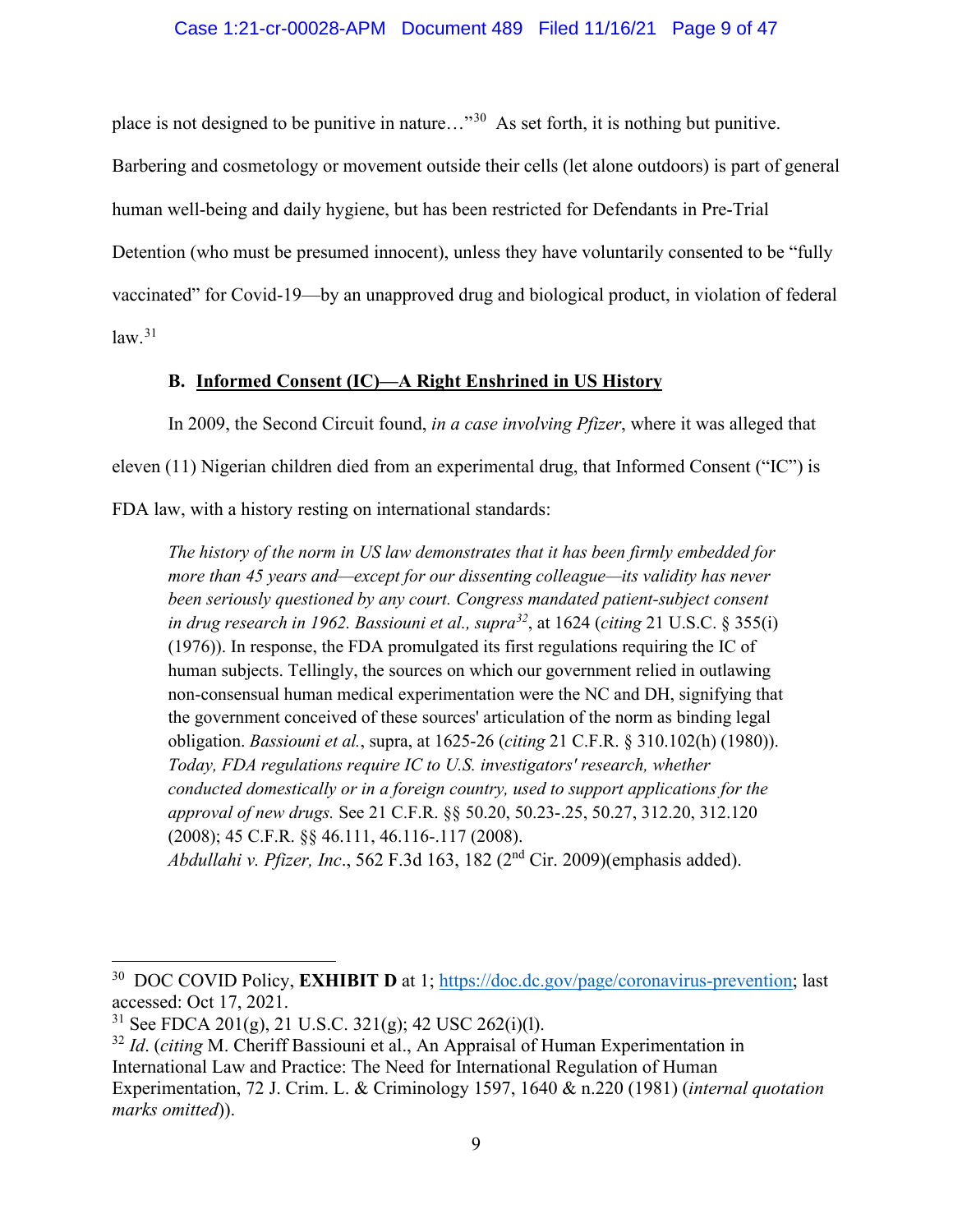#### Case 1:21-cr-00028-APM Document 489 Filed 11/16/21 Page 10 of 47

IC is the global standard for ethical medicine. Without it, the law may presume an unlawful battery.<sup>33</sup> IC ensures participation is voluntary and protects against undue inducement,<sup>[34](#page-9-1)</sup> such that even the appearance of coercion is dispelled. Inducement diminishes or eliminates voluntariness through feelings of obligation or other influential power dynamics, either or both commonly manifest in jail settings with incarcerated populations. A humane jailor must make deliberate, conscious efforts to minimize their impact. Yet we note in the DOC's conduct that free will and IC are seemingly optional.

Even if DOC staff were injecting FDA-approved drugs, they should be "walking on pins and needles" at the very thought that an observer might determine their conduct was out of bounds from an IC point of view. Incredibly, even though the conditions are far less favorable no FDA-approved drugs to speak of—DOC is flagrantly engaging in what could only be deemed coercion under any reasonable standard. No medical practitioner may have peace of mind that whatever consent may have been established for the record will certainly avoid legal liability. This is highlighted by the California Supreme Court: "One cannot know with certainty whether a consent is valid until a lawsuit has been filed and resolved."[35](#page-9-2) All he/she can do is maintain due diligence, such that no one might claim that standards of care were lacking, or basic precautions spurned. Is DOC in the category of such medical practitioners? No, DOC seems intent on vitiating consent; it has been, and continues to be, subject to and in gross violation of:

1. The CR, 45 CFR part 46 subpart A

<span id="page-9-0"></span><sup>&</sup>lt;sup>33</sup> Code of the District of Columbia

<sup>§ 7–1305.06</sup>a. Informed consent. [https://code.dccouncil.us/us/dc/council/code/sections/7-](https://code.dccouncil.us/us/dc/council/code/sections/7-1305.06a.html) [1305.06a.html;](https://code.dccouncil.us/us/dc/council/code/sections/7-1305.06a.html) last accessed: November 12, 2021.

<span id="page-9-1"></span> $34$  See, Hyun, I. (2006). Fair payment or undue inducement? Nature,  $442(7103)$ , 629-630; Macklin, R. (1981). On paying money to research subjects: 'Due' and 'undue' inducements. *IRB: A Review of Human Subjects Research*, 3(5), 1-6.

<span id="page-9-2"></span><sup>35</sup> Moore *v*. *Regents of the University of California.* 51 Cal.3d 120, 165, 793 P. 2d 479, 271 Cal. Raptr. 147, note 41 (1990) Cross ref. supra 3 at p.67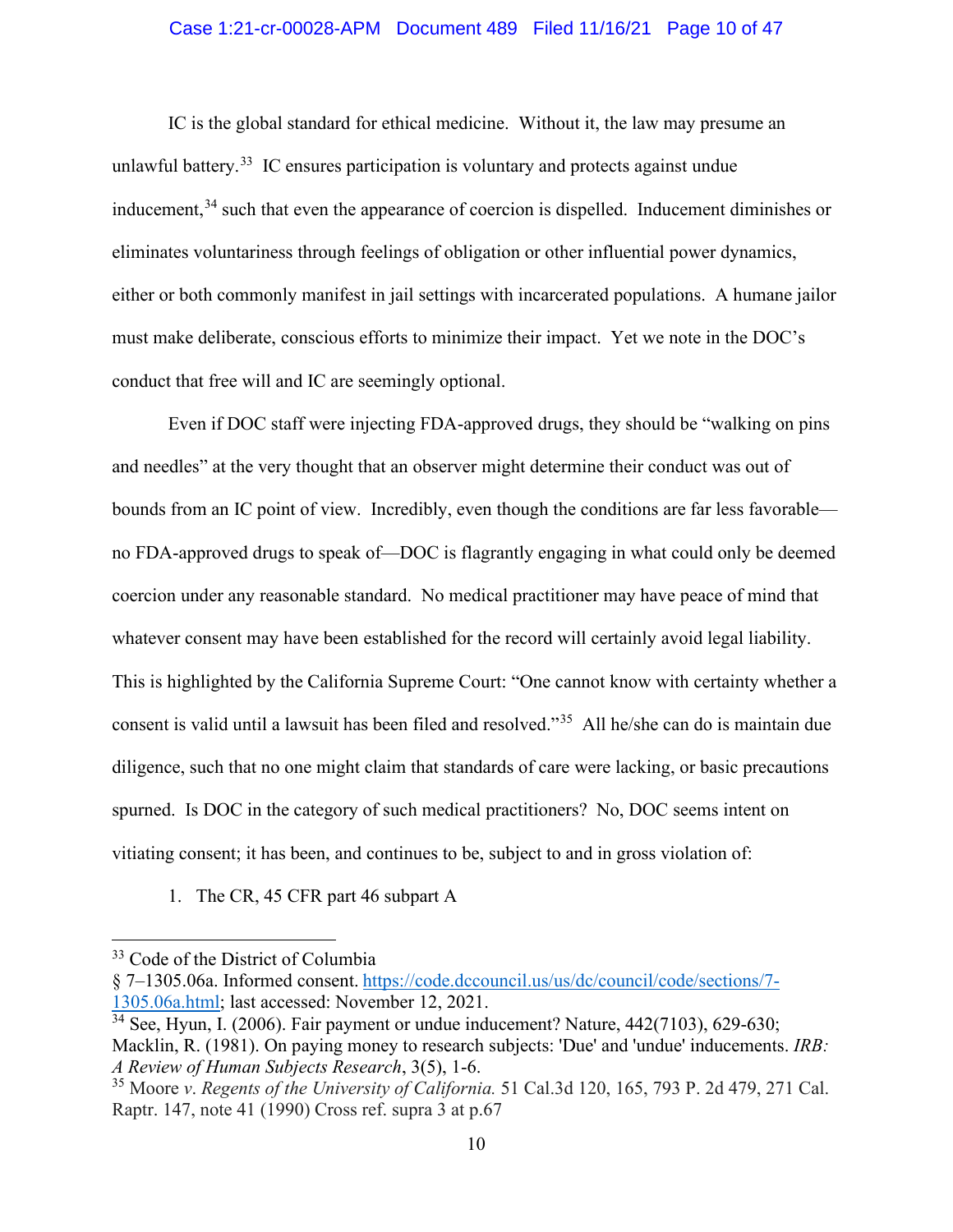- 2. The Nuremberg Code (NC): Every medical intervention requires Informed Consent (IC).
- 3. The Declaration of Helsinki (DH)
- 4. Article 7 of the UN's 1966 International Covenant on Civil and Political Rights (ICCPR), which specifies that "No one shall … be subjected without his free consent to medical or scientific experimentation."[36](#page-10-0)

The law today requires that practitioners not just obtain the patient's assent but provide sufficient information, ensure the patient understands, recognize quite specifically what the patient agrees to or does not agree to, respect any refusals and take extra caution to avoid even a hint of duress or deception, as these would vitiate consent. There are grave IC pitfalls associated with administering to free citizens, fully FDA-approved vaccines, and these dramatically compound as soon as they are administered to inmates: The presumption of involuntariness and invalidity of IC—which it is every medical practitioner's affirmative duty to overcome at every step of any medical intervention—is a much more delicate proposition when dealing with prisoners. These detainees lack the freedom to make medical appointments, receive proper physical exams in a physician's office, or to seek second opinions. The already elevated level of IC precariousness produced by administering drugs to humans lacking freedom of movement is further intensified once that vaccine is available only under EUA.

When one combine's prisoners, an EUA, and a sudden (and extremely dangerous) promulgation of the vaccines being coerced—even if only outside of jail walls—then truly you have a "perfect storm" of liabilities and ethical challenges, not limited to IC. Yet the DOC seems very unconcerned with upholding the most basic standards of medical care. (U.S. District Judge Royce C. Lamberth of Washington on Oct 13, 2021 held Warden Quincy Booth of the DC

<span id="page-10-0"></span> $36$  ICCPR; p.5 of the PDF; p. 175 of the original document;

[https://treaties.un.org/doc/publication/unts/volume%20999/volume-999-i-14668-english.pdf;](https://treaties.un.org/doc/publication/unts/volume%20999/volume-999-i-14668-english.pdf) last accessed: October 20, 2021.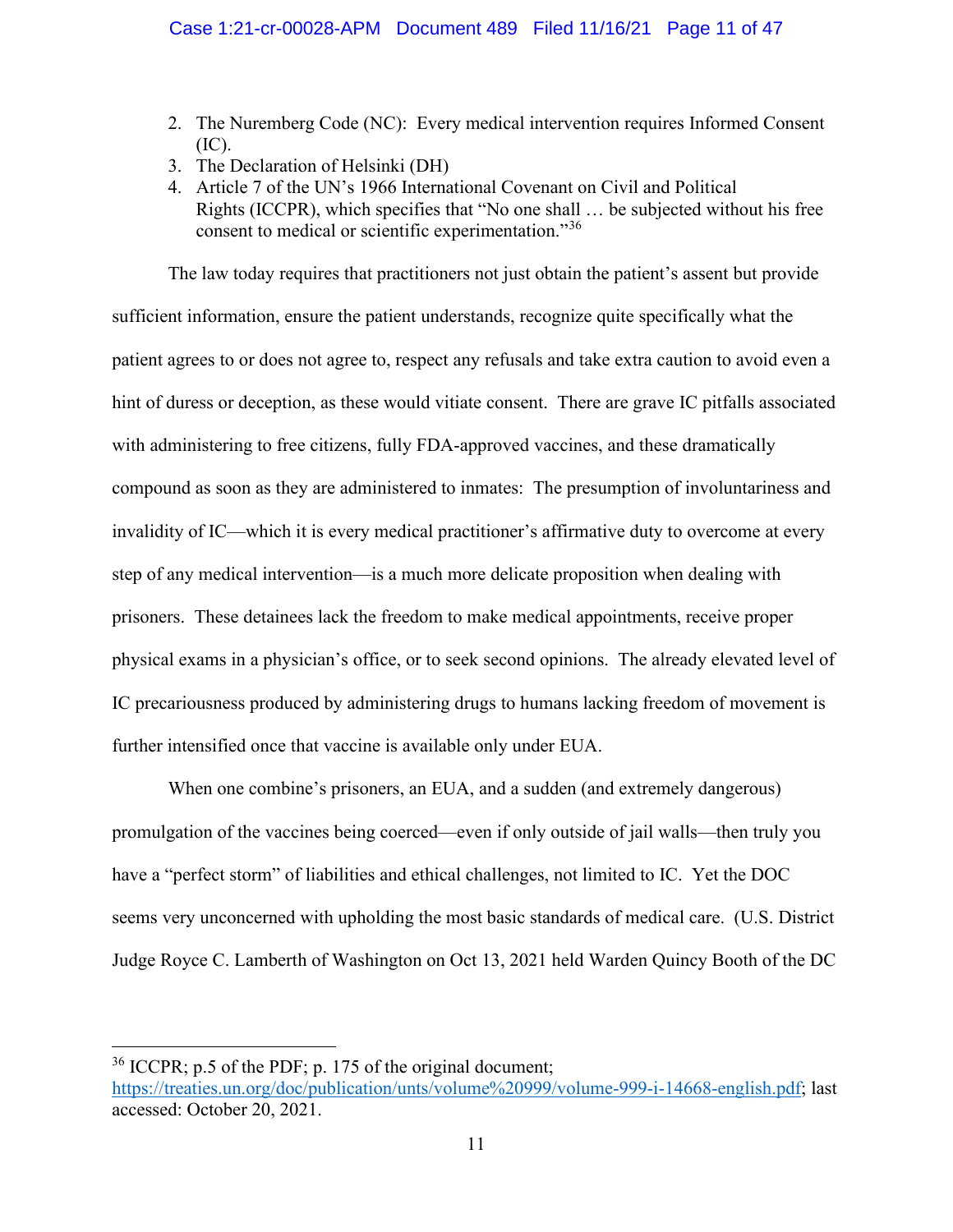#### Case 1:21-cr-00028-APM Document 489 Filed 11/16/21 Page 12 of 47

jail and director of the DC Department of Corrections in contempt of court,<sup>[37](#page-11-0)</sup> stating: "I find that the civil rights of the defendant have been abused. I don't know if it's because he's a January 6th defendant or not, but I find this matter should be referred to the attorney general of the United States for a civil rights investigation into whether the D.C. Department of Corrections is violating the civil rights of January 6th defendants . . . in this and maybe other cases."[38](#page-11-1) DOC staff had repeatedly failed to turn over information needed to approve wrist surgery recommended over four months previous for Christopher Worrell).

Free citizens are currently assaulted by a steady stream of propaganda, incentives and mandates directed towards their vaccination. In such a coercive climate, the rights of refusal or withdrawal of consent are, in essence, ineffective, and impossible to enforce. Though the C19 vaccine is now mandatory—or believed to be—in large swaths of society, within DOC walls reigns a face-off in its own right between individual freedom and the illegitimate authority of coopted "public health" representatives. Even if DOC's conduct toward Defendants were perfectly ethical—i.e. did not feature coercion, strip searches as forms of punishment, or medical apartheid—the very availability of C19 vaccine drugs existing under a marketing campaign aimed at glossing over their risks would still poison IC. In such conditions, no matter how convincingly a patient self-attests to IC, there is still a problem that ought to be—and has not been—properly articulated by, and of utmost concern to, the judiciary.

#### **II. The C19 Vaccine: Regulatory Status, Sleights of Hand and Risk Signals**

<span id="page-11-1"></span><span id="page-11-0"></span><sup>37</sup> [https://www.washingtonpost.com/local/legal-issues/dc-jail-conditions-contempt](https://www.washingtonpost.com/local/legal-issues/dc-jail-conditions-contempt-investigation/2021/10/13/65292cd0-2ba1-11ec-985d-3150f7e106b2_story.html)[investigation/2021/10/13/65292cd0-2ba1-11ec-985d-3150f7e106b2\\_story.html](https://www.washingtonpost.com/local/legal-issues/dc-jail-conditions-contempt-investigation/2021/10/13/65292cd0-2ba1-11ec-985d-3150f7e106b2_story.html) last accessed: Nov 16, 2021. <sup>38</sup> Id.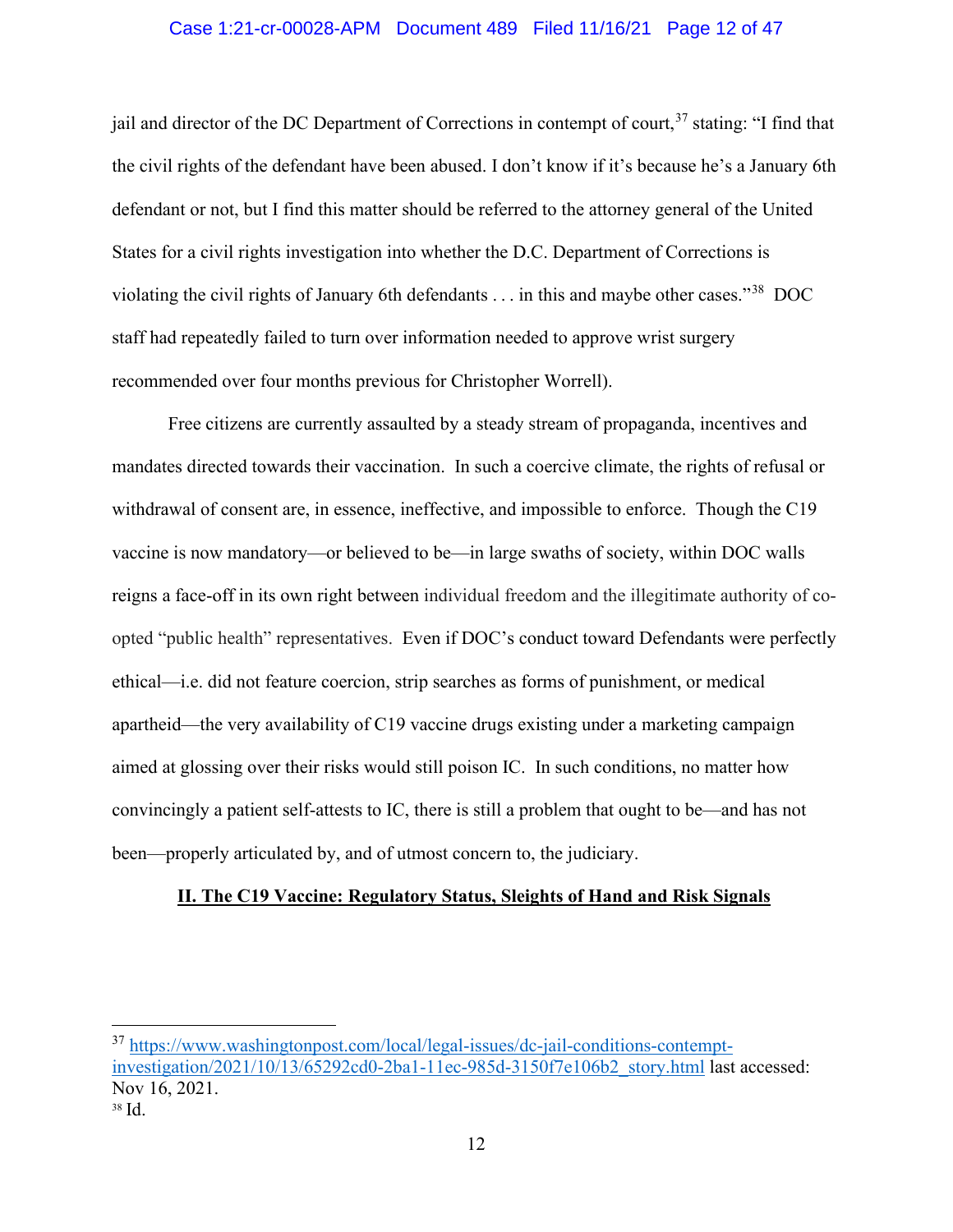#### Case 1:21-cr-00028-APM Document 489 Filed 11/16/21 Page 13 of 47

There are currently three vaccines against SARS-CoV-2 now called SARS-CoV-19 of relevance to (e.g. availability in) the U.S. marketplace. These vaccines and their corresponding pharmaceutical companies are the BioNTech mRNA Vaccine by Pfizer; the Moderna-Lonza mRNA-1273 Vaccine by Moderna; and the Janssen C19 Vaccine, manufactured by Janssen Biotech Inc.<sup>[39](#page-12-0)</sup> The FDA has made clear: "There is no adequate, approved, and available alternative to the emergency use of [the BioNTech] C19 Vaccine to prevent C19."[40](#page-12-1) The only vaccine that has received FDA approval is Comirnaty®, *yet it is unavailable in the United States.* Thus, there is no FDA-approved vaccine that can be administered, in practical availability. This is relevant to January 6th Defendants because, while DOC is not mandating participation in the C19 vaccine, nevertheless, its unlawful coercion is *influenced* by the regulatory agencies' "Three-card Monte" outlined below.

On August 23, 2021, FDA approved the biologics license application (BLA) submitted by BioNTech Manufacturing GmbH for Comirnaty® (COVID-19 Vaccine, mRNA) to prevent COVID-19 caused by SARS-CoV-2 in individuals 16 years of age and older.<sup>41</sup> While Pfizer's Comirnaty® approval letter states that its two vaccines share the same formulation, the FDA concedes that the products are "legally distinct with certain differences."[42](#page-12-3) To date, neither the FDA nor Pfizer has revealed, nor have counsels been able to obtain, information regarding what those "certain differences" might be. The public assuredly accepts on faith that there are some differences, and that these are not particularly important and can remain a mystery. But despite

<span id="page-12-0"></span> $39$  (a Janssen Pharmaceutical Company of Johnson & Johnson).

<span id="page-12-1"></span><sup>40</sup> *Id.*

<span id="page-12-3"></span><span id="page-12-2"></span><sup>41</sup> FDA News: "FDA Approves First COVID-19 Vaccine." Dated August 23, 2021; Last Accessed Oct. 10, 2021: [https://www.fda.gov/news-events/press-announcements/fda-approves](https://www.fda.gov/news-events/press-announcements/fda-approves-first-covid-19-vaccine)[first-covid-19-vaccine;](https://www.fda.gov/news-events/press-announcements/fda-approves-first-covid-19-vaccine) last accessed: Oct 15, 2021.  $\overline{42}$  *Id*.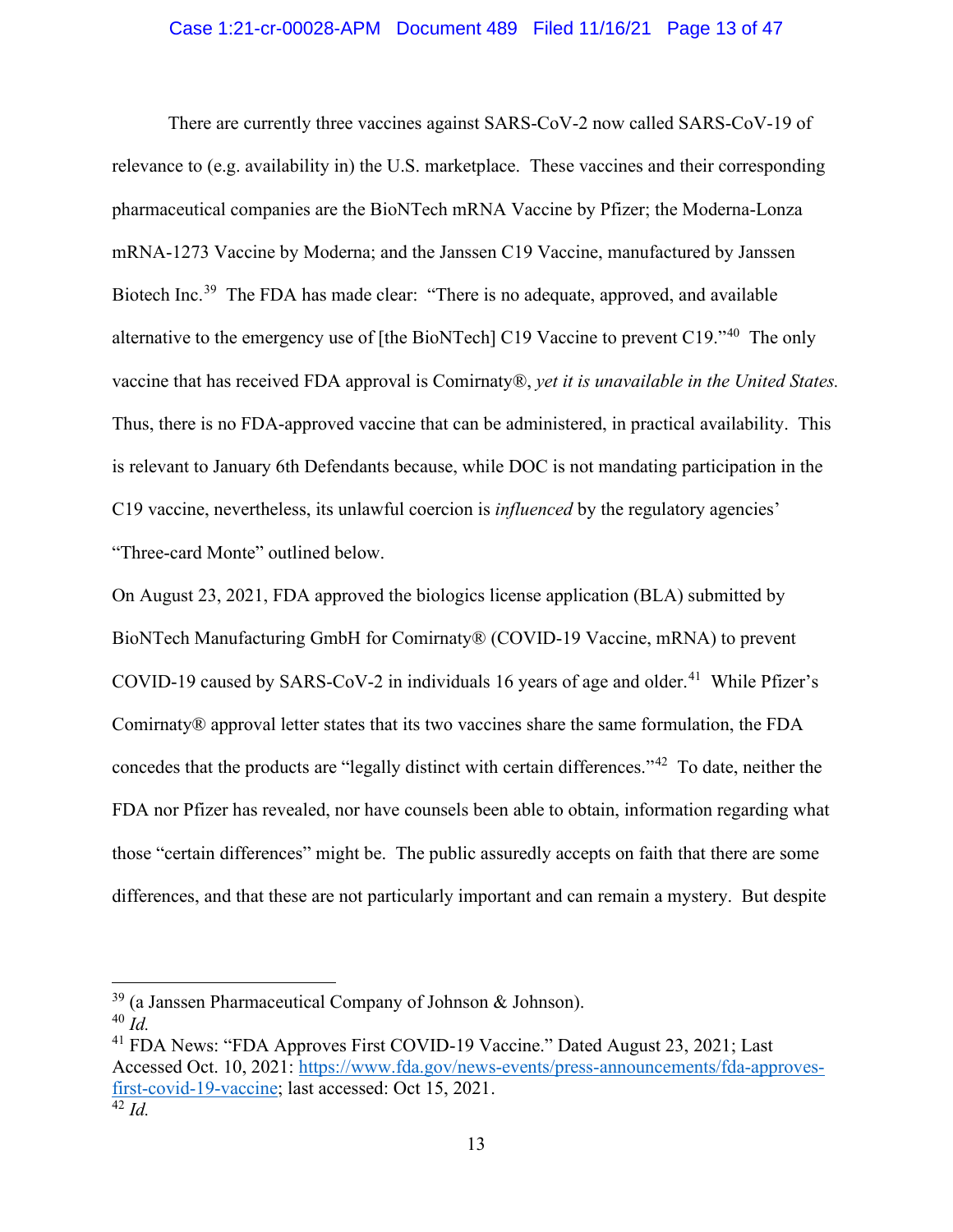#### Case 1:21-cr-00028-APM Document 489 Filed 11/16/21 Page 14 of 47

acknowledged (yet also mysterious) differences, the FDA asserts that the two formulations can be used interchangeably. The FDA's fact sheet<sup>[43](#page-13-0)</sup> for recipients and caregivers reads, "The FDAapproved Comirnaty® (COVID-19 Vaccine, mRNA) and the FDA-authorized Pfizer-BioNTech COVID-19 Vaccine under EUA have the same formulation and can be used interchangeably to provide the COVID-19 vaccination series."<sup>44</sup> Two products can't have differences yet also, as the FDA falsely asserts, equalhave the "same formulation." "[T]he licensed vaccine…has the same formulation as the EUA-authorized vaccine…and the products can be used interchangeably to provide the vaccination series without presenting any safety or effectiveness concerns." *Id.*  This is a false and dangerous statement. "Interchangeable" and "interchangeability" are specifically defined terms in § 351 of the PHSA, 42 U.S.C. § 262, in relation to a "reference" product," which is a biological product licensed under § 351(a) of the PHSA. 42 U.S.C. § 262(a). For the purpose of determining "interchangeability," the "reference product" must be an FDAlicensed product; in this case, the FDA-licensed Comirnaty® Vaccine. But the "interchangeable" product, the EUA BioNTech Vaccine, must be the subject of an "abbreviated" application under 42 U.S.C. § 262(k), *and there is no indication that any such application was ever filed by BioNTech*, much less reviewed or approved by the FDA. Reference product licensing under 42 U.S.C. § 262(a) is the first licensed product, and therefore the basis for determining interchangeability of the later product. In a subsequent press release,<sup>[45](#page-13-2)</sup> Pfizer wrote,

<span id="page-13-0"></span><sup>43</sup> The Food and Drug Administration, *Vaccine Information Fact Sheet for Recipients and Caregivers about COMIRNATY (COVID-19 Vaccine, mRNA) and Pfizer-BioNTech COVID-19 Vaccine to Prevent Coronavirus Disease 2019 (COVID-19)* (Aug. 23, 2021); [https://www.fda.gov/media/144414/download;](https://www.fda.gov/media/144414/download) last accessed: Oct 15, 2021  $44 \overline{Id}$ 

<span id="page-13-2"></span><span id="page-13-1"></span><sup>45</sup> Pfizer, *Pfizer and BioNTech Announce Collaboration with Brazil's Eurofarma to Manufacture COVID-19 Vaccine Doses for Latin America* (Aug. 26, 2021), available at: https://www.pfizer.com/news/press-release/press-release-detail/pfizer-and-biontech-announcecollaboration-brazils; last accessed: October 15, 2021; *see* **EXHIBIT F**.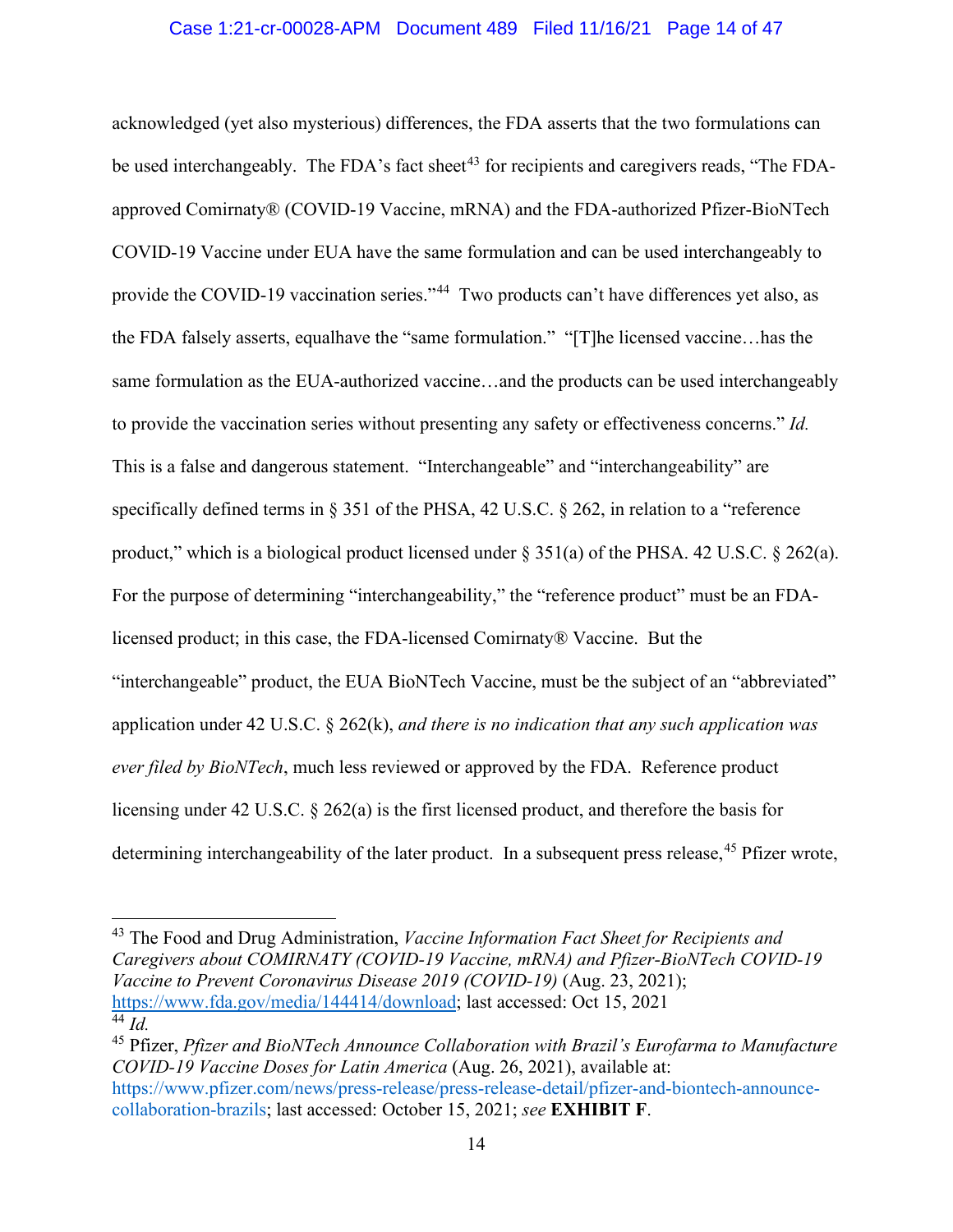"Comirnaty® (COVID-19 Vaccine, mRNA) is an FDA-approved C19 vaccine made by Pfizer for BioNTech" and "Pfizer-BioNTech COVID-19 Vaccine has received EUA from FDA." The press release continued: "This emergency use of the product has not been approved or licensed by FDA, but has been authorized…under an EUA to prevent…C19..."[46](#page-14-0) A September 6, 2021 press release contained virtually identical language.[47](#page-14-1) Anyone confused on the issue need only read the FDA's original August 23rd letter to Pfizer, wherein it states: "The Pfizer-BioNTech COVID-19 Vaccine vial label and carton labels are clearly marked for 'Emergency Use Authorization."<sup>48</sup> The CDC asserts that "FDA approved the licensure of Comirnaty® (COVID-19 Vaccine, mRNA), made by Pfizer for BioNTech."[49](#page-14-3) The *FDA did not approve* the Pfizer-BioNTech vaccine. Despite knowing the BioNTech vaccine is not approved, the CDC stated that because "[t]he FDA-approved Pfizer-BioNTech product Comirnaty® and the FDA-authorized Pfizer-BioNTech COVID-19 vaccine have the same formulation[,] [they] can be used interchangeably to provide the COVID-19 vaccination series…" The CDC further stated that vaccination providers could "use doses distributed under EUA [(e.g., the non-FDA approved Pfizer-BioNTech vaccine)] to administer the vaccination series as if the doses were the licensed vaccine.<sup>[50](#page-14-4)</sup> This offends the EUA statute, 21 U.S.C.  $\S$  360bbb-3, which explicitly states that

<span id="page-14-1"></span><sup>47</sup> Press Release, *Pfizer and BioNTech Submit a Variation to EMA with the Data in Support of a Booster Dose of COMIRNATY®*, BIONTECH (Sept. 6, 2021), available at: https://investors.biontech.de/node/10581/pdf; last accessed: October 15, 2021. *see* **EXHIBIT G**. <sup>48</sup> Food and Drug Administration, Pfizer-BioNTech COVID-19 EUA LOA reissued August 23,

<span id="page-14-3"></span><sup>49</sup> 10 Centers for Disease Control and Prevention, *Interim Clinical Considerations for Use of COVID-19 Vaccines Currently Approved or Authorized in the US;* 

<span id="page-14-0"></span><sup>46</sup> *Id.*

<span id="page-14-2"></span><sup>2021, (</sup>Oct 29, 20201), available at: [https://www.fda.gov/media/150386/download;](https://www.fda.gov/media/150386/download) last accessed: November 9, 2021. *see* **Exhibit H**.

<span id="page-14-4"></span>https://www.cdc.gov/vaccines/covid-19/clinical-considerations/covid-19-vaccines-us.html; last accessed: October 15, 2021. *see* **Exhibit I**. <sup>50</sup> *Id.*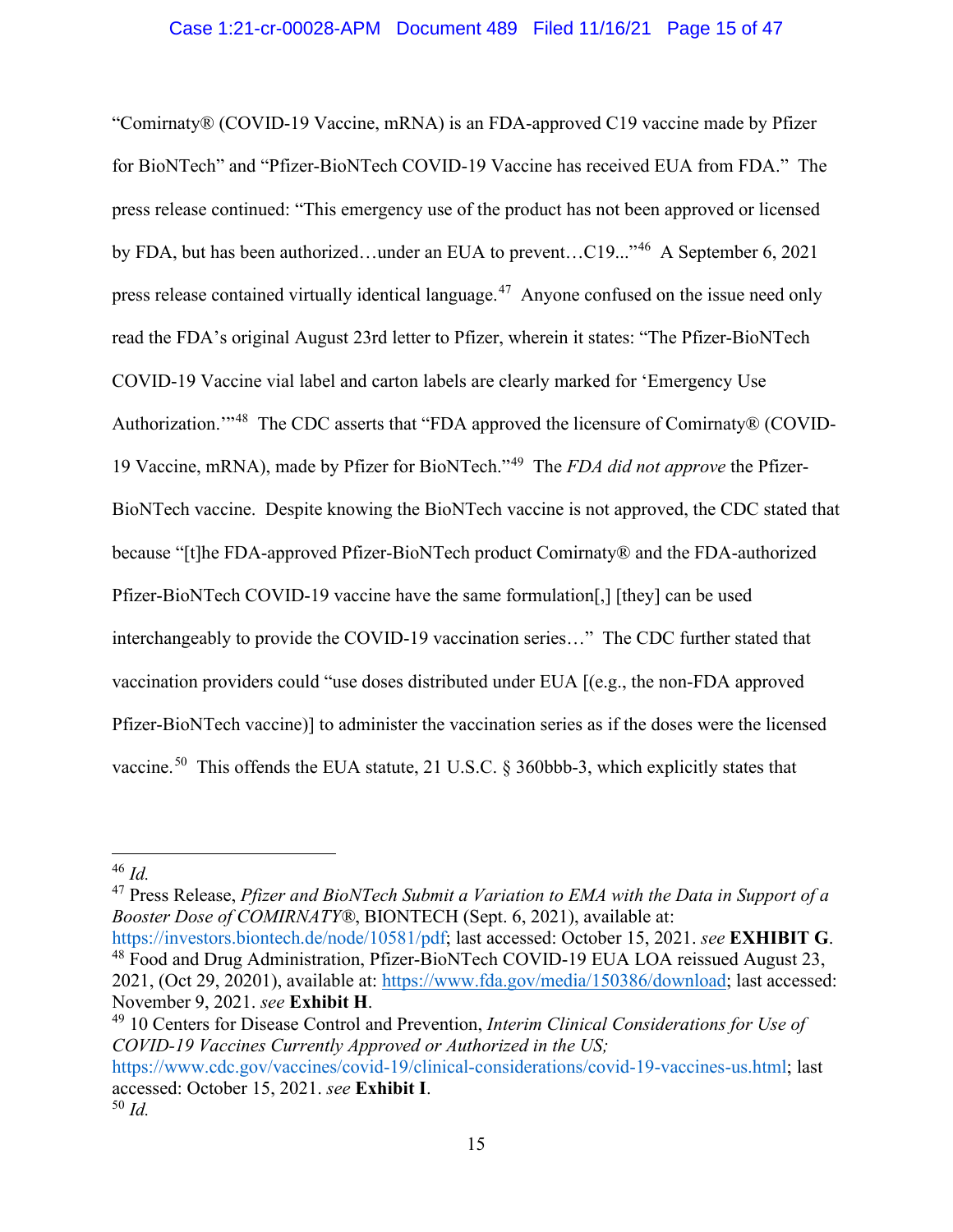#### Case 1:21-cr-00028-APM Document 489 Filed 11/16/21 Page 16 of 47

<span id="page-15-0"></span>anyone to whom an EUA product is administered must be informed of the option to accept or to refuse it, as well as alternatives to the product and the risks and benefits of receiving it. This is an EUA-specific, higher order safeguard separate from the "IC 101" environment any consumer should expect to experience in the administration of approved drugs. The CDC's assertion that EUA vaccines can be administered as though they were fully licensed (a) muddies the waters such that John Q. Public is led to believe his injection is approved—that is plainly the intent and also (b) fails—again on purpose—to recognize the most important difference between COMIRNATY® and BioNTech of all: their availability in the U.S. If a EUA drug is the only thing on the national menu, that's what will be dispensed. This is a problem if John Q. Public, ignoring the Theory of Regulatory Capture and the economic reality of paid media advertising, fails to research what he hears in the news media, and thus accepts headlines on their face as the ultimate and unequivocal truth: "FDA fully approves Pfizer vaccine!" The FDA's Comirnaty® approval letter (1) states Comirnaty® is approved and BioNTech is *not* FDA-approved but under EUA; (2) asserts Comirnaty® and BioNTech have the same "formulation;" (3) alleges BioNTech can be used interchangeably with Comirnaty® despite "certain differences" between the two; and then audaciously advises that "though Comirnaty® is approved…there is not sufficient…available for distribution to this population…at the time of reissuance of [the BioNTech] EUA."<sup>51</sup> Thus, we have two similar vaccines, one under EUA and another under FDA approval. The approved vaccine is now manufactured in Germany by Pfizer and BioNTech, a company that works in partnership with Pfizer, and is not available in the U.S. Although the other vaccines not under the Pfizer-BioNTech partnership are likewise under EUA, in the case of Pfizer, the public thinks it is getting an approved vaccine under the legal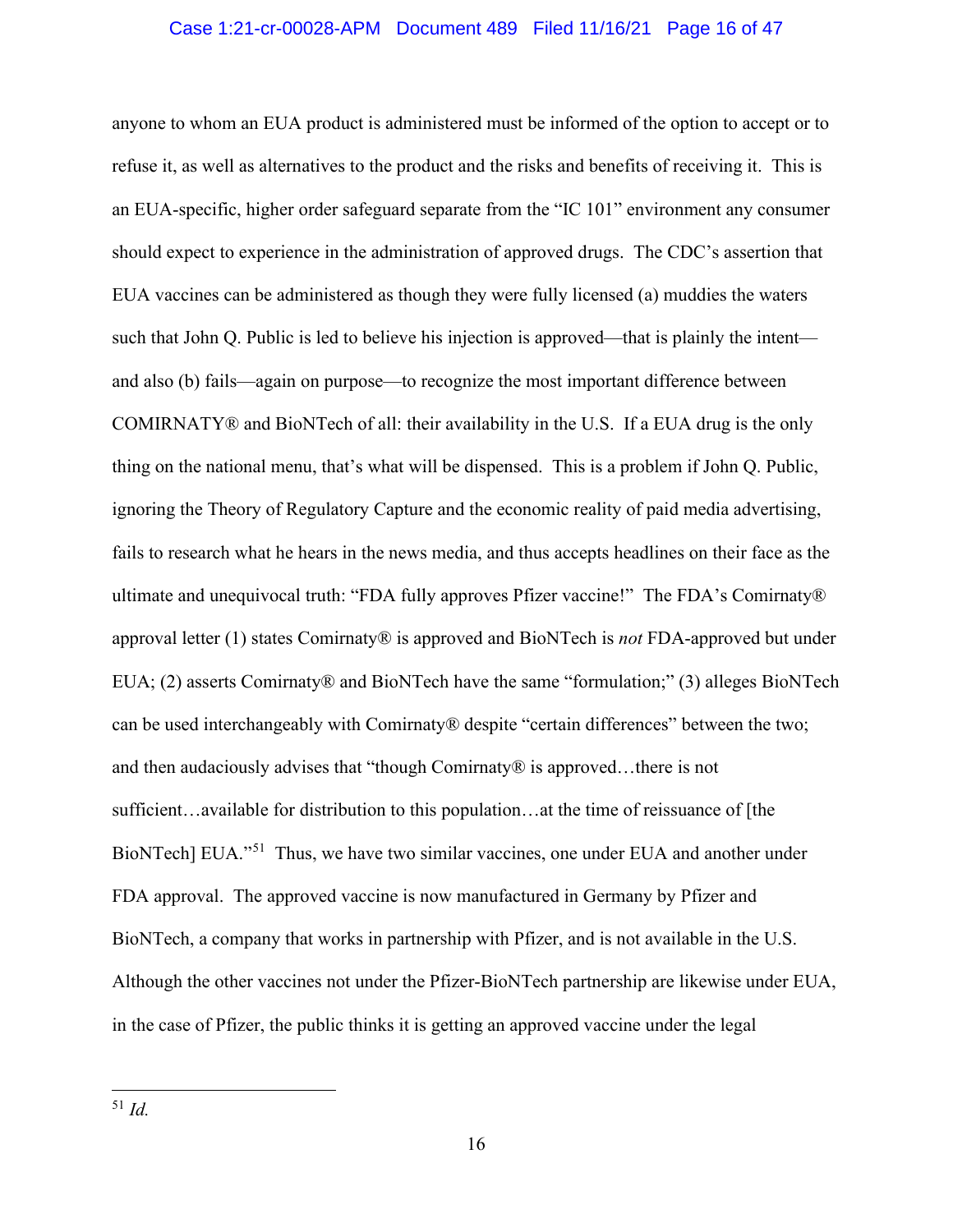#### Case 1:21-cr-00028-APM Document 489 Filed 11/16/21 Page 17 of 47

requirements for an approved vaccine, but it is really receiving a vaccine under EUA, with all the serious risks and vulnerabilities carried with and delivered by an EUA-only drug. Consider, again, the fact that these two vaccines have the same basic formula, are made by the same company, and yet are being treated differently. The only plausible explanation for this (without further clarification by the government, with convincing proof not presently available to counsel, that is) would be that Pfizer and the FDA are working in concert to facilitate headlines regarding an approved vaccine (to substantially increase public demand, vaccination rates, vaccine mandate palatability, and Pfizer profits), while at the same time concealing that the actual approved vaccine is not available to the American public, and all without upsetting other vaccines currently available under EUA. In a Machiavellian bait and switch, the FDA approved a vaccine (Comirnaty®) is not available in the US. If Comirnaty® were made available, every single drug currently available on the C19 vaccine menu (or, if the Honorable Court prefers, all EUA vaccines, since as of the date of this filing, those are one and the same) would be removed from the market. In this scenario, Moderna's business model would be severely impacted as their C19 vaccine is the first product they have ever sold. Trillions of dollars are at stake, for the various acolytes of vaccine corporatism. One of the legal requirements for EUA under 21 U.S.C. § 360bbb–3(c)(3)<sup>[52](#page-16-0)</sup> is "that there is no adequate, approved, and available alternative to the product for diagnosing, preventing, or treating such disease or condition." Such alternatives include early treatment protocols which remain actively suppressed; thus even if no competition existed in the vaccine marketplace, the well-documented successes of such treatments—aimed at achieving full recovery, instead of being neurologically beholden to an endless series of experimental shots—are in fact legal grounds for revoking EUA. Albert Bourla, Chief Executive

<span id="page-16-0"></span><sup>52</sup> [https://www.law.cornell.edu/uscode/text/21/360bbb-3;](https://www.law.cornell.edu/uscode/text/21/360bbb-3) last visited: October 20, 2021.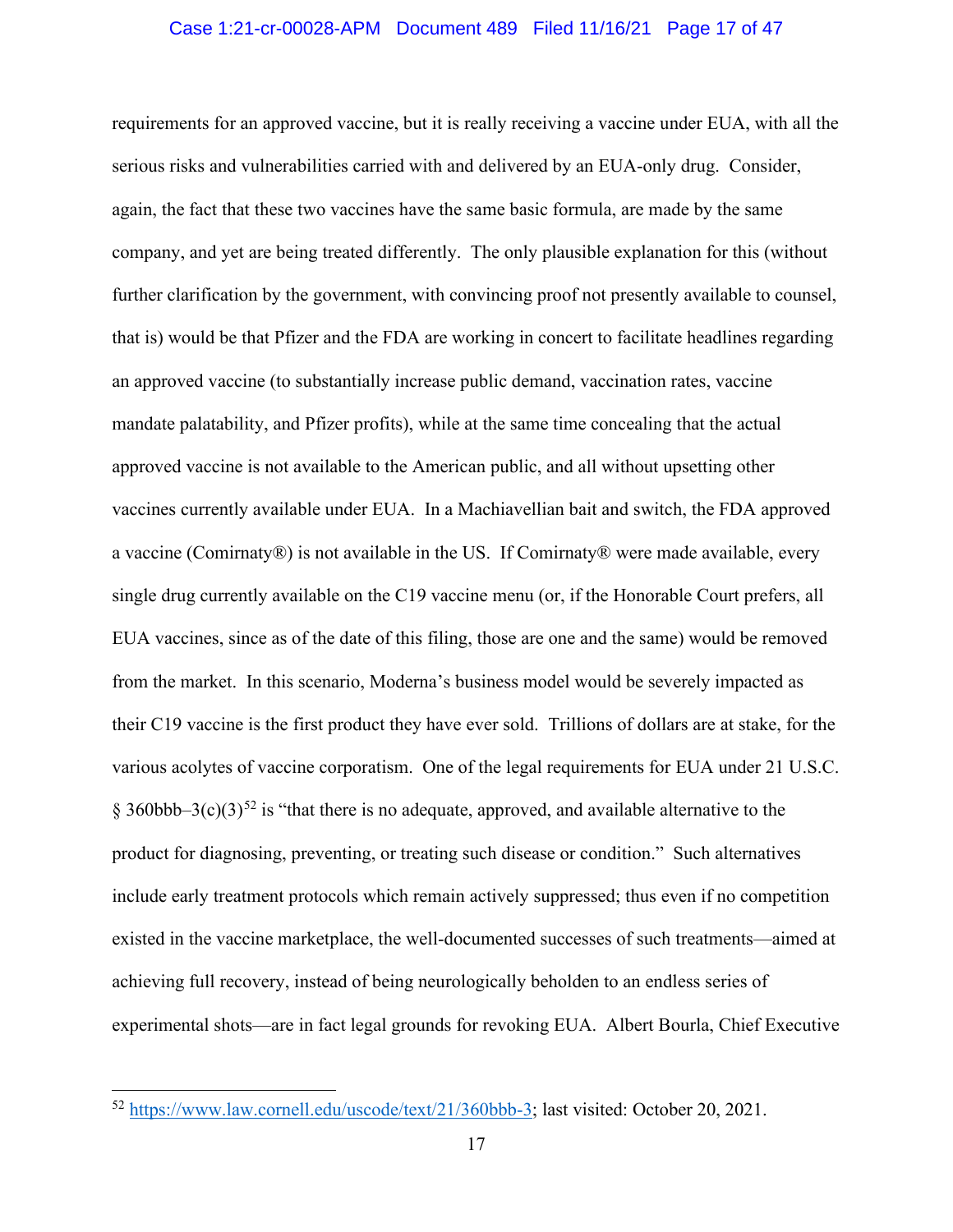#### Case 1:21-cr-00028-APM Document 489 Filed 11/16/21 Page 18 of 47

Officer of Pfizer, hinted at the reason for approval of a vaccine with the same formula as an identical vaccine that remains unapproved: "I am hopeful this approval will help increase confidence in our vaccine."[53](#page-17-0) The approval of Comirnaty® is directed to increase confidence in the Pfizer-BioNTech COVID-19 vaccine being administered under EUA and to encourage the mistaken belief that it is FDA-approved even though it is under EUA. A footnote in the FDA approval letter states: "The products are legally distinct with certain differences that do not impact safety or effectiveness." Maintaining separate legal identities for two vaccines with the same formula means those injured by the EUA vaccine will be subjected to the exacting standards and limited compensation of the 2005 Prep Act, which authorizes the Countermeasures Injury Compensation Program (CICP) to provide benefits to injured parties. But Renée Gentry, director of the Vaccine Injury Litigation Clinic at the George Washington University Law School, has rightly said that C19 vaccine claimants have two rights: "You have the right to file...[a]nd you have the right to lose."<sup>54</sup> Altom Maglio, who specializes in vaccine injury cases, also affirms there is no avenue, in case of C19 vaccine-induced injuries, for receiving injury compensation.[55](#page-17-2) The New York Times eagerly encouraged the lie of an available, approved vaccine for those 16 and older<sup>[56](#page-17-3)</sup> by reporting that FDA approval was opening the way for the military, corporate employers, hospitals and school districts to announce vaccine mandates for

<span id="page-17-0"></span><sup>&</sup>lt;sup>53</sup> Pfizer's Covid-19 Vaccine Becomes First to Receive Full FDA Approval; August 23, 2021. [https://www.smithsonianmag.com/smart-news/pfizer-first-coronavirus-vaccine-receive-full-fda](https://www.smithsonianmag.com/smart-news/pfizer-first-coronavirus-vaccine-receive-full-fda-approval-180978504)[approval-180978504;](https://www.smithsonianmag.com/smart-news/pfizer-first-coronavirus-vaccine-receive-full-fda-approval-180978504) last accessed: October 28, 2021.

<span id="page-17-1"></span><sup>&</sup>lt;sup>54</sup> Injured by a COVID Vaccine? Want Financial Compensation? Too Bad, Says Injury Compensation Law Firm:

[https://childrenshealthdefense.org/defender/covid-vaccine-injury-no-compensation-program;](https://childrenshealthdefense.org/defender/covid-vaccine-injury-no-compensation-program) last accessed: Oct 15, 2021.

<span id="page-17-2"></span><sup>55</sup> *Id.*

<span id="page-17-3"></span><sup>56</sup> [https://www.nytimes.com/live/2021/08/23/world/covid-delta-variant-vaccine/fda-approval](https://www.nytimes.com/live/2021/08/23/world/covid-delta-variant-vaccine/fda-approval-pfizer-vaccine)[pfizer-vaccine;](https://www.nytimes.com/live/2021/08/23/world/covid-delta-variant-vaccine/fda-approval-pfizer-vaccine) last accessed: Oct 15, 2021.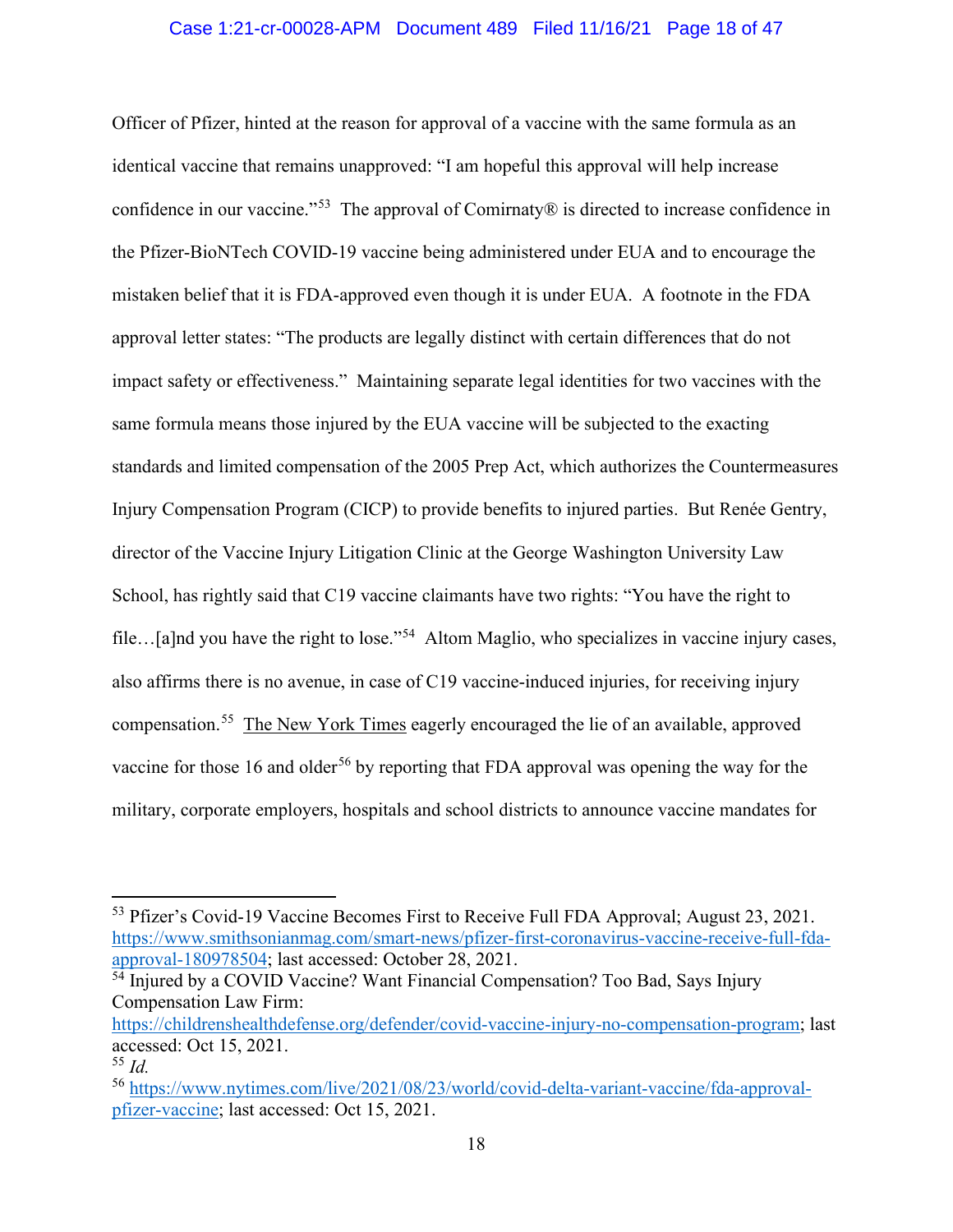their employees.[57](#page-18-0) This was a false statement, since Pfizer-BioNTech—the only formulation that was then, and now remains available in the US—was still under EUA. But within hours of the announcement, the Pentagon, CVS, the State University of New York system and New York City school system, and many others, announced they would now enforce mandates they had made contingent upon FDA approval.<sup>[58](#page-18-1)</sup> On August 25, 2021, MSNBC screeched: "Pfizer's Covid vaccine is FDA approved[!] Let's start mandating it[!]"[59](#page-18-2) MSNBC followed up on September 16, 2021 with this gleefully bullying headline directed towards the vaccine hesitant:

# Anti-vaxxers will have to pay up if they want to reject public health guidance

Bucking CDC guidance on Covid-19 could cost you your job and more.

VAERS reports that C19 vaccines, through Nov 5, 2021, have caused 18,461 deaths.<sup>60</sup>

But a DHHS-funded 2011 study conducted by Harvard Pilgrim Healthcare found that VAERS

reports "*fewer than 1%"* of all adverse events: [61](#page-18-4) "[F]ewer than 1% of vaccine adverse events are

reported. Low reporting rates preclude…identification of "problem"…vaccines that endanger

<span id="page-18-0"></span><sup>57</sup> [https://www.nytimes.com/live/2021/08/24/world/covid-delta-variant-vaccine#corporate](https://www.nytimes.com/live/2021/08/24/world/covid-delta-variant-vaccine#corporate-vaccine-mandates)[vaccine-mandates;](https://www.nytimes.com/live/2021/08/24/world/covid-delta-variant-vaccine#corporate-vaccine-mandates) last accessed: October 26, 2021.

<span id="page-18-1"></span><sup>58</sup> FDA Approves Pfizer Vaccine: The New York Times:

[https://www.nytimes.com/live/2021/08/23/world/covid-delta-variant-vaccine;](https://www.nytimes.com/live/2021/08/23/world/covid-delta-variant-vaccine) last accessed: October 26, 2021.

<span id="page-18-2"></span><sup>59</sup> [https://www.msnbc.com/opinion/pfizer-s-covid-vaccine-fda-approved-let-s-start-mandating](https://www.msnbc.com/opinion/pfizer-s-covid-vaccine-fda-approved-let-s-start-mandating-n1277561)[n1277561;](https://www.msnbc.com/opinion/pfizer-s-covid-vaccine-fda-approved-let-s-start-mandating-n1277561) last accessed: October 26, 2021.

<span id="page-18-4"></span><span id="page-18-3"></span> $60$  VAERS HHS releases C19 vaccine data every Friday, but it is last week's data; thus updates always lag one week behind. Administrators of<https://openvaers.com/covid-data> (last accessed November 14, 2021) aggregate and via graphs report on the raw data in VAERS, in primary categories of deaths, hospitalizations, urgent care, doctor visits, Anaphylaxis, and Bell's Palsy. <sup>61</sup> Harvard Pilgrim Health Care, Inc., Electronic System for Public Health VAERS, *AHRQ* 2011: [https://digital.ahrq.gov/sites/default/files/docs/publication/r18hs017045-lazarus-final-report-2011.pdf;](https://digital.ahrq.gov/sites/default/files/docs/publication/r18hs017045-lazarus-final-report-2011.pdf) last accessed: Oct 26, 2021.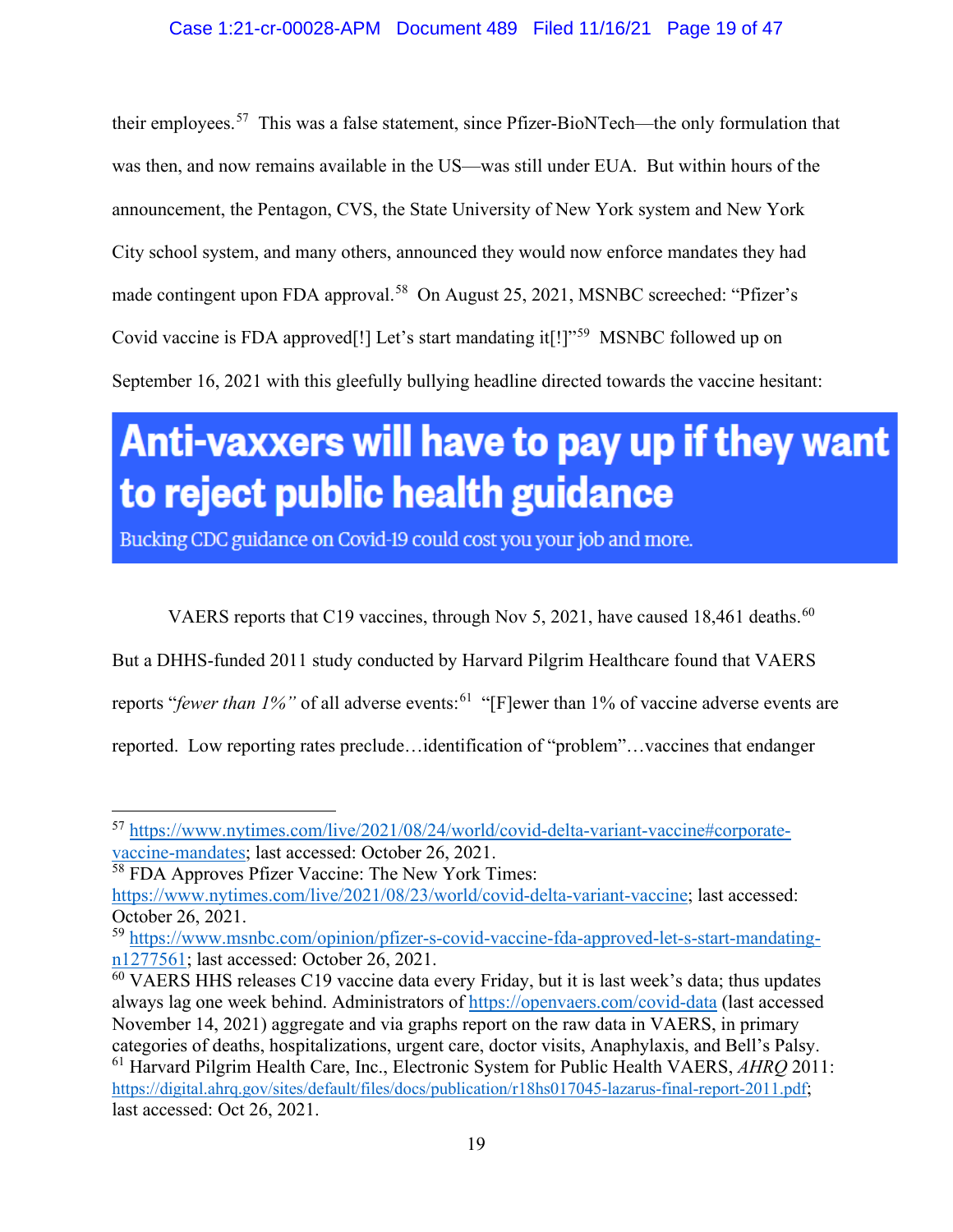#### Case 1:21-cr-00028-APM Document 489 Filed 11/16/21 Page 20 of 47

public health. New surveillance methods for…adverse effects are needed."[62](#page-19-0) Counsels invite the Honorable Court to extrapolate, on the basis of HPH findings, that 18,078 deaths reported in VAERS could actually represent a figure closer to  $\sim 1,846,100$  deaths. The HPH's conclusion does not account for other findings that health workers are being dissuaded from reporting C19 vaccination side effects.<sup>[63](#page-19-1)</sup> Thus adding a couple zeroes to the number of VAERS reports is just a bare minimum adjustment to get us slightly closer to an accurate accounting. Nevertheless, even if there were no underreporting at all, the death spike is still staggering:



All Deaths Reported to VAERS by Year

Based on this, we know: 1. Whichever C19VHE menu item DOC administers to inmates is under EUA; 2. Such injections would not be without serious risks, known and unknown; 3. Such injections, under such conditions, would violate national and international laws, including the NC and the DH; and 4. In seeking to protect prisoners from unjust treatment, this motion not

<span id="page-19-0"></span><sup>62</sup> *Id.*

<span id="page-19-1"></span> $63$  The Expose: Hospital Whistleblower says she was not allowed to report adverse reactions to the Covid-19 vaccines suffered by patients; October 21, 2021;

[https://theexpose.uk/2021/10/21/hospital-whistleblower-says-she-was-not-allowed-to-report](https://urldefense.com/v3/__https:/theexpose.uk/2021/10/21/hospital-whistleblower-says-she-was-not-allowed-to-report-adverse-reactions-to-the-covid-19-vaccines-suffered-by-patients/__;!!C5ewNI1kZw!DNEG3Ge5-h6GRurHYNAAreGtZavcw56LMeDwE93-YC8XvW0OnoeyOct9Gj7OrH-s5_h1xjH9$)[adverse-reactions-to-the-covid-19-vaccines-suffered-by-patients/;](https://urldefense.com/v3/__https:/theexpose.uk/2021/10/21/hospital-whistleblower-says-she-was-not-allowed-to-report-adverse-reactions-to-the-covid-19-vaccines-suffered-by-patients/__;!!C5ewNI1kZw!DNEG3Ge5-h6GRurHYNAAreGtZavcw56LMeDwE93-YC8XvW0OnoeyOct9Gj7OrH-s5_h1xjH9$) last accessed: Nov. 14, 2021.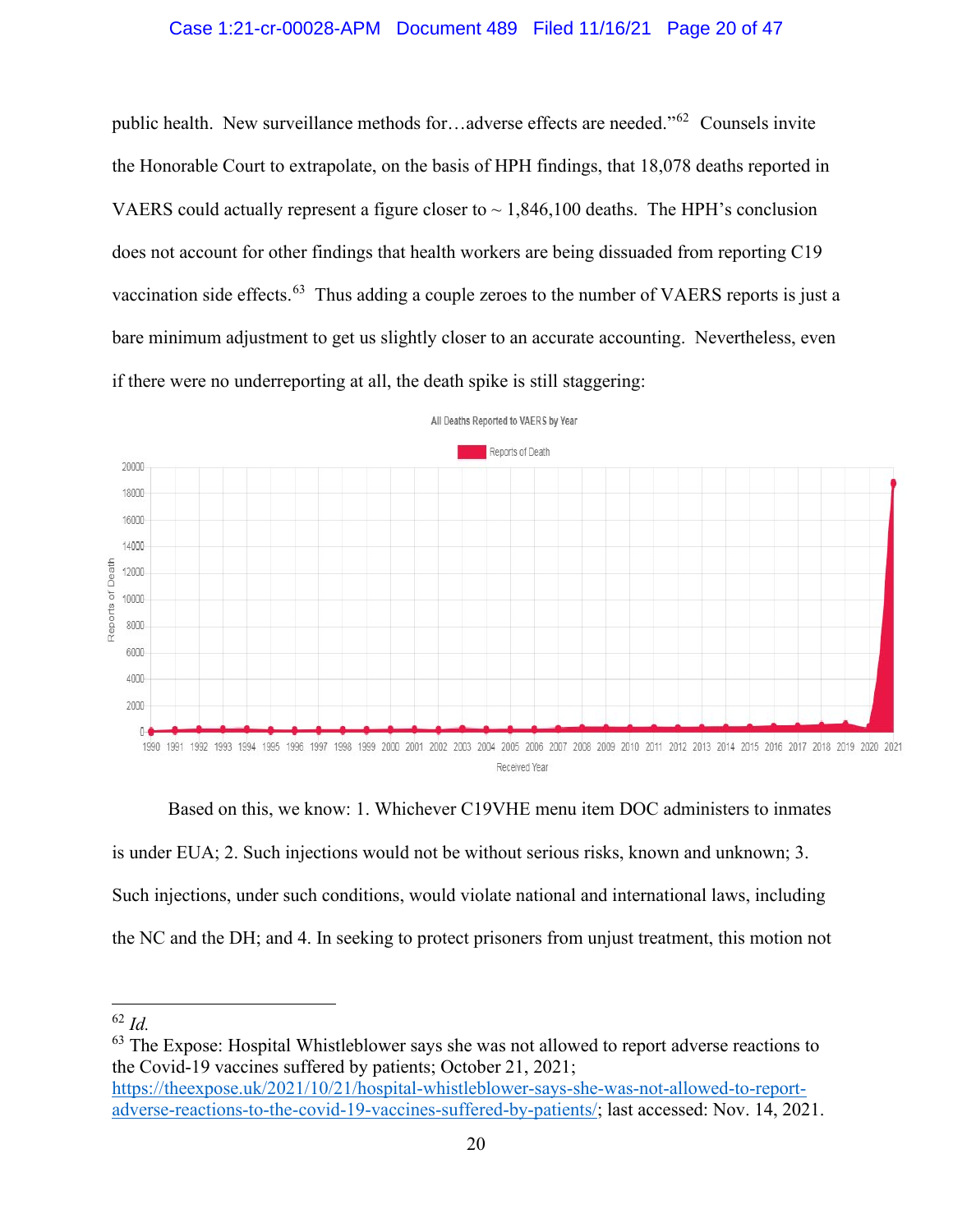#### Case 1:21-cr-00028-APM Document 489 Filed 11/16/21 Page 21 of 47

only serves the interests of these Defendants, but also protects the DOC and its personnel from further and future criminal liability under international law.

#### A. **Mandates and** *Jacobson*

 *Jacobson v. Massachusetts*, 197 U.S. 11, 25 S.Ct. 358, 49 L.Ed. 643 (1905) ("*Jacobson*") involved the State police power of the State of Massachusetts, which the Federal government does not possess. *Jacobson* is dead letter and bad law in light of the U.S. Supreme Court's discovery of a sacred zone of privacy in *Griswold v. Connecticut*, 381 U.S. 479 (1965). *Griswold* established the right of individuals to make their own decisions, free from government interference, to take medication or use medical devices to prevent conception due to the inherent integrity of their rights over their own bodies. *Griswold*'s zone of privacy emanating from the penumbras of the U.S. Constitution is now the one "super right" above all others. As the foundation of *Roe v. Wade* and its progeny concerning abortion, and even the unconstitutionality of laws governing private sexual conduct; see *Lawrence v. Texas*, 539 U.S. 558 (2003), no more thorough rejection of *Jacobson* since 1905 could be imagined. *Jacobson* is utterly and undeniably in conflict with the foundation of modern precedents particularly.

We also have mandates on a scale and scope never before seen in the world. This is not just a *grotesque* failure but threatens a full collapse of our public health system, because despite the serious risk signals, C19 vaccines have not only remained on the market, but are now even "mandated" across enormous swaths of society.<sup>[64](#page-20-0)</sup> These mandates are unconstitutional. On this basis alone, the presumptions on which *Jacobson* was decided can no longer be valid. Chief among them was that there were positively no interests at stake other than the promotion of

<span id="page-20-0"></span> $64$  In response, many argue the importance to public health, but this is a decision for doctors, not bureaucrats. Doctors must evaluate the actual medical history, circumstances, and risk factors of individuals. That's why we have doctors.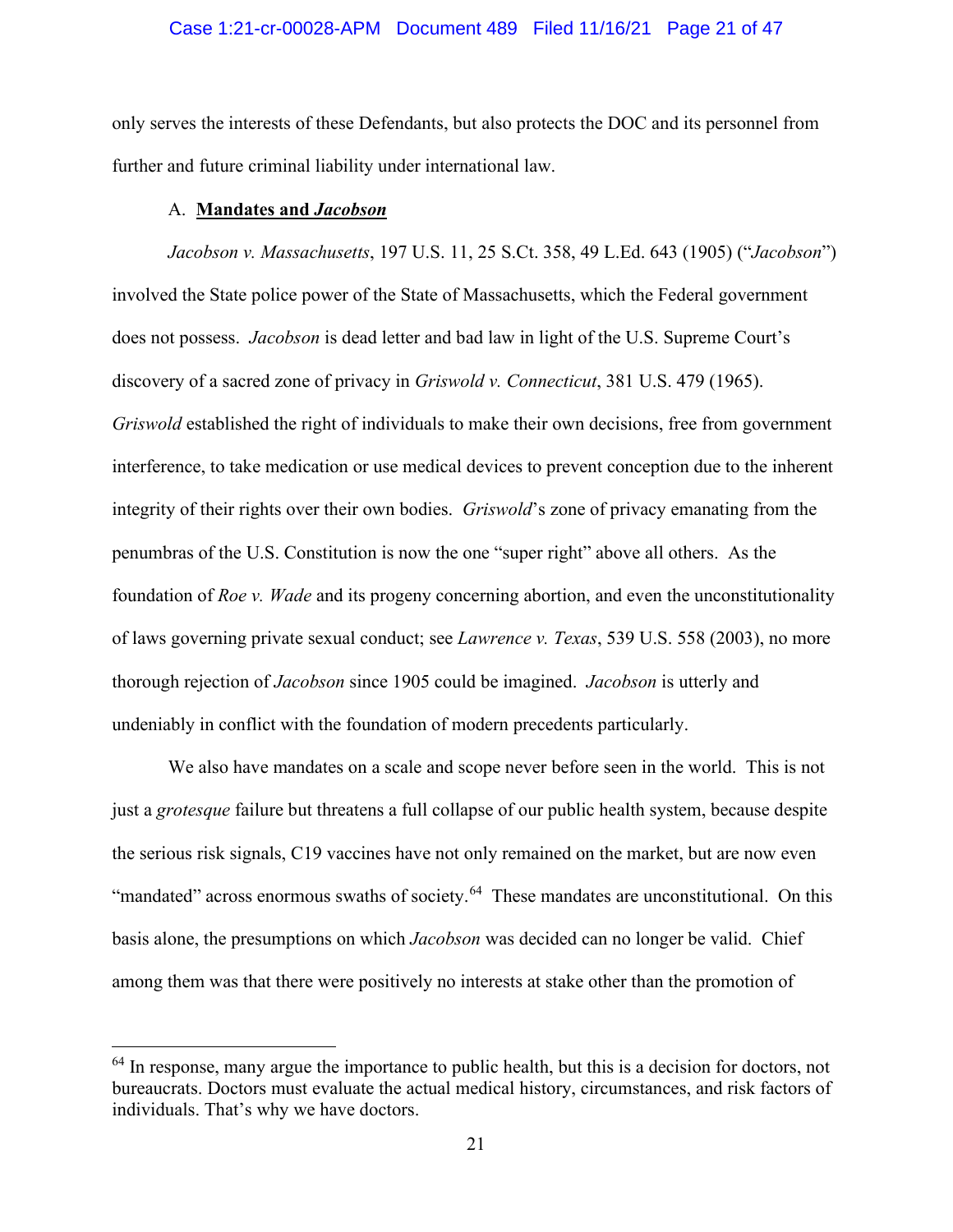#### Case 1:21-cr-00028-APM Document 489 Filed 11/16/21 Page 22 of 47

public health. Today, and for many decades, profiteering from drugs—vaccine robber baron corporatism—has been a known, obvious, additional, and severely conflicting interest which the Honorable Court should not ignore. The *Jacobson* court in 1905 conditioned its decision on the belief that the vaccine in question was safe and effective, and would prevent Mr. Jacobson from catching and transmitting the disease to others—those most basic benefits one expects to derive from a vaccine. Yet today, it is admitted that the C19VHE mRNA drugs will not prevent infection or transmission of the C19 virus unto others.<sup>[65](#page-21-0)</sup> Pharmaceutical companies engaged in the production and sale of such vaccines were well aware that the large-scale use of their experimental drugs could be spurred by manipulating public perception to believe their drugs were not experimental, but fully FDA-approved. Under the above extensively documented and difficult to dispute (given current publicly available evidence) conditions, IC is glaringly invalid.

#### **Material Differences In Diseases, Vaccines and Risks: "Then v. Now"**

Courts have frequently—and incorrectly—analyzed C19-related restrictions using a "rational basis review" based on the Supreme Court's 1905 decision in *Jacobson v. Massachusetts*, 197 U.S. 11, 25 S.Ct. 358, 49 L.Ed. 643 (1905) ("*Jacobson*"), a case decided before the development of substantive due process and bodily integrity and privacy doctrines. There are numerous material differences between the smallpox vaccine mandate at issue in *Jacobson* and the coercion to which Americans are now subject, with respect to vaccines, risks, consequences of non-compliance, and legal (non-)bases for enacting mandates. The Supreme Court has recently rejected *Jacobson*'s "rational basis review" standard in favor of "strict

<span id="page-21-0"></span><sup>&</sup>lt;sup>65</sup> "Vaccinated people can still become infected and have the potential spread the virus to others…" CDC Science Brief: COVID-19 Vaccines and Vaccination: [https://www.cdc.gov/coronavirus/2019-ncov/science/science-briefs/fully-vaccinated](https://www.cdc.gov/coronavirus/2019-ncov/science/science-briefs/fully-vaccinated-people.html)[people.html;](https://www.cdc.gov/coronavirus/2019-ncov/science/science-briefs/fully-vaccinated-people.html) last accessed: Oct 26, 2021.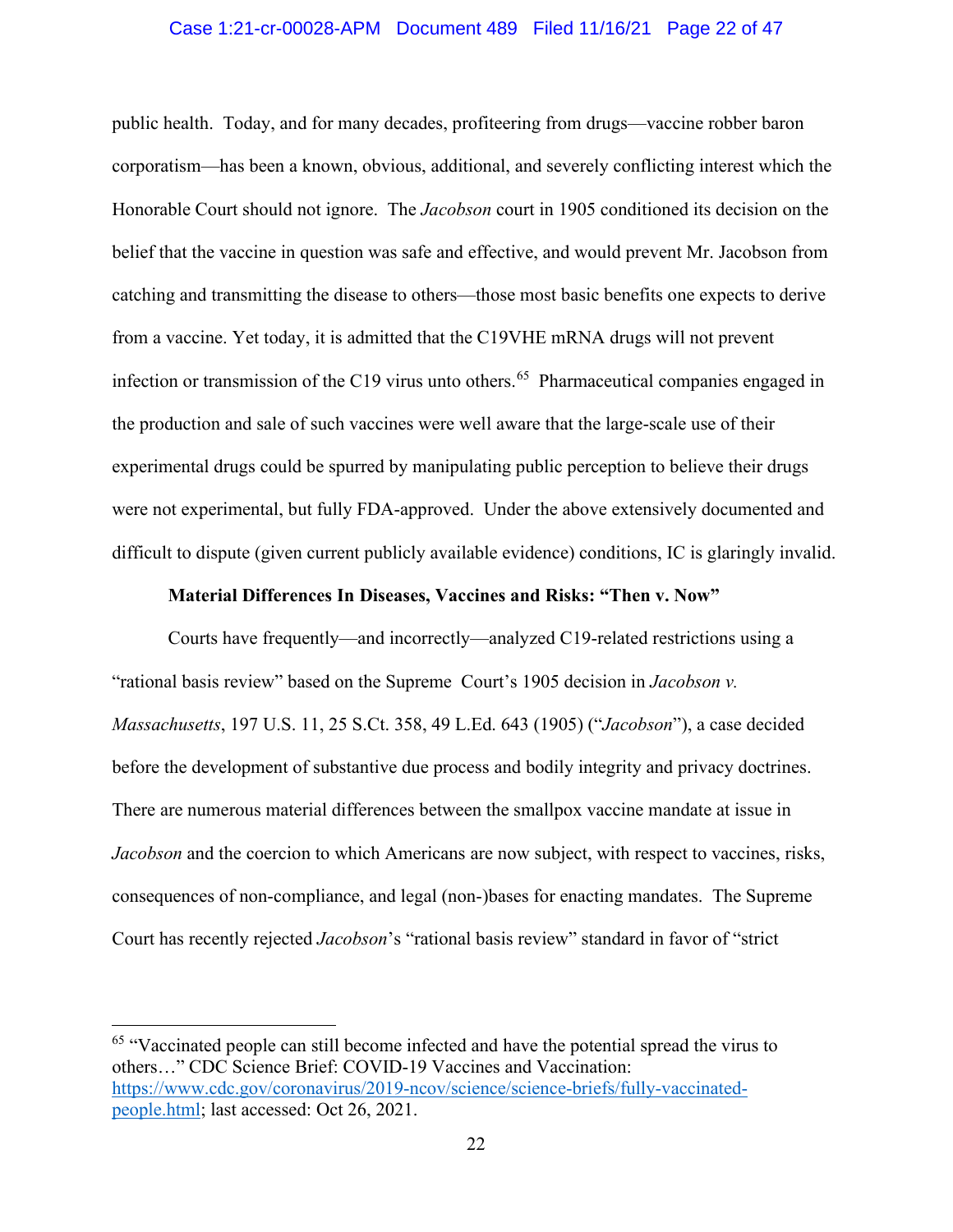#### Case 1:21-cr-00028-APM Document 489 Filed 11/16/21 Page 23 of 47

scrutiny" analysis where, as here, C19 restrictions impinge on fundamental rights. See *Roman Catholic Diocese of Brooklyn v. Cuomo*, U.S. 141 S.Ct. 63, 67, 208 L.Ed. 2d 206 (2020). *See, also Skinner v. State of Oklahoma, [ex rel.](https://en.wikipedia.org/wiki/Ex_rel.) Williamson*, 316 U.S. 535 (1942) ("strict scrutiny" used to determine law permitting the compulsory sterilization of criminals unconstitutional under the 14th Amendment's Equal Protection Clause, as well as the Due Process Clause).

The vaccine mandate at issue in *Jacobson* was enacted pursuant to State legislation under "inherent police power." See *Klaassen v. Trustees of Indiana University*, No. 1:21-CV-238 DRL, 2021 WL 3073926, at 17 (citing *Jacobson*, 197 U.S. at 24-25). By contrast, the mandate to which Americans are increasingly subjected are unlawful administrative orders that exceed the limits to the authority of the Federal government. Unlike the *Jacobson* plaintiff, forced to choose between a smallpox vaccine or paying a \$5 fine (about \$140 today), Defendants must choose between being injected with an experimental drug or being segregated, denied privileges, and discriminated against as second-class citizens. Moreover, "Smallpox has been a scourge...for at least the past 1500 years," and "inarguably shaped the course of human history by killing" hundreds of millions over the centuries. Smallpox killed at least 300 million people in the Twentieth Century. See *Klaassen*, 2021 WL 3073926, at 17. The mortality rate for smallpox is "about 30%," *id.*, compared to less than one percent (<<1%) for C19.<sup>66</sup> The smallpox vaccine was also known to work for over a century prior to *Jacobson*. It worked so well that smallpox was eradicated in the US in the first half of the Twentieth Century, and, once the United States and the international community decided to act, smallpox was eradicated worldwide by 1980. No one suggests that the mandated C19 vaccines could eliminate C19;

<span id="page-22-0"></span><sup>66</sup> Stanford researchers estimate individual risks of COVID-19-associated hospitalization and death using publicly available data: [https://www.medrxiv.org/content/10.1101/2020.06.06.20124446v3;](https://www.medrxiv.org/content/10.1101/2020.06.06.20124446v3) accessed Oct. 10, 2021.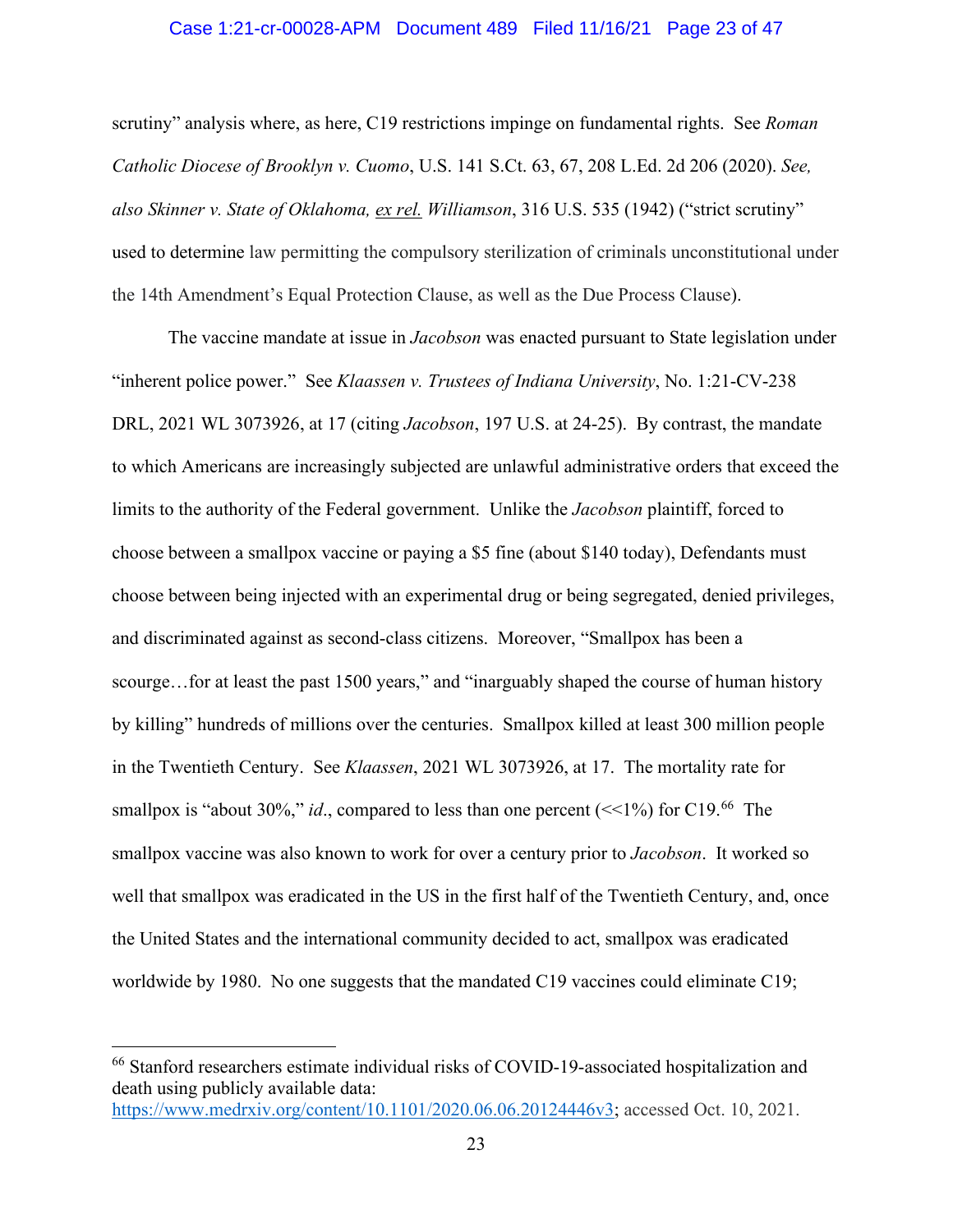#### Case 1:21-cr-00028-APM Document 489 Filed 11/16/21 Page 24 of 47

instead, the scientific consensus is that C19 will mutate like the flu and, according to WHO, is "here to stay with us."<sup>67</sup>

# **Significant Events and Considerations Rendering** *Jacobson* **Obsolete**

Advancements in human understanding (and codification) of moral responsibility and specific duties in medical ethics have changed the world for the better. The most important breakthrough of and evidence for that is the NC, which, at WWII's conclusion, shone as a beacon of hope from southwestern Germany unto the world: "Never Again." Its principles are so moving and timeless that no economic conditions, states of emergency, social movements or changes in technology have ever nor could ever impeach, diminish, or impugn its majesty. Death camp survivors, some of whom were victims of involuntary experimentation, are keenly aware of what the 1905 *Jacobson* court could not have predicted: that when totalitarian regimes operate within a permissive environment, horrific outcomes are sure to result. No matter how many centuries pass, NC principles remain true, which is reflected in all the laws that have oriented themselves around them. But in the last two years, we have seen *grotesque* human rights abuses under the illusion of legal immunity provided by a declared public health emergency. Participants in various medical abuses have thrown the NC to the wind, knowing it addresses every conceivable ethical dilemma related to experimentation on human subjects, *and thus condemns them.* They also make false appeals to *Jacobson*, knowing it has long since been overturned by the NC, and conveniently neglect to mention that the court itself explains that its holding is limited to the circumstances of that particular case, suggesting that it would be entirely different under circumstances of the present day:

<span id="page-23-0"></span><sup>67</sup> The Michigan Daily; October 27, 2021: Dr. Tedros Adhanom Ghebreyesus presents global perspectives on public health; [https://www.michigandaily.com/michigan-in-color/dr-tedros](https://www.michigandaily.com/michigan-in-color/dr-tedros-adhanom-ghebreyesus-presents-global-perspectives-on-public-health)[adhanom-ghebreyesus-presents-global-perspectives-on-public-health;](https://www.michigandaily.com/michigan-in-color/dr-tedros-adhanom-ghebreyesus-presents-global-perspectives-on-public-health) accessed Oct 28, 2021.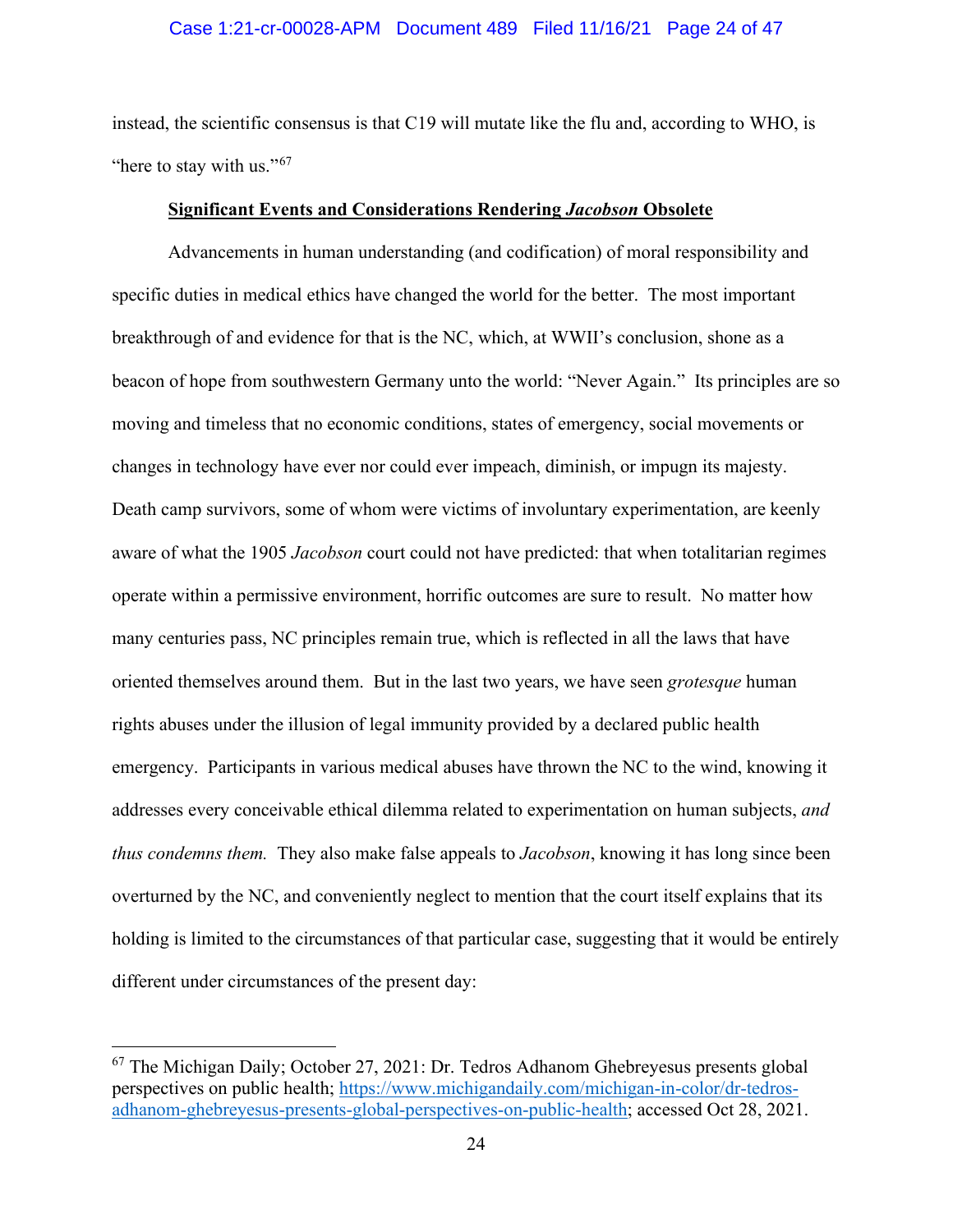"Before closing this opinion we deem it appropriate, in order, to prevent misapprehension as to our views, to observe - perhaps to repeat a thought already sufficiently expressed, namely - that the police power of a State, whether exercised by the legislature, or by a local body acting under its authority, may be exerted in such circumstances or by regulations so arbitrary and oppressive in particular cases as to justify the interference of the courts to prevent wrong and oppression. Extreme cases can be readily suggested." *Jacobson v. Massachusetts*, 197 U.S. 11 (1905) at 38

# **Undisclosed Ingredients ("UIs")**

<span id="page-24-0"></span>The Supreme Court in *Griswold v. Connecticut*, 381 U.S. 479 (1965) recognized the right to personal privacy as a fundamental liberty—the highest category of liberty in the constitutional pantheon; just one rung below the Founders actually enshrining it in the sacred, original document. This right is aggrieved in nondisclosure of drug ingredients. The three pharma companies have withheld complete FDA disclosures on their insert fact sheets or labels. As seen below, 20% of Comirnaty® formula consists of unidentified ingredients (UI's). What the UI's are comprised of remains uncertain, but Japanese researchers found unexplained contaminants in C19 vaccines.<sup>68</sup>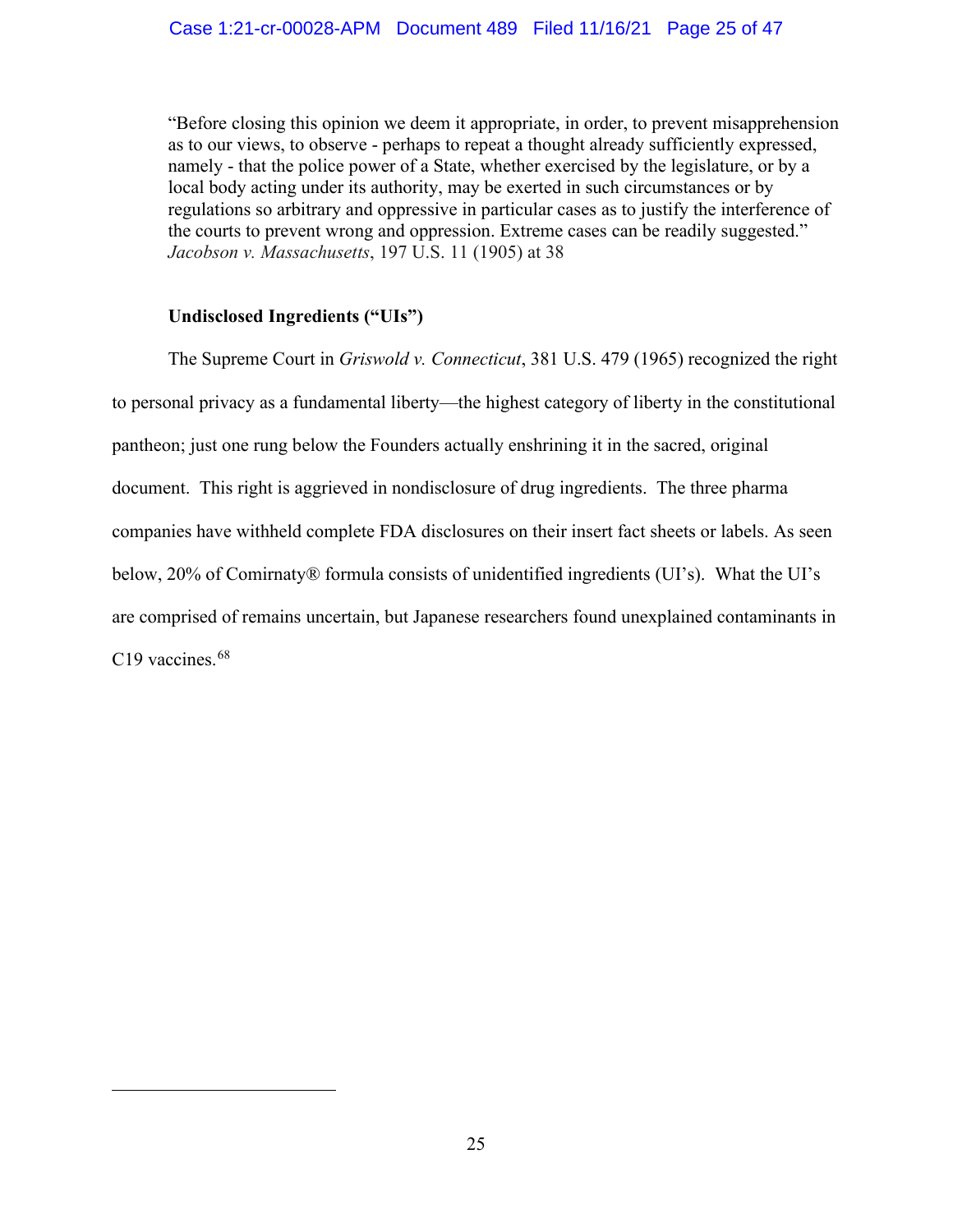

https://www.fda.gov/media/151733/download

| Ingredients                                                                                       | <b>Quantity after</b><br><b>Dilution</b><br>(per vial) | <b>Function</b>   |
|---------------------------------------------------------------------------------------------------|--------------------------------------------------------|-------------------|
| SARS-CoV-2 spike glycoprotein mRNA<br>(UNII: 5085ZFP6SJ)                                          | $225 \mu g$                                            | Active Ingredient |
| (b) (4) [4-hydroxybutyl)azanediyl)bis (hexane-6,1-<br>diyl)bis(2-hexyldecanoate)<br>(UNI::(b) (4) | $3.23 \text{ mg}$                                      | Lipid component   |
| (b) $(4)$<br>[2-(polyethylene glycol 2000)-N,N-<br>ditetradecylacetamide1<br>(UNII(b) (4))        | $0.4$ mg                                               | Lipid component   |
| DSPC [1,2-distearoyl-sn-glycero-3-phosphocholine]<br>(UNII: 043IPI2M0K)                           | 0.7 <sub>mg</sub>                                      | Lipid component   |
| Cholesterol<br>(UNII: 97C5T2UQ7J)                                                                 | 1.4 <sub>mg</sub>                                      | Lipid component   |
| Potassium chloride<br>(UNII: 660YQ98I10)                                                          | $0.07$ mg                                              | Excipient         |
| Monobasic potassium phosphate<br>(UNII: 4J9FJ0HL51)                                               | $0.07$ mg                                              | Excipient         |
| Sodium Chloride                                                                                   | 2.7 <sub>mg</sub>                                      | Excipient         |
| (UNII: 451W47IQ8X)                                                                                |                                                        |                   |
| Dibasic sodium phosphate dihydrate<br>(UNII: GR686LBA74)                                          | $0.49$ mg                                              | Excipient         |
| Sucrose<br>(UNII: C151H8M554)                                                                     | 46.0 mg                                                | Excipient         |
| $(b)$ (4)<br>(UNI: (b) (4)                                                                        | $0.450$ mL                                             | Excipient         |
| UNII: Unique Ingredient Identifier                                                                |                                                        |                   |

| Table 2. Composition of COMIRNATY Multiple Dose Via |  |  |
|-----------------------------------------------------|--|--|

Graphene oxide is an anxiolytic and given SARS-CoV-2 Spike's propensity to infiltrate

the blood-brain barrier and increase its permeability, it is the perfect protein for preparing brain

tissue for extravasation of nanoparticles from the bloodstream into the brain.<sup>[69](#page-25-0)</sup> The C19 vaccine

<span id="page-25-0"></span> $69$  521. SARS-CoV-2 Spike Proteins Disrupt the Blood-Brain Barrier, Potentially Raising Risk of Neurological Damage in COVID-19 Patients. Temple Health. Accessed Sept 28, 2021. https://www.templehealth.org/about/news/sars-cov-2-spike-proteins-disrupt-the-blood-brainbarrier-potentially-raising-risk-of-neurological-damage-in-covid-19-patients 522. NEUROMODULATORY EFFECTS OF SARS-COV-2 ON THE BLOOD-BRAIN BARRIER. CROI Conference. [https://www.croiconference.org/abstract/neuromodulatory](https://www.croiconference.org/abstract/neuromodulatory-effects-of-sars-cov-2-on-the-blood-brain-barrier)[effects-of-sars-cov-2-on-the-blood-brain-barrier;](https://www.croiconference.org/abstract/neuromodulatory-effects-of-sars-cov-2-on-the-blood-brain-barrier) last accessed: October 16, 2021. *See also:* Ohta S, Kikuchi E, Ishijima A, Azuma T, Sakuma I, Ito T. Investigating the optimum size of nanoparticles for their delivery into the brain assisted by focused ultrasound-induced blood–brain barrier opening. *Sci Rep*. 2020;10(1):18220. doi:10.1038/s41598-020-75253-9; [https://www.nature.com/articles/s41598-020-75253-9;](https://www.nature.com/articles/s41598-020-75253-9) last accessed: October 16, 2021. See also: Vu MN, Rajasekhar P, Poole DP, et al. Rapid Assessment of Nanoparticle Extravasation in a Microfluidic Tumor Model. *ACS Appl Nano Mater*. 2019;2(4):1844-1856. doi:10.1021/acsanm.8b02056; [https://pubs.acs.org/doi/10.1021/acsanm.8b02056;](https://pubs.acs.org/doi/10.1021/acsanm.8b02056) and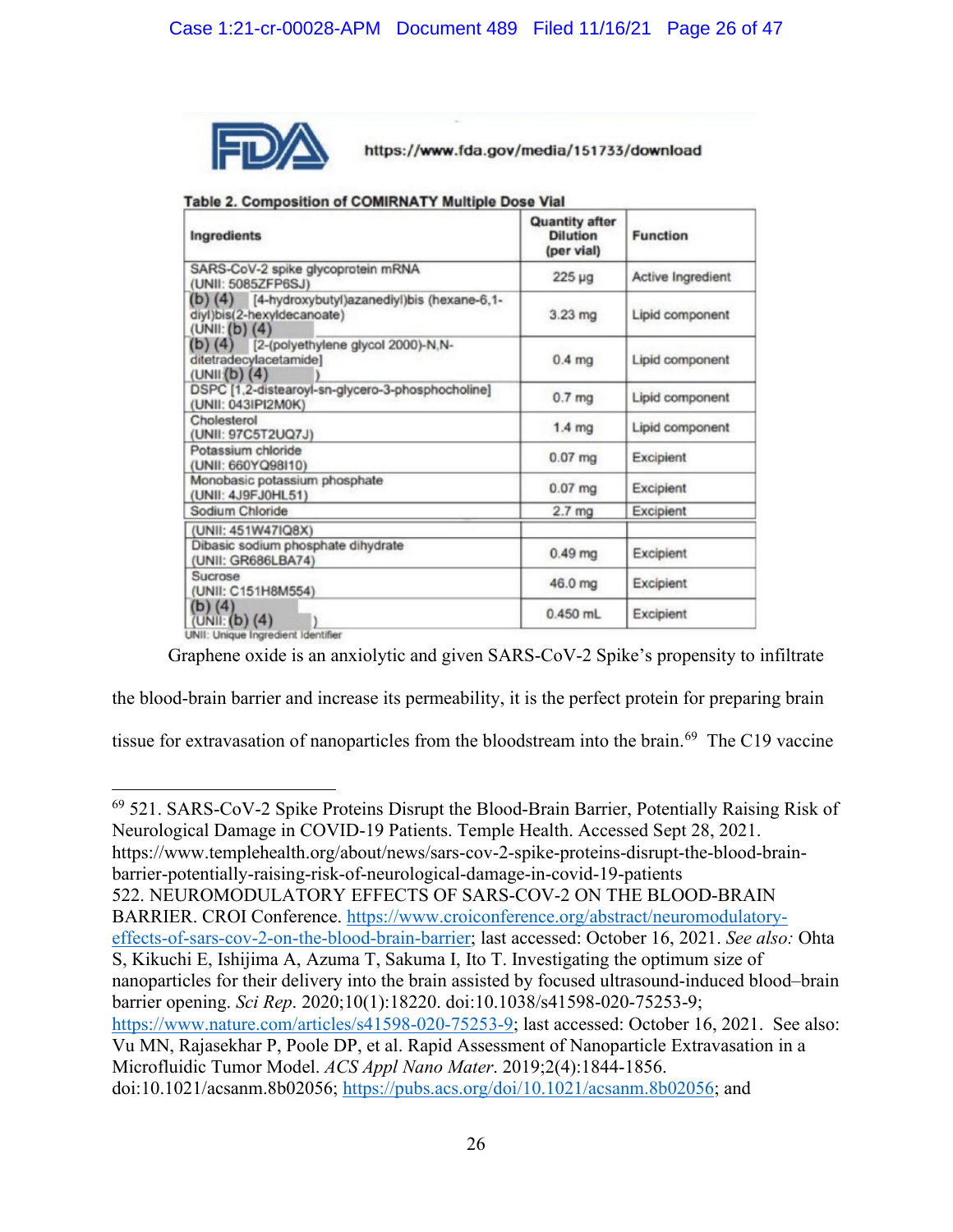# Case 1:21-cr-00028-APM Document 489 Filed 11/16/21 Page 27 of 47

experiment does not deliver "vaccines" but complexed GO nano particulate aggregates of varying nano elements attached to genetically modified nucleic acids of mRNA.<sup>70</sup> This mRNA derives from both animal (or vero) cells and human fetal cells. The C19 vaccine delivers ingredients known to be magneticotoxic, cytotoxic and genotoxic<sup>[71](#page-26-1)</sup> to plant, insect, bird, animal and human life (i.e. cell membranes), and their genetics have caused thousands of cases of serious injuries and death.<sup>72</sup> While the GO ingredient is not disclosed, it is nevertheless patented,[73](#page-26-3) including in this Korean vaccine patent containing **solely** GO.[74](#page-26-4) The undeniable existence and composition of the UI's and nondisclosure is problematic in the light of *Griswold v. Connecticut,* which recognizes personal privacy as an inalienable right. Nevertheless, these EUA "vaccines" are being administered to millions of people worldwide. If full ingredient disclosure is a moral and legal requirement with fully approved drugs, how much obviously more so with EUA drugs. As a human right under the 1947 NC, the 1964 DH, Article 7 of the

[https://pubs.acs.org/doi/pdf/10.1021/acsanm.8b02056;](https://pubs.acs.org/doi/pdf/10.1021/acsanm.8b02056) last accessed: Oct 16, 2021. See also: Saraiva C, Praça C, Ferreira R, Santos T, Ferreira L, Bernardino L. Nanoparticle-mediated brain drug delivery: Overcoming blood–brain barrier to treat neurodegenerative diseases. *J Controlled Release*. 2016;235:34-47. doi:10.1016/j.jconrel.2016.05.044;

[https://pubmed.ncbi.nlm.nih.gov/27208862;](https://pubmed.ncbi.nlm.nih.gov/27208862) last accessed: Oct 16, 2021.

<span id="page-26-0"></span><sup>70</sup> Wanjun Cao, Lin He, Weidong Cao, Xiaobing Huang, Kun Jia, Jingying Dai, Recent progress of graphene oxide as a potential vaccine carrier and adjuvant, Acta Biomaterialia, Volume 112, 2020, pp. 14-28, ISSN 1742-7061; [https://doi.org/10.1016/j.actbio.2020.06.009.;](https://urldefense.com/v3/__https:/doi.org/10.1016/j.actbio.2020.06.009__;!!C5ewNI1kZw!H1uZQG6xEAeDUzQc3vhAlSzCbHbwzyux1ZsrZxkmufrY5sZ1FnBHepS-gRAaI57o_n7qm5v0$) [https://www.sciencedirect.com/science/article/pii/S1742706120303305](https://www.sciencedirect.com/science/article/pii/S1742706120303305))

<span id="page-26-1"></span> $71$  The modality of cell–particle interactions drives toxicity of nanosized CuO and TiO2 in human cells: Toxicology Letters, 2013; [https://www.academia.edu/13627621;](https://www.academia.edu/13627621) accessed Oct 15, 2021. <sup>72</sup> Nanomaterials toxicity and cell death modalities:

<span id="page-26-2"></span>[https://pubmed.ncbi.nlm.nih.gov/23304518;](https://pubmed.ncbi.nlm.nih.gov/23304518) last accessed: Oct 15, 2021.

[https://www.academia.edu/13627621/;](https://www.academia.edu/13627621/The_modality_of_cell_particle_interactions_drives_the_toxicity_of_nanosized_CuO_and_TiO2_in_human_alveolar_epithelial_cells?email_work_card=view-paper) last accessed: Oct 15, 2021.

<span id="page-26-3"></span> $\frac{73}{13}$  "Nano coronavirus recombinant vaccine taking graphene oxide as carrier."

[https://patents.google.com/patent/CN112220919A/en.](https://urldefense.com/v3/__https:/patents.google.com/patent/CN112220919A/en__;!!C5ewNI1kZw!Ahlti0kZYY_vKu0WxDslX1QwI7wqNEIA_XpvvS_bqdK7i-H46TpwJZZL0x4prRTPYHhm56qP$) (Last accessed Oct 10, 2021)

<span id="page-26-4"></span> $\frac{74}{14}$  "Physiological saline containing graphene dispersion and corona virus vaccine using the same" [https://patents.google.com/patent/KR20210028065A/en.](https://patents.google.com/patent/KR20210028065A/en) (Last accessed Oct 10, 2021)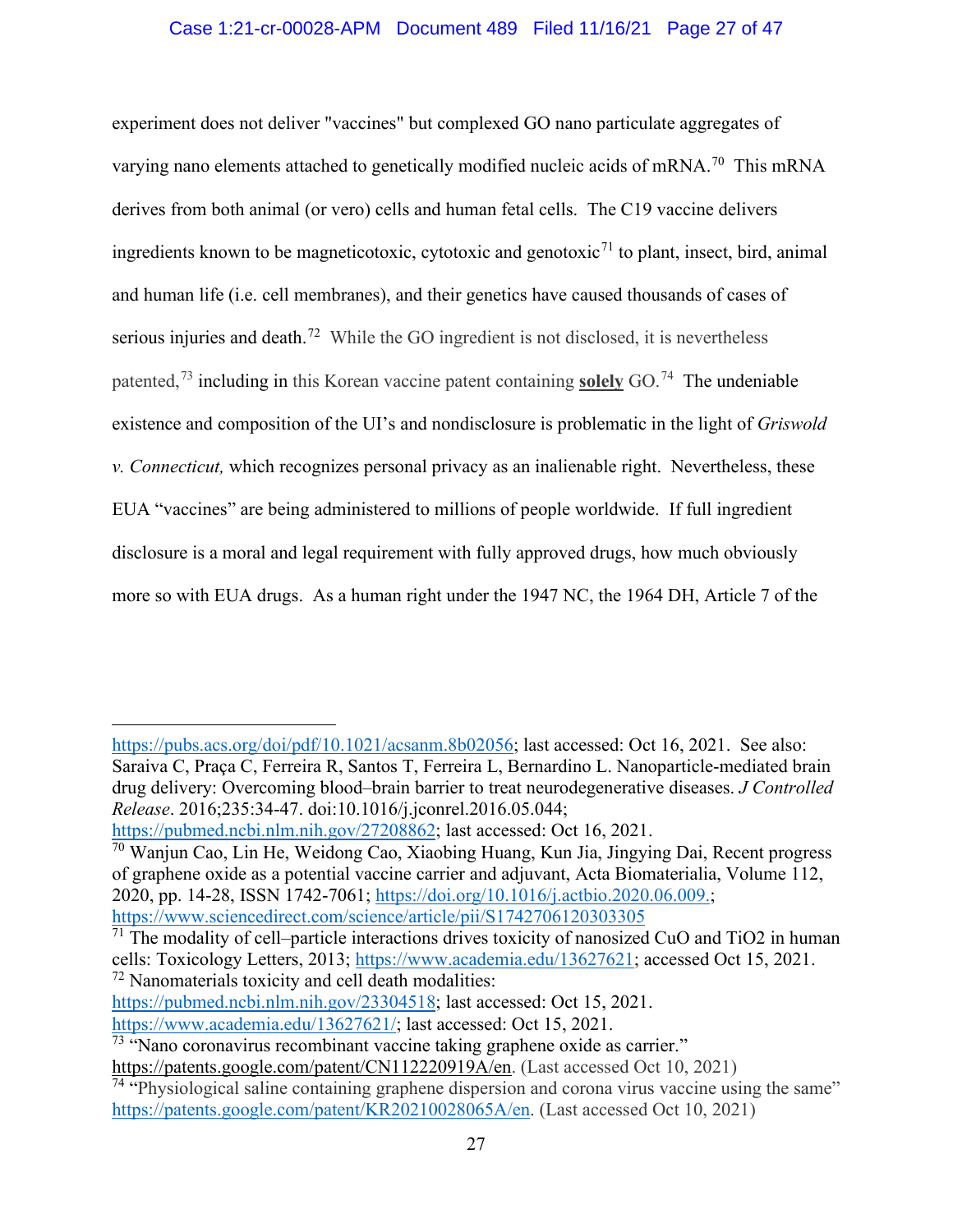ICCPR,<sup>[75](#page-27-0)</sup> and the United Nations' 2005 Universal Declaration of Bioethics and Human Rights,<sup>[76](#page-27-1)</sup> vaccine-specific ingredient information must be known as a precondition for IC for C19 vaccine participation. EUAs have been issued worldwide despite C19 vaccine UIs; thus the C19 vaccine operates outside the realm of human rights observance.

# **A. The Legal Standard For Pretrial Detention**

Judge Bates recently set out the legal standard for Pretrial Detention of persons who are

presumed innocent, in a case captioned the *United States v. Federico Guillermo Klein*, *also known as* 

*"Freddie Klein,*" Case 1:21-cr-00236-JDB, 2021 WL 1377128 (D.D.C. Apr. 12, 2021) ("*Freddie* 

Klein"). The Honorable Judge Bates, before releasing Freddie Klein on home release, held:<sup>[77](#page-27-2)</sup>

…As the D.C. Circuit recently stated in *United States v. Munchel*, "[t]o justify detention on the basis of dangerousness*, the government must prove by 'clear and convincing evidence' that 'no condition or combination of conditions will reasonably assure the safety of any other person and the community.'"* 2021 WL 1149196, at \*4 (D.C. Cir. Mar. 26, 2021) (quoting 18 U.S.C. § 3142(f)). That requires the government to establish that the defendant poses a continued "articulable threat to an individual or the community" that cannot be sufficiently mitigated by release conditions. *Id*. (*quoting Salerno*, 481 U.S. at 751); *see also id*…. ("[P]retrial detention under the Bail Reform Act is regulatory, not penal."). *Id.*, 2021 WL 1377128, at \*4.

<span id="page-27-0"></span><sup>75</sup> ICCPR; p.5 of the PDF; p. 175 of the original document; ""No one shall…be subjected without his free consent to medical or scientific experimentation."

[https://treaties.un.org/doc/publication/unts/volume%20999/volume-999-i-14668-english.pdf;](https://treaties.un.org/doc/publication/unts/volume%20999/volume-999-i-14668-english.pdf) last accessed: Oct 26, 2021.

<span id="page-27-1"></span><sup>76</sup> [http://portal.unesco.org/en/ev.php-](http://portal.unesco.org/en/ev.php-URL_ID%3D31058%26URL_DO%3DDO_TOPIC%26URL_SECTION%3D201.html)[URL\\_ID%3D31058%26URL\\_DO%3DDO\\_TOPIC%26URL\\_SECTION%3D201.html;](http://portal.unesco.org/en/ev.php-URL_ID%3D31058%26URL_DO%3DDO_TOPIC%26URL_SECTION%3D201.html) last

accessed: October 25, 2021.

<span id="page-27-2"></span> $77$  Other defendants in this category have also been ordered released without further appeal thus far from the government. See, e.g., Statement of Facts (Jan. 13, 2021), ECF No. 1-1 & Min. Entry (Mar. 2, 2021), *United States v. Sanford*, 21-CR-86 (D.D.C.) (defendant hurled a fire extinguisher that struck one officer and ricocheted off two other officers' helmets); Statement of Facts (Feb. 16, 2021), ECF No. 1-1 & Min. Entry (Apr. 9, 2021), United States v. Coffee, 21- MJ-236 (D.D.C.) (defendant pushed a crutch into an officer's body at the archway to the tunnel and then charged at several officers in the tunnel with the crutch). *See Freddie Klein*, 2021 WL 1377218, at \*12 n.10.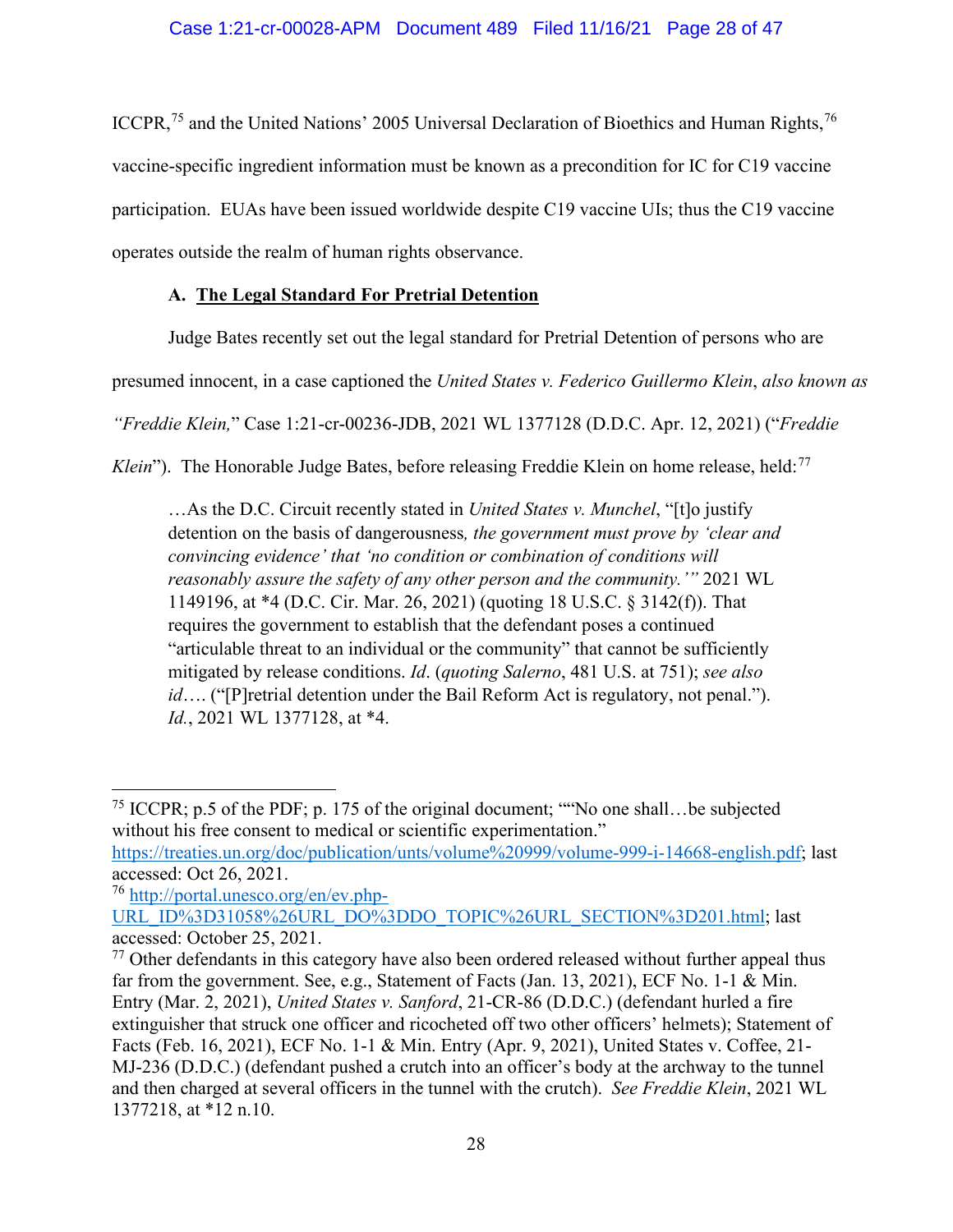This sets forth the legal standard that is supposed to apply to pretrial defendants who are presumed innocent.

[A] defendant's detention based on dangerousness accords with due process only insofar as the district court determines that the defendant's history, characteristics, and alleged criminal conduct make clear that he or she poses a concrete, prospective threat to public safety. *Munchel*, 991 F.3d at 1280.

The current DOC COVID Policy, and its punitive conditions, violates the due process pretrial Defendants are entitled to. Defendants (1) have suffered some actual or threatened injury; (2) the injury can fairly be traced to the challenged actions of Defendants; and (3) the injury is likely to be redressed by a favorable decision of this Court. *N.H. Lottery Comm'n v. Rosen*, 2021 U.S. App. LEXIS 1526 \*15-17, *quoting Lujan v. Defs. of Wildlife*, 504 U.S. 555, 560 (1992). Once this experiment is administered to Defendants, there exists no opportunity for reversing potential associated harms, and DOC must be protected through immediate release of the co-Defendants.

# **B. Current Standards Required in Federal Custody**

Defendants are currently held in DOC but are federal inmates, in federal custody, and to whom USMS Required Detention Standards and the 2017 Update to Federal Performance Based Detention Standards (FPBDS) apply. These standards<sup>[78](#page-28-0)</sup> mandate IC and set forth that detainees may refuse medical and other care.<sup>[79](#page-28-1)</sup> Further USMS Policy Directive 9.6, effective date,

<span id="page-28-0"></span><sup>78</sup> 2017 Update of the Federal Performance Based

Detention Standards (FPBDS)(Nov. 2017); [https://www.usmarshals.gov/prisoner/detention](https://www.usmarshals.gov/prisoner/detention-standards.pdf)[standards.pdf;](https://www.usmarshals.gov/prisoner/detention-standards.pdf) last accessed: October 30, 2021

<span id="page-28-1"></span> $\frac{79}{79}$  Id. p. 17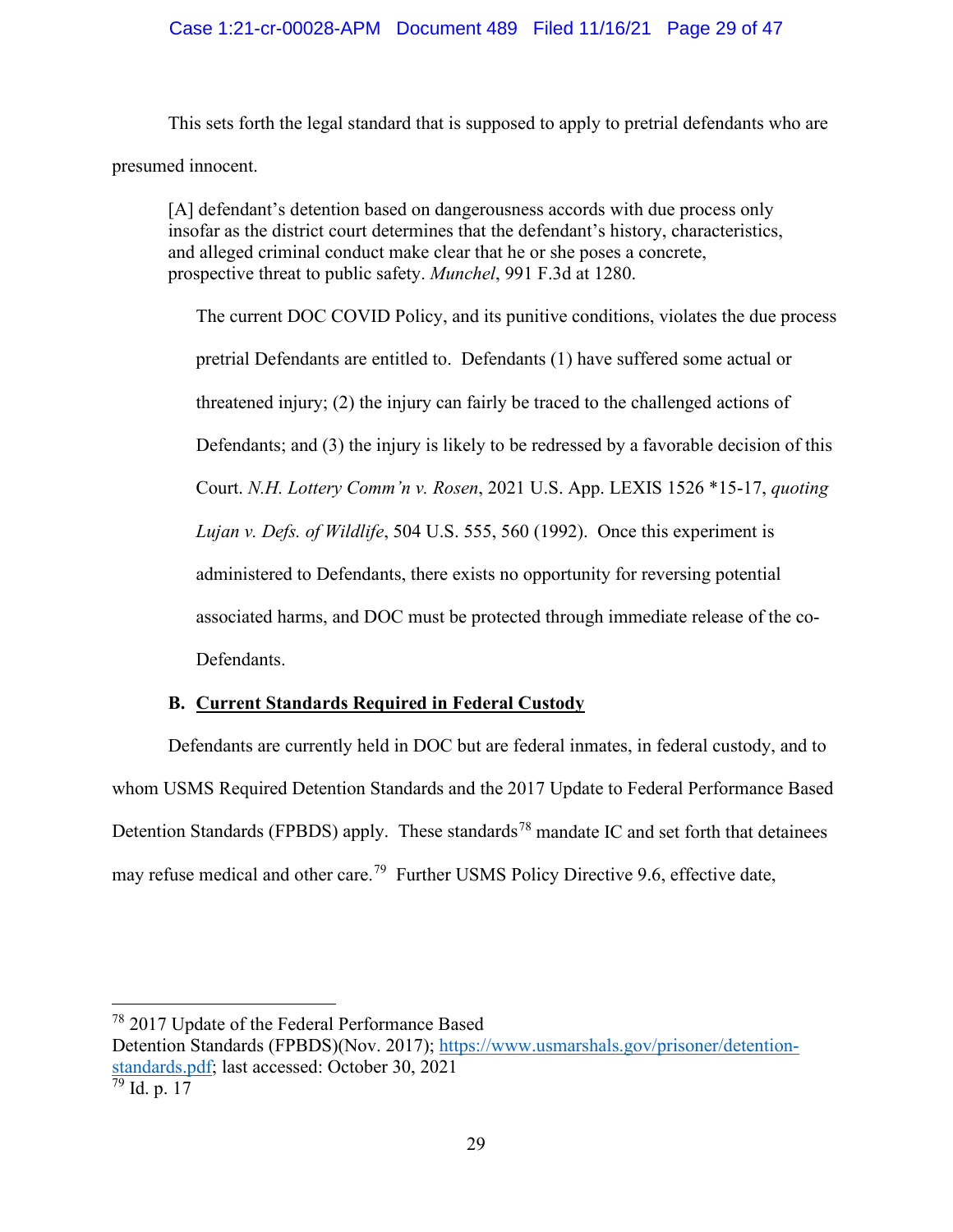03/17/2020 addresses treatment standards for infectious disease. The DOC Covid Policy violates

Federal Detention Standards, wherein detainees may refuse care. The US Supreme Court stated:

The logical corollary of the doctrine of Informed Consent is that the patient generally possesses the right not to consent, that is, to refuse treatment.

*Cruzan v. Dir., Mo. Dep't of Health*, 497 U.S. 261, 270, 110 S. Ct. 2841, 2847, 111 L. Ed. 2d 224, 236, (1990) ("*Cruzan*"). The *Cruzan* court goes on to explain:

> At common law, even the touching of one person by another without consent and without legal justification was a battery. *See* W. Keeton, D. Dobbs, R. Keeton, & D. Owen, Prosser and Keeton on Law of Torts  $\S 9$ , pp. 39-42 (5<sup>th</sup>) ed. 1984). Before the turn of the century, this Court observed that "no right is held more sacred, or is more carefully guarded, by the common law, than the right of every individual to the possession and control of his own person, free from all restraint or interference of others, unless by clear and unquestionable authority of law." *Union Pacific R. Co. v. Botsford*, 141 U.S. 250, 251, 35 L. Ed. 734, 11 S. Ct. 1000 (1891). This notion of bodily integrity has been embodied in the requirement that IC is generally required for medical treatment. Justice Cardozo, while on the Court of Appeals of New York, aptly described this doctrine: "Every human being of adult years and sound mind has a right to determine what shall be done with his own body; and a surgeon who performs an operation without his patient's consent commits an assault, for which he is liable in damages." *Schloendorff v. Society of New York Hospital*, 211 N.Y. 125, 129-130, 105 N.E. 92, 93 (1914). The IC doctrine has become firmly entrenched in American tort law. See Keeton, Dobbs, Keeton, & Owen, supra, § 32, pp. 189-192; F. Rozovsky, Consent to Treatment, A Practical Guide 1-98 (2d ed. 1990).

*Id.* at 497 U.S. 269, 110 S. Ct. 2846-2847, 111 L. Ed. 2d 236, (1990).

This applies to prisoners who have been convicted of a crime, who also possess "a significant liberty interest in avoiding the unwanted administration of antipsychotic drugs under the Due Process Clause of the Fourteenth Amendment."' *Id.* at 497 U.S. 278, 110 S. Ct. 2851, 111 L. Ed. 2d 242 (*citing Washington v. Harper*, 494 U.S. 210, 221-222, 108 L. Ed. 2d 178, 110 S. Ct. 1028 (1990) ("*Harper*")). In *Harper*, the High Court noted that "[t]he forcible injection of medication into a nonconsenting person's body represents a substantial interference with that person's liberty." *Washington v. Harper*, 494 US at 229. Similarly, in *Riggins v. Nevada*, the High Court held that forced antipsychotic medications violated a prisoner's 14th Amendment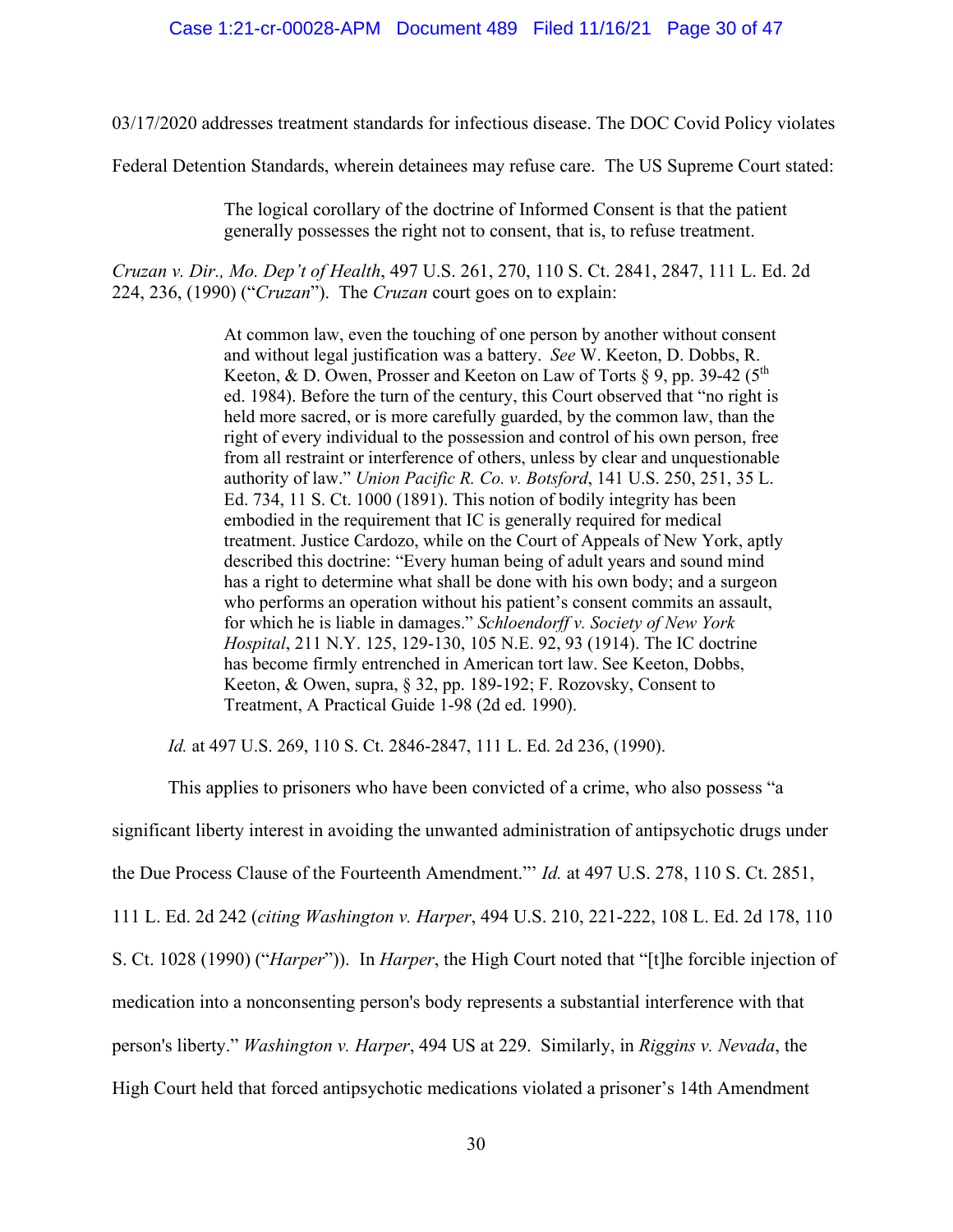# Case 1:21-cr-00028-APM Document 489 Filed 11/16/21 Page 31 of 47

due process rights because the state failed to show both "an overriding justification and a determination of medical appropriateness." *Riggins v. Nevada*, 504 U.S. 127, 135, 112 S.Ct. 1810, 118 L.Ed.2d 479 (1992). As the Court of Appeals for the District of Columbia Circuit also observed, the key to the *Cruzan* case—and the right at issue before this Court—is "the patient's right to make the decision about her life free from government interference." *Abigail Alliance v. Von Eschenbach*, 445 F.3d 470, 472 (DC Cir. 2006).

# **DOJ SLIP Opinion Disparages Constitutional Right to IC**

DOJ's Office of Legal Counsel (OLC) recently issued a Slip Opinion, dated July 6,

2021,<sup>[80](#page-30-0)</sup> addressing the question of whether "Section 564 of the Food, Drug and Cosmetic Act

Prohibits Entities from Requiring the Use of a Vaccine Subject to an Emergency Use

Authorization" (EUA). $81$  As of the date of this filing, all C19 vaccines available in the US are

still under EUA, and the OLC argument set forth around the statutory language governing EUAs

is circuitous because the OLC EUA Vaccine Opinion recognizes that:

Federal law generally prohibits anyone from introducing or delivering for introduction into interstate commerce any "new drug" or "biological product" *unless and until FDA has approved the drug or product* as safe and effective for its intended uses." See, e.g., FDCA §§ 301(a), 505(a), 21 U.S.C. §§ 331(a), 355(a); 42 U.S.C § 262(a). A vaccine is both a drug and a biological product. See FDCA § 201(g), 21 U.S.C § 321(g); 42 U.S.C. § 262(i)(1). Id. at 2.

OLC concludes that the "option to accept or refuse" language in § 564 "specifies only that certain information be provided to potential vaccine recipients," but that this language "does not prohibit entities from imposing vaccination requirements." *Id.* The necessary predicate to

<span id="page-30-1"></span><span id="page-30-0"></span><sup>80</sup> *Whether Section 564 of the Food, Drug, and Cosmetic Act Prohibits Entities from Requiring the Use of a Vaccine Subject to an Emergency Use Authorization* ("OLC EUA Vaccine Opinion") Department of Justice; OLC, 45 Op. O.L.C. July 6, 2021; [https://www.justice.gov/olc/file/1415446/download;](https://www.justice.gov/olc/file/1415446/download) last visited: October 27, 2021. **EXHIBIT J**  $81 \overline{Id}$ .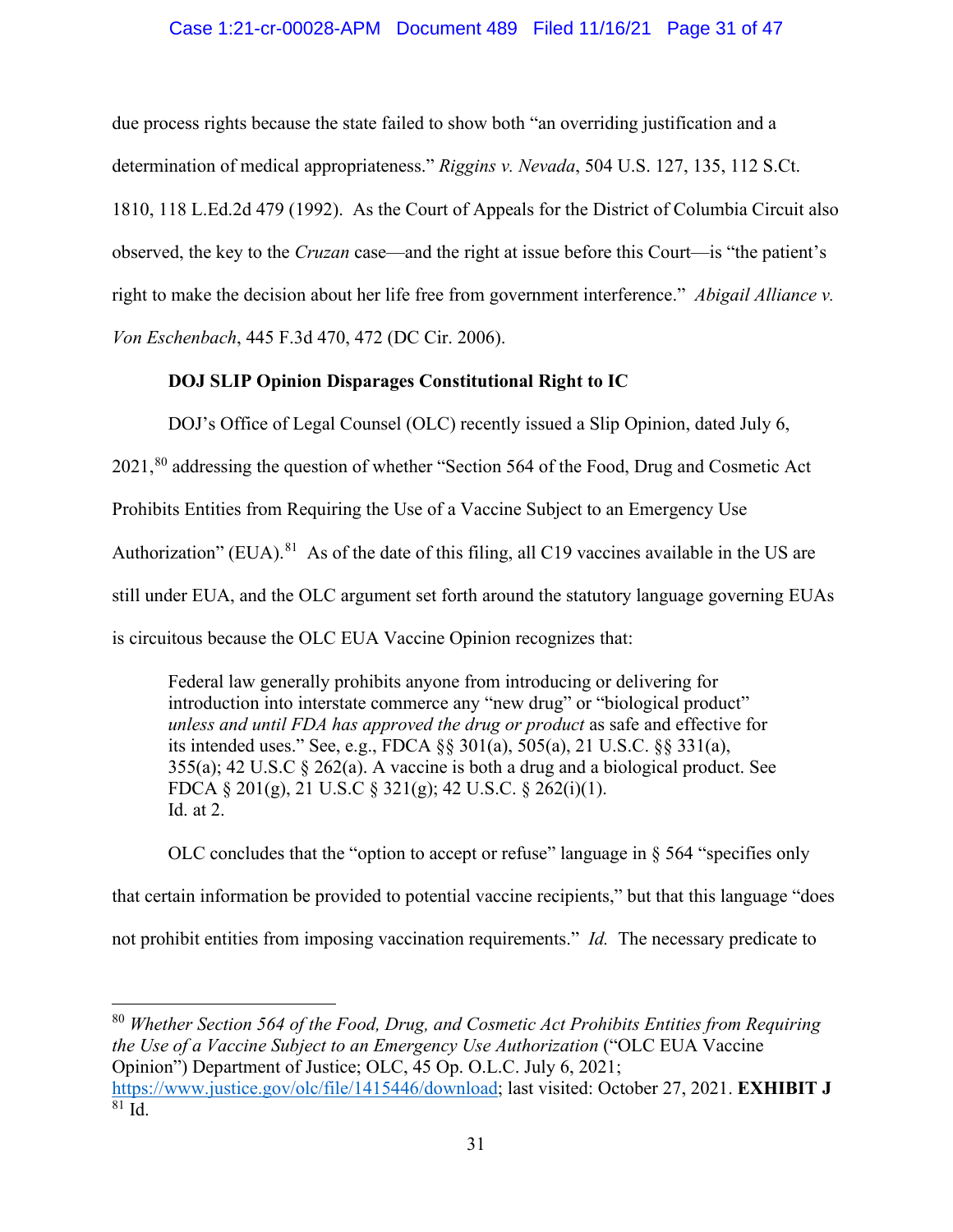#### Case 1:21-cr-00028-APM Document 489 Filed 11/16/21 Page 32 of 47

this further discussion is that EUA C19 vaccines constitute "unapproved products" by FDA definition. OLC's conclusion that § 564 permits mandatory vaccination requirements for EUA vaccines fails to reconcile this necessary predicate: Federal law prohibits delivery or introduction of a "'new drug' or 'biological product' unless the FDA has approved the drug or product as safe and effective." *Id.* (*citing* FDCA §§ 301(a), 505(a), 21 U.S.C. §§ 331(a), 355(a); 42 U.S.C § 262(a)). OLC posits that the FDCA makes an exception for EUA vaccines, wherein "unapproved product" are authorized, but it is impossible to overstate the difference between (a) merely introducing, delivering, marketing or authorizing use of; and (b) mandating or coercing injection of a drug. The FDCA criminalizes "[t]he introduction or delivery for introduction into interstate commerce of any . . . drug . . . that is . . . misbranded." FDCA § 331. In *United States v. Stepanets*, 989 F.3d 88 (1st Cir. 2021), the First Circuit upheld criminal convictions for violations of this FDCA provision where defendants "dispensed" FDA-approved drugs "for patient use without a valid prescription." *Stepanets*, 989 F.3d at 94 *(citing* FDCA §353(b)(1)). [82](#page-31-0)  But the OLC opinion recognizes that these "vaccines" are also drugs; unapproved drugs. <sup>[83](#page-31-1)</sup>

Subsection (e)(1) applies to a product that FDA has not approved as safe and effective for any intended use, whereas subsection  $(e)(2)$  applies to an unapproved use of an otherwise approved product. The COVlD-19 vaccines fall under the former category, but the statute applies the condition at issue here to the latter category as well. See FDCA  $\S 564(e)(2)(A)$ .

OLC EUA Vaccine Opinion at 4 n.6.

If the FDCA criminalizes failure to follow branding requirements in dispensing FDAapproved drugs, the OLC EUA Vaccine Opinion contradicts federal criminal law by simply

<span id="page-31-0"></span> $82$  That subsection provides that "[t]he act of dispensing a drug" meeting certain criteria without a written or oral prescription by a licensed practitioner "shall be deemed to be an act which results in the drug being misbranded while held for sale." *Id*. at 94 (citing § 353(b)(1)).

<span id="page-31-1"></span><sup>83</sup> A vaccine is both a drug and a biological product. *See* FDCA § 201(g), 21 U.S.C § 321(g); 42 U.S.C. § 262(i)(l) (OLC Slip Op. at p. 2).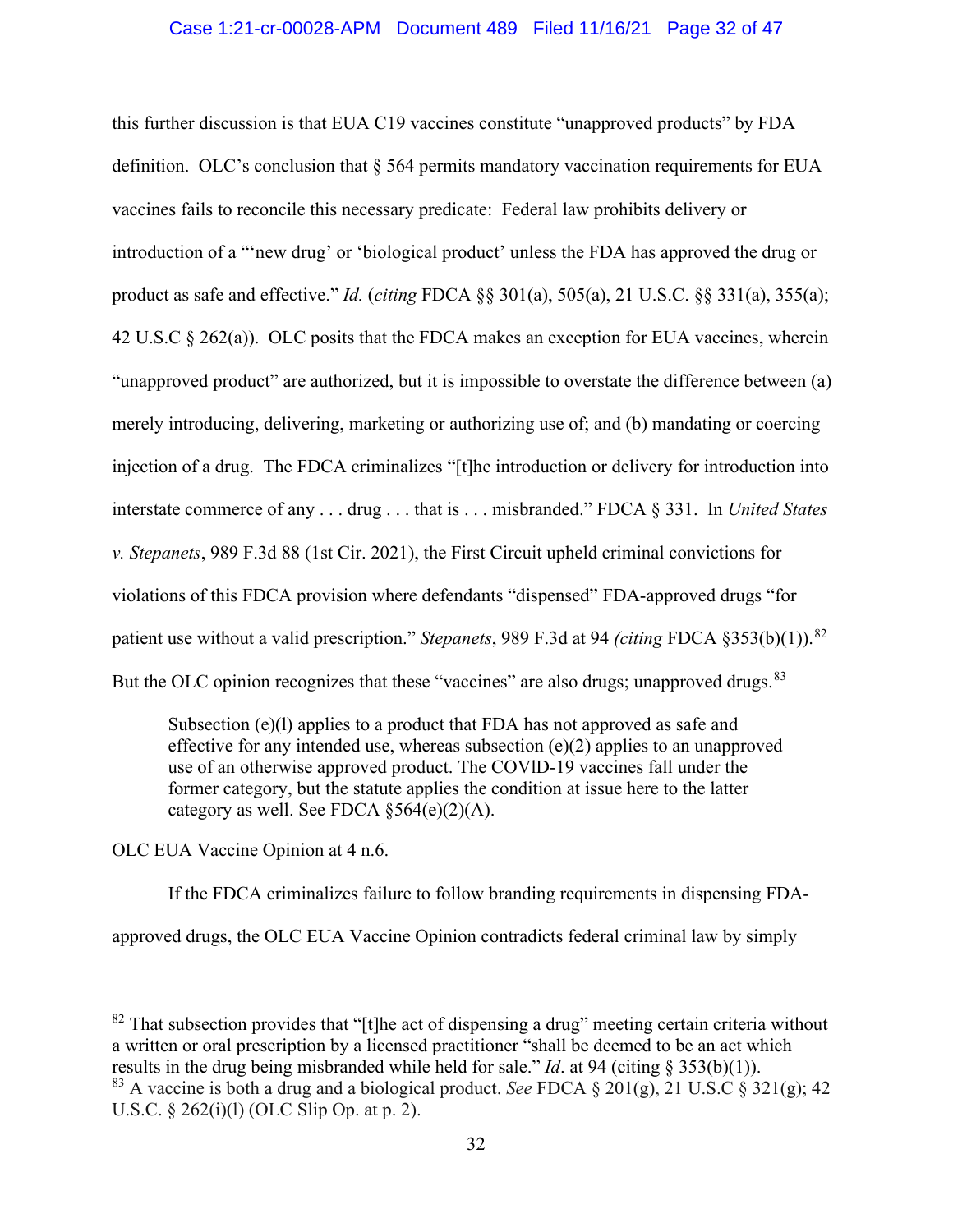# Case 1:21-cr-00028-APM Document 489 Filed 11/16/21 Page 33 of 47

concluding (without citation) that dispensing C19 vaccine *unapproved drugs* is not expressly prohibited.<sup>[84](#page-32-0)</sup> This OLC position is untenable and its folly magnified by the C19 vaccine not offering vaccines in the proper meaning and definition of the word,<sup>[85](#page-32-1)</sup> as it has been historically understood and expected to prevent infection. That has ever been the most basic measure of efficacy, and if any vaccine fail this basic test, why indeed inquire as to safety, when the "vaccine" has not even demonstrated a compelling reason for its existence. The OLC EUA Vaccine Opinion further attempts to distinguish this Court's decisions in *Doe v. Rumsfeld*, 297 F. Supp. 2d 119 (D.D.C. 2003) ("*Rumsfeld I*") and *Doe v Rumsfeld* cases at 341 F. Supp. 2d 1 (D.D.C. 2004) ("*Rumsfeld II*") (relying on 10 U.S.C. § 1107) and (same). But the OLC opinion failed to address this Court's 2005 decision in *Doe v. Rumsfeld*, 2005 WL 1124589 (D.D.C. Apr. 6, 2005) ("*Rumsfeld III*") where this Court modified the injunction granted in *Rumsfeld II*:

ORDERED that the Court's injunction of Oct 27, 2004, is modified by the addition of the following language: "This injunction, however, shall not preclude defendants from administering AVA, **on a voluntary basis, pursuant to the terms of a lawful emergency use authorization ("EUA") pursuant to section 564 of the Federal Food, Drug, and Cosmetic Act [FDCA],** without prejudice to a future challenge to the validity of any such EUA. The Court expressly makes no finding as to the lawfulness of any specific EUA that has been or may be approved by the Department of Health and Human Services." *Rumsfeld III*, 2005 WL 1124589, at \*1

The *Rumsfeld* decisions explicitly recognized the option to refuse to take an unauthorized vaccine under federal law governing EUAs, and enjoined the mandatory use of unapproved anthrax vaccines. *id.*, In *Rumsfeld I,* this Court found the U.S. government could not mandate use of an unapproved vaccine in accordance with labeling requirements (CFR § 201.56) in addition to 10 U.S.C. § 1107. *See Rumsfeld I*, 297 F.Supp.2d at 134. Requirements on content and format of labeling for human prescription drug and biological products further supports the

<span id="page-32-1"></span><span id="page-32-0"></span><sup>84</sup> Id. at p. 7-8.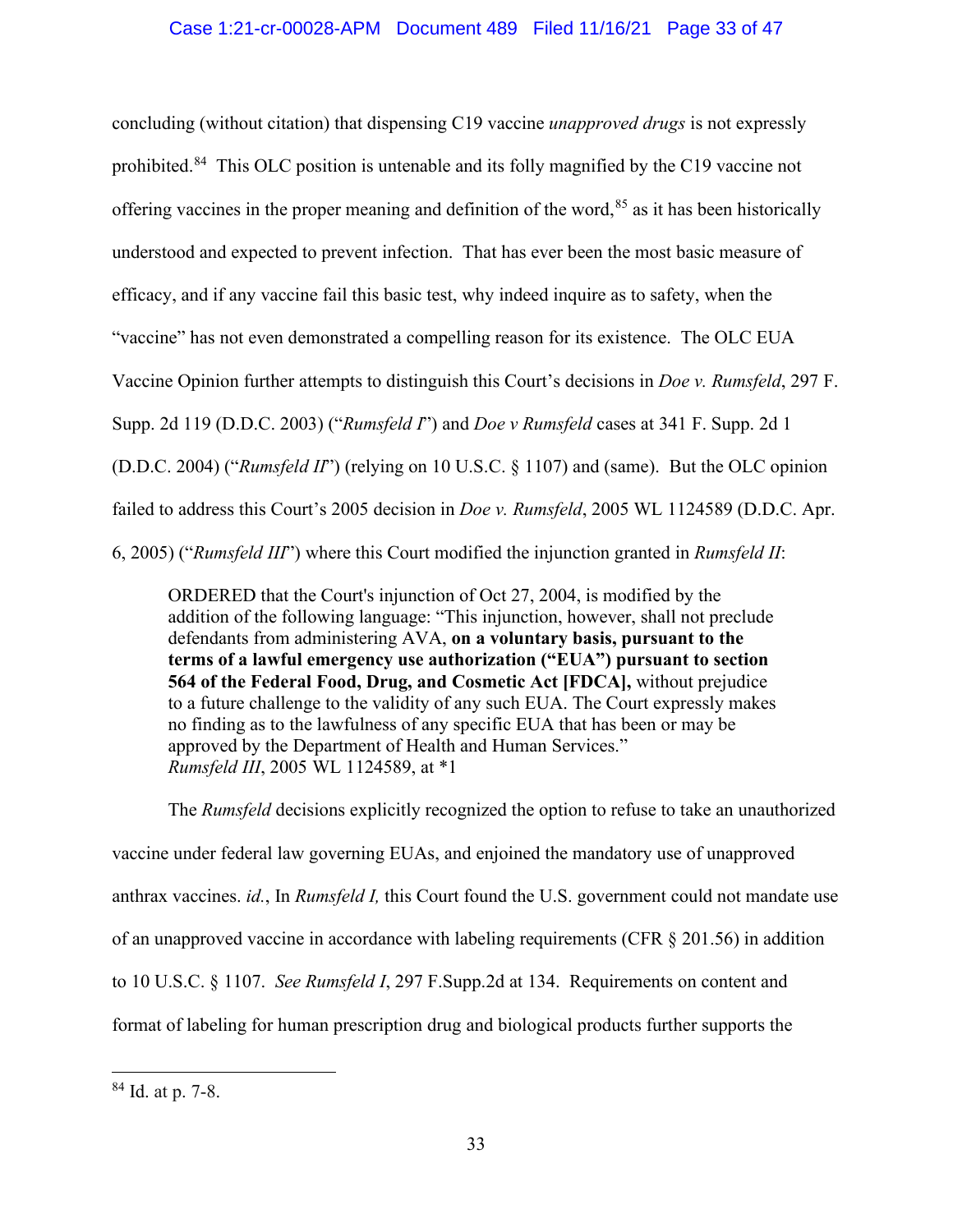position that experimental vaccines cannot be forced on people. 21 CFR 201.56.<sup>86</sup> A vaccine is both a drug and biological product. See FDCA 201(g), 21 U.S.C. 321(g); 42 USC 262(i)(l).

# **i. IRREPARABLE INJURY.**

A person cannot be un-vaccinated. Once a person in violation of informed consent and with possible medical risks – not merely for the average person but for an individual with specific, personalized medical history and medical conditions – the vaccine cannot be removed.

Defendants face a profound variety of irreparable potential harms. In the case of C19

EUAs, long-term side effects, severe or minor, are unknown because there are no PRIOR

approved mRNA vaccine in the U.S. In 2020, the University of Pennsylvania conducted an

mRNA Review, which addresses the lack of sufficient data on mRNA vaccines in 2020:

While there is not sufficient data to statistically test these observations, a few trends are seen in the data. First, the rate of adverse events and the rate of serious adverse events were higher after a subject's second injection compared to the first one. Second, subjects receiving higher doses of the vaccine reported more adverse events and more severe adverse events. There is a possible trend towards a reduced rate of adverse events in older subjects than in younger ones. There is not sufficient data to permit any conclusions about the comparative safety of specific vaccines. While one study reported on mRNA influenza vaccines and another reported on a respiratory syncytial virus vaccine, there is not sufficient evidence to draw more generalized comparisons of the safety of mRNA vaccines compared to other types of vaccines.<sup>[87](#page-33-1)</sup>

<span id="page-33-0"></span><sup>&</sup>lt;sup>86</sup> "The FDA, the only agency that this Court could properly defer to in determining AVA's status as an investigational drug, has failed to provide formal opinion as to AVA's investigational status. Having made that determination, the Court is required to make its own inquiry and determination regarding AVA's investigational status. The Court looked at the labeling requirement, 21 C.F.R. § 201.56, which mandates that "no implied claims or suggestions of drug use may be made if there is inadequate evidence of safety or a lack of substantial evidence of effectiveness." Doe # 1 v. Rumsfeld, 297 F. Supp. 2d 119, 133, (D.D.C. 2003).

<span id="page-33-1"></span><sup>&</sup>lt;sup>87</sup> Adverse Effects of mRNA Vaccines: An Evidence Review from the Penn Medicine Center for Evidence-based, Practice December 2020, director Nikhil K. Mull, MD (CEP) Lead analyst: Matthew D. Mitchell, PhD (CEP) Clinical review Patrick J. Brennan, MD. CMO) <http://www.uphs.upenn.edu/cep/COVID/mRNA%20vaccine%20review%20final.pdf> at p.11, *Primary Studies*; accessed November 6, 2021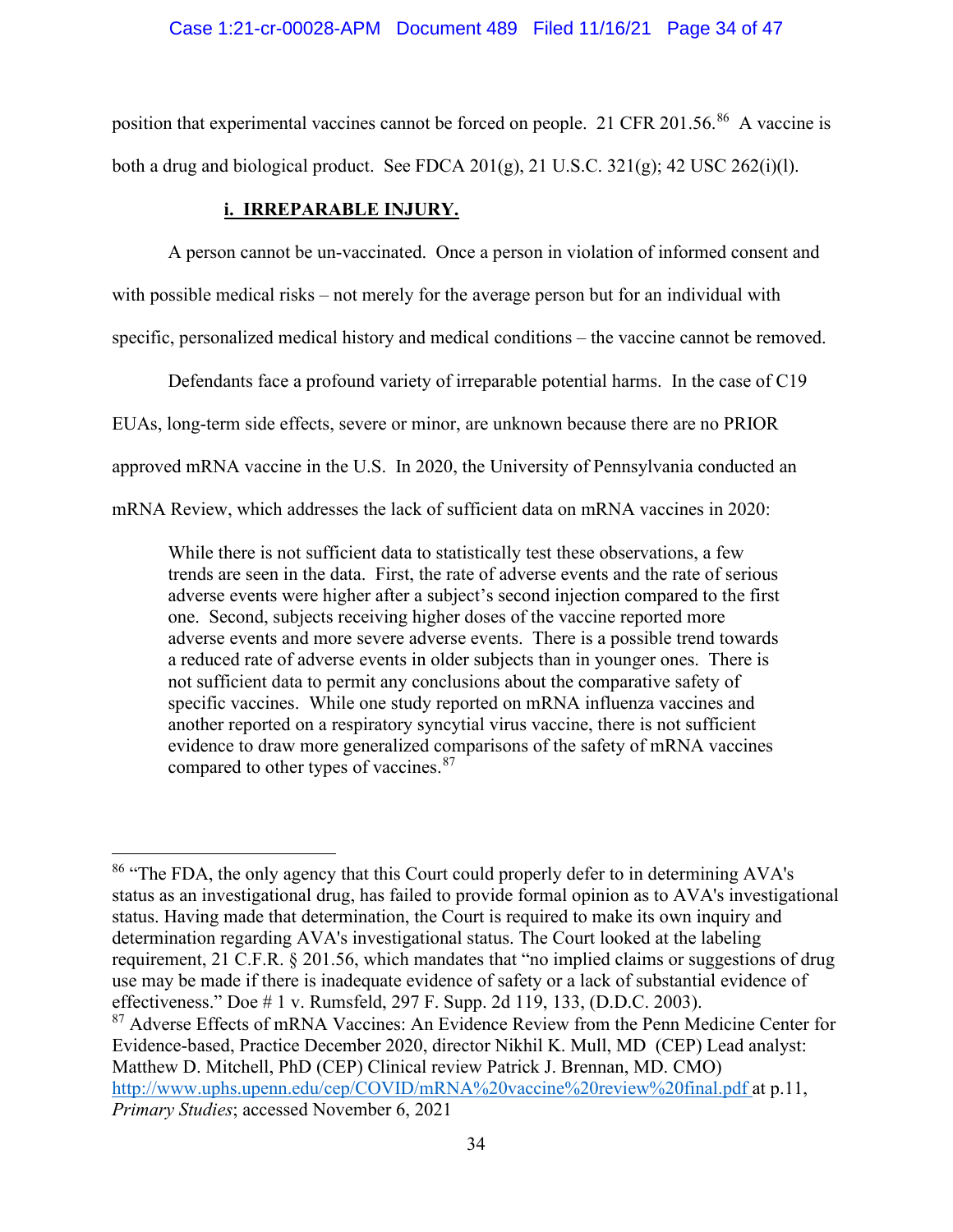The above review supports the undisputable fact that all of the truly reliable data for both short-term and long-term negative side effects, including myocarditis, blood clotting, Guillain-Barré Syndrome (GBS), and death, has yet to be collected. It will be based on the results observed during the mass human experiment now being conducted and in which humanity is participating unwittingly, without IC. The FDA admits that safety data is lacking—data now being collected with every injection.<sup>[88](#page-34-0)</sup> In an FDA advisory committee meeting convened October 26, 2021 to debate if C19 vaccines should also be given to children aged 5-11, Dr. Eric Ruben, Editor-in-Chief of the New England Journal of Medicine (NEJM), opined: "We're never going to learn about how safe a vaccine is unless we start giving it."<sup>89</sup> His honesty conflicts with assurances by regulatory bodies and the media that the vaccine is thoroughly safe and effective for all.

The loss of a constitutional right, "for even [a] minimal period of time, unquestionably constitutes irreparable injury." *Elrod v. Burns*, 427 U.S. 347, 373 (1976). "When reviewing a motion for preliminary injunction, if it is found that a constitutional right is being threatened or impaired, a finding of irreparable injury is mandated." *Bonnell v. Lorenzo*, 241 F.3d 800, 809 (6th Cir. 2001); see also *Newsome v. Norris,* 888 F.2d 371, 378 (6th Cir. 1989) ("The Supreme Court has unequivocally admonished that

[https://www.fda.gov/media/153409/download;](https://urldefense.com/v3/__https:/www.fda.gov/media/153409/download__;!!C5ewNI1kZw!HapQ0zKp984aCE0gTFaNo4IlXycbjlcHx1gx6AkyIb_hk_wnZd9_GPH4fPP2xev9dH-pVOWu$) last accessed: November 12, 2021.

<span id="page-34-0"></span><sup>&</sup>lt;sup>88</sup> "The number of participants in the current clinical development program is too small to detect any potential risks of myocarditis associated with vaccination. Long-term safety of COVID-19 vaccine in participants 5 to <12 years of age will be studied in 5 post-authorization safety studies, including a 5-year follow-up study to evaluate long term sequelae of post-vaccination myocarditis/pericarditis." From the FDA's Vaccines and Related Biological Products Advisory Committee Meeting Document. October 26, 2021; Accessible at:

<span id="page-34-1"></span> $89$  YouTube: Vaccines and Related Biological Products Advisory Committee  $-10/26/2021$ ; Streamed live on October 26, 2021; [https://youtu.be/laaL0\\_xKmmA?t=24751;](https://youtu.be/laaL0_xKmmA?t=24751) last accessed: October 30, 2021.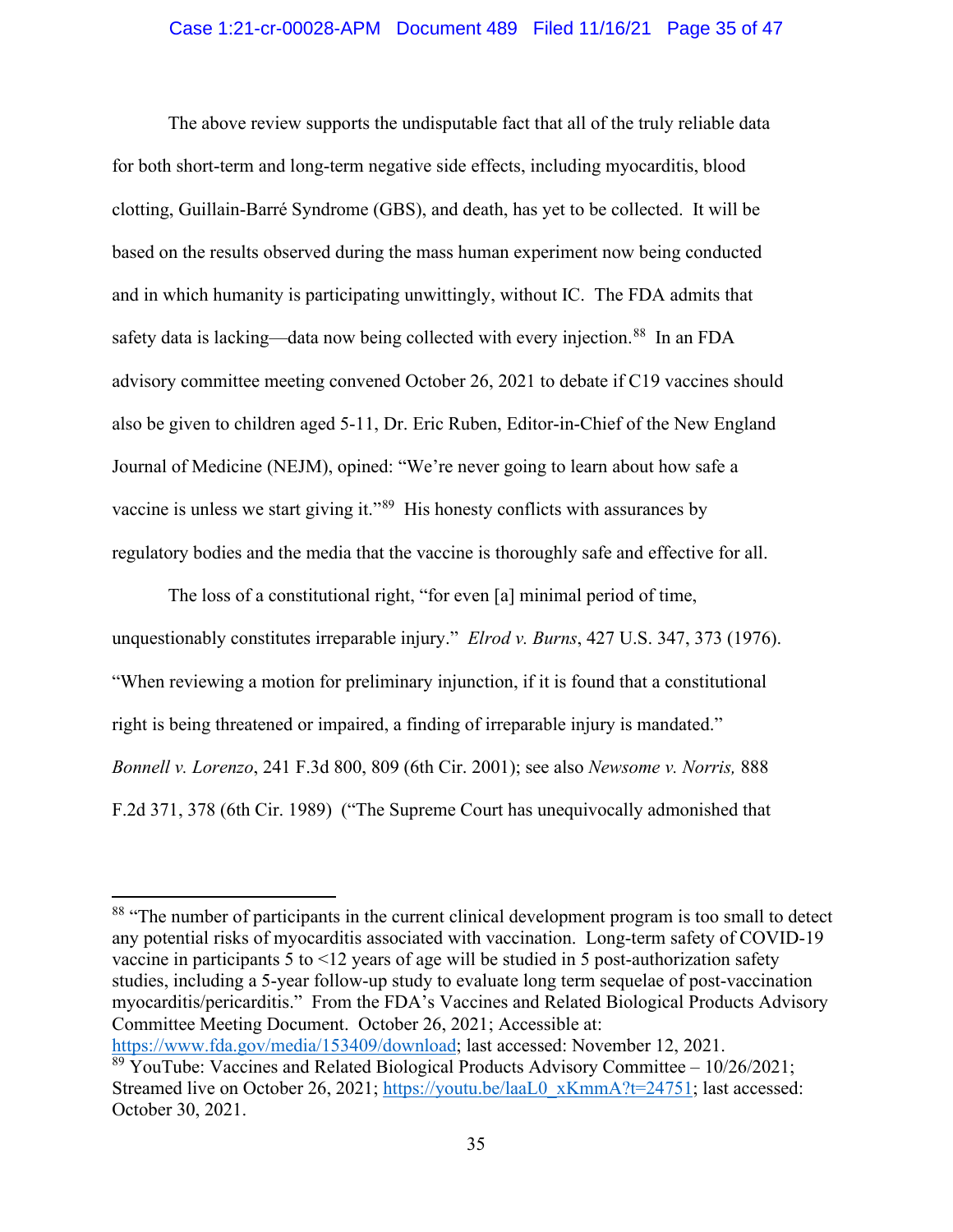even minimal infringement upon First Amendment values constitutes irreparable injury sufficient to justify injunctive relief.") (citing Elrod). Because "a constitutional right is being threatened or impaired" in this case, "a finding of irreparable injury is mandated." "[C]onstitutional violations cannot be adequately remedied through damages and therefore generally constitute irreparable harm." *Nelson v. NASA*, 530 F.3d 865, 882 (9th Cir. 2008). Because intangible injuries lack adequate legal remedy, "intangible injuries [may] qualify as irreparable harm." *Ibid*. *Ariz. Dream Act Coalition v. Brewer*, 757 F.3d 1053, 1068 (9th Cir. 2014). Furthermore once the mRNA injection is in the body, there is no way to remove it or to reverse the processes whereby spike proteins are generated, a process which innumerable doctors have been steadily reporting is a most dangerous enterprise. Irreparable harm is one that "cannot be undone," and an injunction is appropriate if "anticipated injury is imminent and irreparable." *ADT v. Capital Connect*, 145 F. Supp. 3d 671, 694 (N.D. Tex. 2015). As the court is aware, discussing currently available C19 treatment options or asking whether there exists legitimate basis for an  $EUA<sup>90</sup>$  $EUA<sup>90</sup>$  $EUA<sup>90</sup>$  are both haram—haram despite our knowing that, for example, myocarditis is a big risk factor in mRNA experimental shots.<sup>[91](#page-35-1)</sup> So much so that countries like Iceland have halted certain of these C19Vs.<sup>[92](#page-35-2)</sup> The CDC is aware of the substantial risk.<sup>[93](#page-35-3)</sup>

<span id="page-35-0"></span> $90$  See "the Association of American Physicians and Surgeons (AAPS) presents a frequently updated table of studies that report results of treating COVID-19 with the anti-malaria drugs chloroquine (CQ) and hydroxychloroquine (HCQ, Plaquenil®)." <sup>91</sup> Myocarditis after Covid-19 mRNA Vaccination; Sept 30, 2021.

<span id="page-35-2"></span><span id="page-35-1"></span>[https://www.nejm.org/doi/full/10.1056/NEJMc2109975;](https://urldefense.com/v3/__https:/www.nejm.org/doi/full/10.1056/NEJMc2109975__;!!C5ewNI1kZw!G_aDpF0JvxrLU2nlLkeCdQsZcn7AWypwzs1_UzHgIyfG29Z6m4V535TfIx-SgSeTQ-lI0joK$) last accessed Oct. 15, 2021) <sup>92</sup> Iceland Halts Moderna Jabs: [https://californianewstimes.com/iceland-halts-moderna-jabs-over](https://californianewstimes.com/iceland-halts-moderna-jabs-over-heart-inflammation-fears/552346/)[heart-inflammation-fears/552346/;](https://californianewstimes.com/iceland-halts-moderna-jabs-over-heart-inflammation-fears/552346/) last accessed: Oct 15, 2021.

<span id="page-35-3"></span> $\frac{93}{93}$  Myocarditis Occurring After Immunization With mRNA-Based COVID-19 Vaccines; 6/21/21. [https://jamanetwork.com/journals/jamacardiology/fullarticle/2781600;](https://jamanetwork.com/journals/jamacardiology/fullarticle/2781600) accessed Oct. 10, 2021)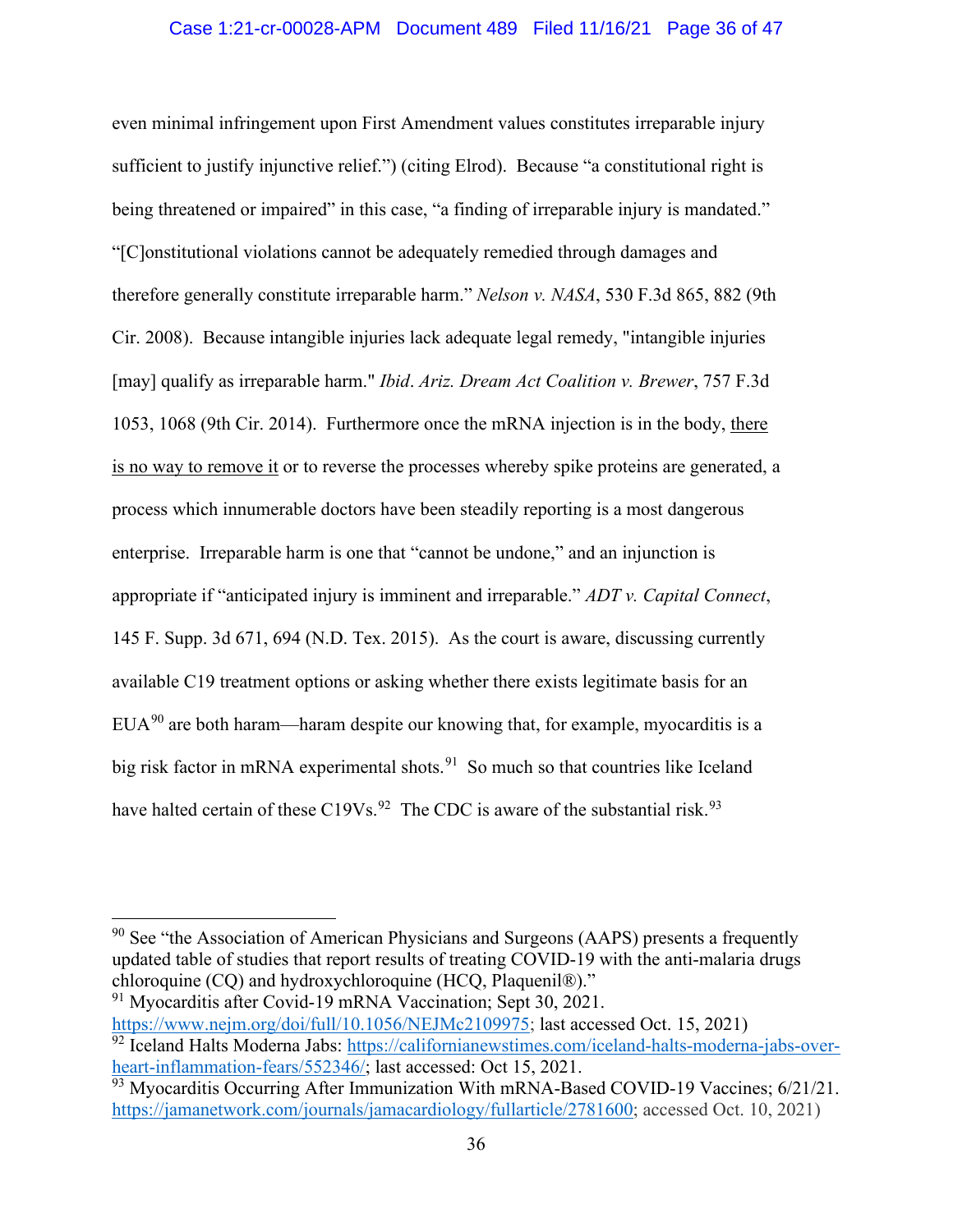Inflamed heart tissue following vaccination<sup>[94](#page-36-0)</sup> has caused the CDC to update its risk guidance. [95](#page-36-1) Severe allergic reactions, including anaphylaxis, have also been reported following the Pfizer-BioNTech C19V during mass vaccination outside of clinical trials.<sup>96</sup> Blood Clotting<sup>[97](#page-36-3)</sup> and clotting-induced amputations<sup>[98](#page-36-4)</sup> are also common, but Covid public health experimental therapy promoters know to call such incidents "rare" regardless of how frequently they occur.<sup>[99](#page-36-5)</sup> Another known problem is Antibody Dependent Enhancement (ADE) resulting from the vaccine "enhanc $\left[\text{ing}\right]$  the infectivity.<sup>[100](#page-36-6)</sup> As of the day of this filing, there have been 18,461 C19 vaccine-induced deaths reported to VAERS,  $^{101}$  $^{101}$  $^{101}$  compared to 8,673 for the preceding 30 years for ALL other vaccines,  $^{102}$  $^{102}$  $^{102}$  and the World Health Organization has recorded 2,510,797 adverse drug reactions from the C19VHE as of November 5, 2021.<sup>[103](#page-36-9)</sup> It is hard for inmates paying a daily price in terms of prejudicial custodial conditions to understand how people can look at this data and not

<span id="page-36-3"></span><sup>97</sup> Doctor Tells How Moderna COVID Injections Killed And Disabled Indigenous People: [https://www.globalresearch.ca/canadian-doctor-defies-gag-order-tells-public-how-moderna](https://www.globalresearch.ca/canadian-doctor-defies-gag-order-tells-public-how-moderna-covid-injections-killed-permanently-disabled-indigenous-people/5743695)[covid-injections-killed-permanently-disabled-indigenous-people/5743695;](https://www.globalresearch.ca/canadian-doctor-defies-gag-order-tells-public-how-moderna-covid-injections-killed-permanently-disabled-indigenous-people/5743695) Oct. 10, 2021 <sup>98</sup> [https://www.dailymail.co.uk/health/article-9826739/Minnesota-woman-legs-AMPUTATED-](https://www.dailymail.co.uk/health/article-9826739/Minnesota-woman-legs-AMPUTATED-contracting-COVID-19-days-receiving-vaccine.html)

<span id="page-36-4"></span>[contracting-COVID-19-days-receiving-vaccine.html;](https://www.dailymail.co.uk/health/article-9826739/Minnesota-woman-legs-AMPUTATED-contracting-COVID-19-days-receiving-vaccine.html) last accessed Oct. 10, 2021. <sup>99</sup> [https://www.thegatewaypundit.com/2021/10/nba-player-got-blood-clots-covid-vaccine-ends-](https://urldefense.com/v3/__https:/www.thegatewaypundit.com/2021/10/nba-player-got-blood-clots-covid-vaccine-ends-season-nba-told-keep-quiet-video/__;!!C5ewNI1kZw!BY-9lx1pgju4lHp9OT269aBxhNup0Lld9XTpyv37Stn5NhEIdgXwaFD78tcILY9OzyucmDYD$)

<span id="page-36-5"></span>[season-nba-told-keep-quiet-video/;](https://urldefense.com/v3/__https:/www.thegatewaypundit.com/2021/10/nba-player-got-blood-clots-covid-vaccine-ends-season-nba-told-keep-quiet-video/__;!!C5ewNI1kZw!BY-9lx1pgju4lHp9OT269aBxhNup0Lld9XTpyv37Stn5NhEIdgXwaFD78tcILY9OzyucmDYD$) last accessed: Oct 16, 2021.

<span id="page-36-0"></span><sup>94</sup> FDA News Release Coronavirus (COVID-19) Update: June 25, 2021 [https://www.fda.gov/news-events/press-announcements/coronavirus-covid-19-update-june-25-](https://www.fda.gov/news-events/press-announcements/coronavirus-covid-19-update-june-25-2021) [2021;](https://www.fda.gov/news-events/press-announcements/coronavirus-covid-19-update-june-25-2021) last accessed Oct. 10, 2021.

<span id="page-36-1"></span> $\frac{1}{95}$  Myocarditis and Pericarditis Following mRNA COVID-19 Vaccination; Updated June 23, 2021: [https://www.cdc.gov/coronavirus/2019-ncov/vaccines/safety/myocarditis.html;](https://www.cdc.gov/coronavirus/2019-ncov/vaccines/safety/myocarditis.html) accessed Oct. 10, 2021

<span id="page-36-2"></span><sup>96</sup> [https://www.fda.gov/media/144413/download;](https://urldefense.com/v3/__https:/www.fda.gov/media/144413/download__;!!C5ewNI1kZw!CP3o7rI35dCC5t0g_CJqUyZk-XFi_aQl6cRXoks64SEMGVhQw7wQSyIwLtsxKIDh9sHxhRer$) last accessed Oct. 10, 2021.

<span id="page-36-6"></span> $100$  The SARS-CoV-2 Delta variant is poised to acquire complete resistance to wild-type spike vaccines: [https://www.biorxiv.org/content/10.1101/2021.08.22.457114v1.full;](https://urldefense.com/v3/__https:/www.biorxiv.org/content/10.1101/2021.08.22.457114v1.full__;!!C5ewNI1kZw!Ahlti0kZYY_vKu0WxDslX1QwI7wqNEIA_XpvvS_bqdK7i-H46TpwJZZL0x4prRTPYC4LIXkz$) last accessed: Oct 20, 2021.

<span id="page-36-7"></span><sup>101</sup> [https://www.cdc.gov/vaccinesafety/ensuringsafety/monitoring/vaers/access-VAERS](https://www.cdc.gov/vaccinesafety/ensuringsafety/monitoring/vaers/access-VAERS-data.html)[data.html;](https://www.cdc.gov/vaccinesafety/ensuringsafety/monitoring/vaers/access-VAERS-data.html) [https://openvaers.com;](https://openvaers.com/) both last accessed November 5, 2021.

<span id="page-36-9"></span><span id="page-36-8"></span> $102$  VAERS death counts must be multiplied by at least 100 to arrive at the true and accurate number; See Footnote 66.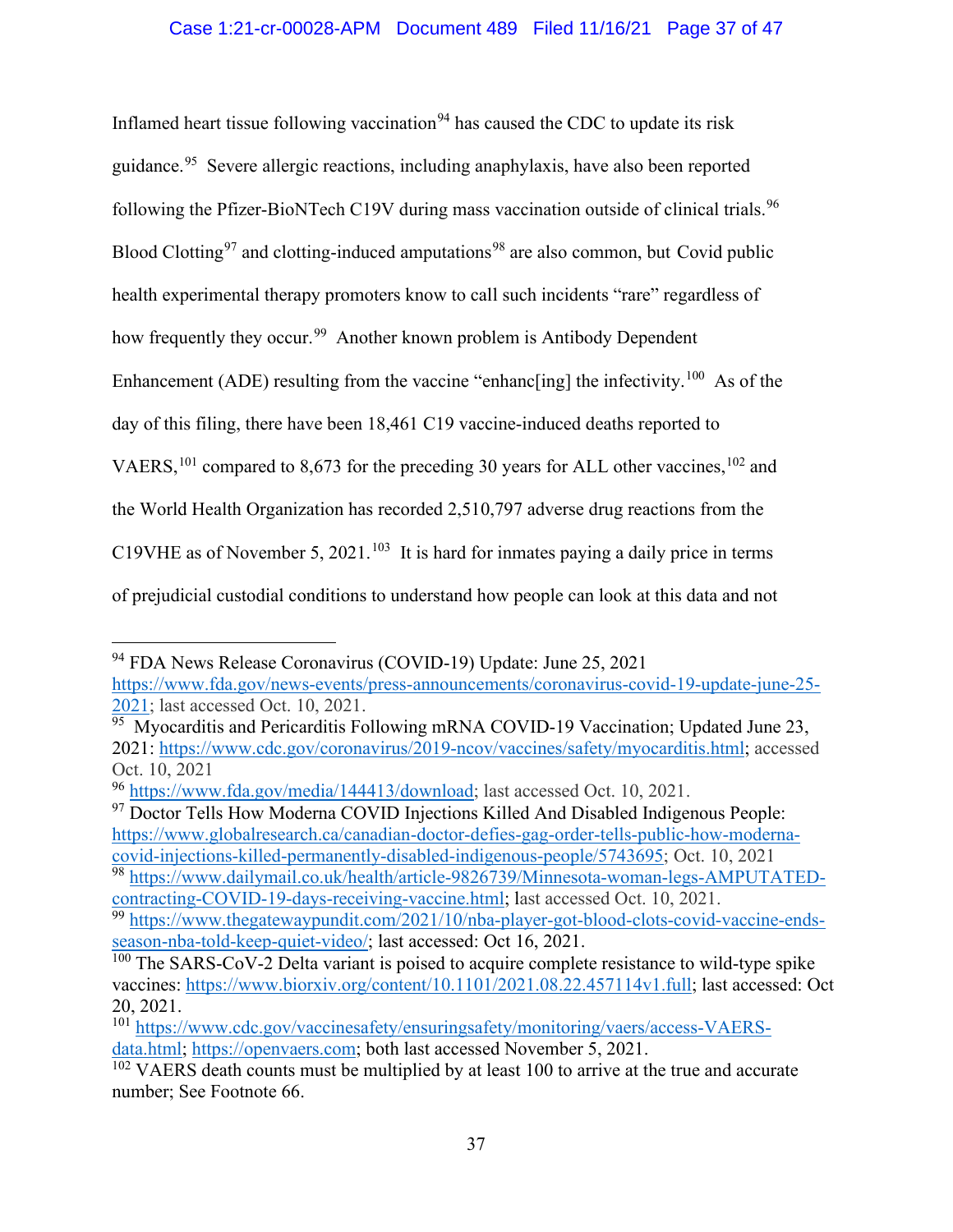#### Case 1:21-cr-00028-APM Document 489 Filed 11/16/21 Page 38 of 47

be concerned. Some people suggest the number of reports is due to the massive number of experimental shots administered, but even after accounting for this, the number of reports are still astronomical compared to previous years. When comparing deaths per million vaccine doses (a) from 2010-2020; and (b) for we see nearly 40 deaths per million C19VHE injection, versus an average of 1.6 per million for all other vaccine injections from the previous  $10$  years:  $104$ 



Deaths Reported to VAERS per Million Vaccine Doses Since 2010

No matter how one looks at the data, or what specific types of adverse events one focuses on, the horrifying spike in C19V adverse reaction reports does not go away. Separate from VAERS, the WHO maintains its own repository of reported adverse drug reactions (ADRs). In 2020, there were  $2,264$  ADRs<sup>[105](#page-37-1)</sup> from the C19 vaccine, because it was not available for participation until December that year. As maximum participation was urged, ADRs shot up to 2,510,797, a 110,851.96% increase from 2020 to 2021, so

[https://childrenshealthdefense.org/defender/safety-signals-covid-vaccines-full-transparency-cdc](https://childrenshealthdefense.org/defender/safety-signals-covid-vaccines-full-transparency-cdc-fda)[fda;](https://childrenshealthdefense.org/defender/safety-signals-covid-vaccines-full-transparency-cdc-fda) last accessed: November 12, 2021.

<span id="page-37-0"></span><sup>&</sup>lt;sup>104</sup> The Defender. September 29, 2021. Safety Signals for COVID Vaccines Are Loud and Clear. Why Is Nobody Listening? Accessible at:

<span id="page-37-1"></span> $\frac{105}{105}$  See Footnote 57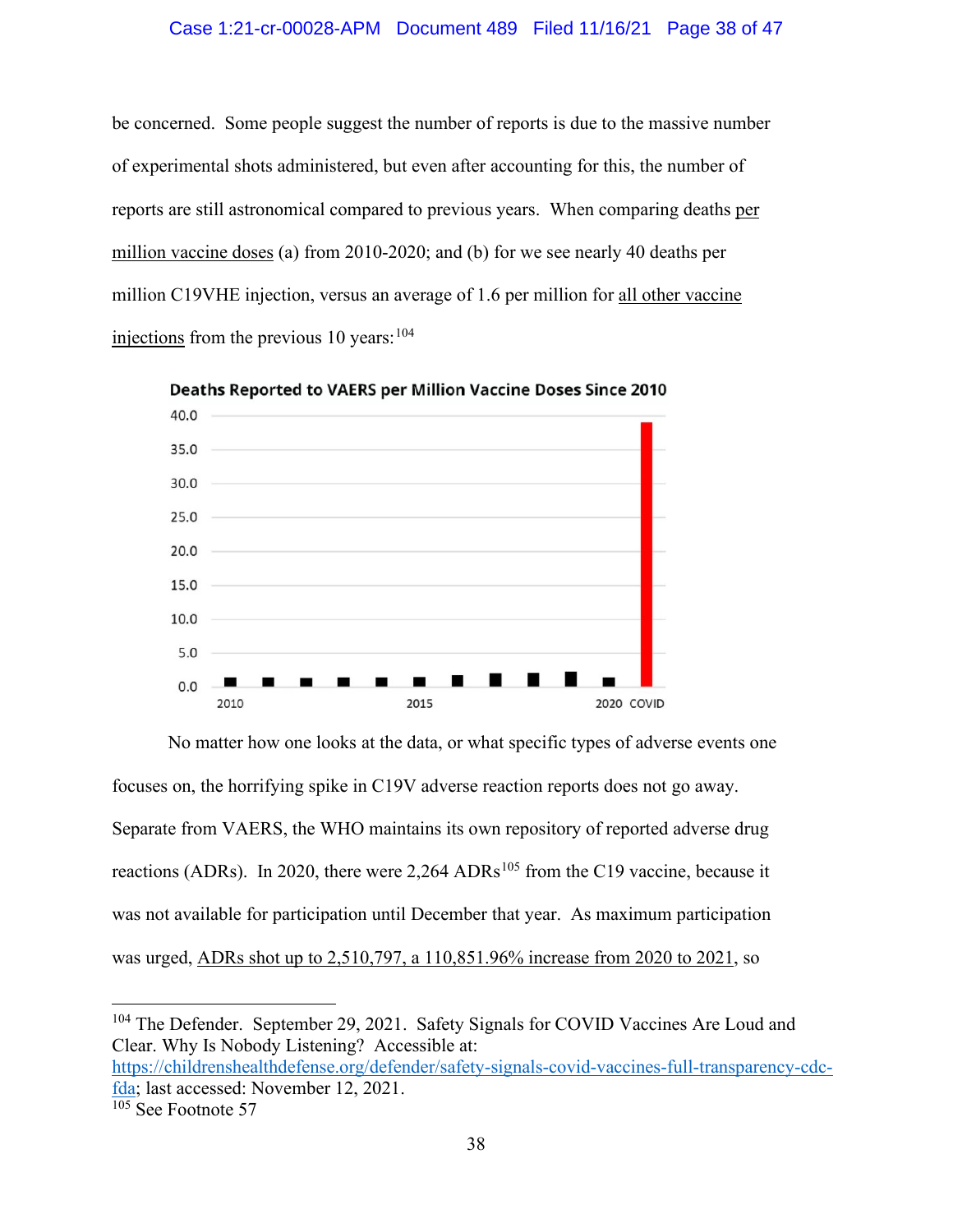far, as of November 14, 2021. The Honorable Court, when not relying on the news media as a healthy gauge of reality, can see that the human experiment is not going well.<sup>[106](#page-38-0)</sup> Even if it were going very well, this would not be invitation to discard IC or human rights. Among the risks Inmates want to avoid are cancer and autoimmune diseases. A doctor found a "20 times increase" of cancers in C19 vaccine-injected patients.<sup>[107](#page-38-1)</sup> He said the C19 vaccine caused auto-immune harm via a "reverse HIV" response."[108](#page-38-2) Even if a truth seeker schizophrenically ignored data showing significant injury and death, she would still be stuck with the problem of the known extremely negligible and dubious efficacy of the drug. The Pfizer Fact-Sheet on makes clear, under Benefits of the PFIZER-BIONTECH COVID-19 vaccine: "*The duration of protection against COVID-19 is currently unknown.*"[109](#page-38-3) Counsels also invite the Court's attention to a study conducted by the DOD and Joint Artificial Intelligence Center (JAIC) using an Artificial Intelligence program called "Project Salus," which analyzed data on 5.6 million Medicare beneficiaries aged 65 and older.<sup>110</sup> Salient points include that C19 vaccine effectiveness is confirmed to wane over time, that prior infection and the immunity it confers is superior, and that real-world efficacy of mRNA vaccines is (unsurprisingly) lower than was reported in fraudulent "clinical trials." This is also borne out by Dr. David Bauer of the Francis Crick Institute, a vaccine expert and vaccine proponent who explains that C19 vaccines decimate the body's natural ability to fight not

<span id="page-38-0"></span><sup>106</sup> *Id.*

<span id="page-38-1"></span><sup>107</sup> [twitter.com/ToTheLifeboats/status/1430589141344034816;](https://urldefense.com/v3/__https:/twitter.com/ToTheLifeboats/status/1430589141344034816__;!!C5ewNI1kZw!Ahlti0kZYY_vKu0WxDslX1QwI7wqNEIA_XpvvS_bqdK7i-H46TpwJZZL0x4prRTPYJC8jGYI$) last accessed: Oct 15, 2021. <sup>108</sup> *Id.*

<span id="page-38-4"></span><span id="page-38-3"></span><span id="page-38-2"></span><sup>&</sup>lt;sup>109</sup> Vaccine Information Sheet; [https://www.fda.gov/media/153716/download;](https://www.fda.gov/media/153716/download) accessed 10/15/21 <sup>110</sup> Artificial Intelligence Analysis from US Department of Defense shows vaccines causing ADE: [https://www.humetrix.com/powerpoint-vaccine.html;](https://www.humetrix.com/powerpoint-vaccine.html) last accessed: Oct 15, 2021.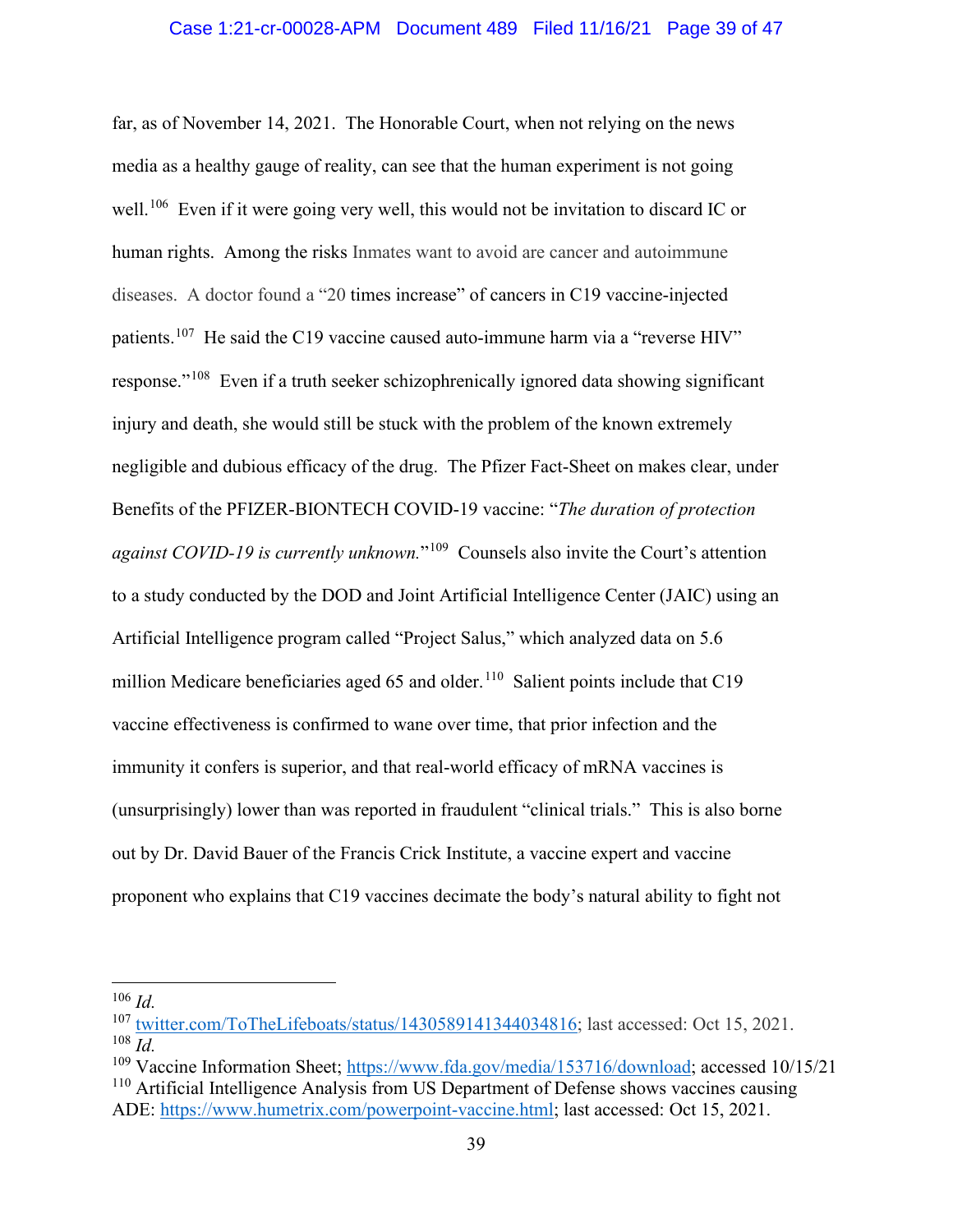#### Case 1:21-cr-00028-APM Document 489 Filed 11/16/21 Page 40 of 47

just C19 itself, but likewise other viruses and diseases in the wild, because the mRNA C19 vaccine destroys the "gold standard" of natural immunity, whether just a normal baseline immunity or one ultra-enhanced and strengthened through prior C19 infection.[111](#page-39-0)

Attorney Elizabeth Brehm recently requested from the CDC "[d]ocuments reflecting any documented case of an individual who: (1) never received a COVID-19 vaccine; (2) was infected with COVID-19 once, recovered, and then later become infected again; and (3) transmitted SARC-CoV-2 to another person when reinfected." The CDC responded on November 5, 2021 that "a search of our records failed to reveal any documents pertaining to your request." If the CDC could show that the vaccinated have a lower transmission rate, it assuredly would do so, and would be loudly touting that evidence. By its response, it is reasonable to conclude the CDC is either completely disinterested in natural immunity (*even if it delivers superior results*, as already shown by the most advanced artificial intelligence system available to our DOD), or perfectly aware of and suppressing such data.<sup>[112](#page-39-1)</sup>

## **IV. Balance of Equities (Hardships) and the Public**

<span id="page-39-0"></span><sup>&</sup>lt;sup>111</sup> Recipients of Pfizer jab have 5-6 times lower antibodies for Delta Variant of Covid; David Bauer, PhD. Accessible at: [https://www.crick.ac.uk/research/find-a-researcher/david-lv-bauer;](https://www.crick.ac.uk/research/find-a-researcher/david-lv-bauer) last accessed: Oct. 16, 2021; [https://youtu.be/duVymoB95T0;](https://youtu.be/duVymoB95T0) last viewed: November 8, 2021. See also Dr. Peter McCullough Affidavit filed in 8:21-cv-01367-JVS-KES McCullough **EXHIBIT K**

<span id="page-39-1"></span><sup>&</sup>lt;sup>112</sup> Becker News: CDC Unable to Document Covid Transmission Among Previously Infected. November 14, 2021: [https://beckernews.com/busted-cdc-unable-to-document-a-single-case-of-covid](https://beckernews.com/busted-cdc-unable-to-document-a-single-case-of-covid-transmitted-from-a-previously-infected-person-to-another-42990)[transmitted-from-a-previously-infected-person-to-another-42990;](https://beckernews.com/busted-cdc-unable-to-document-a-single-case-of-covid-transmitted-from-a-previously-infected-person-to-another-42990) last accessed: November 14, 2021.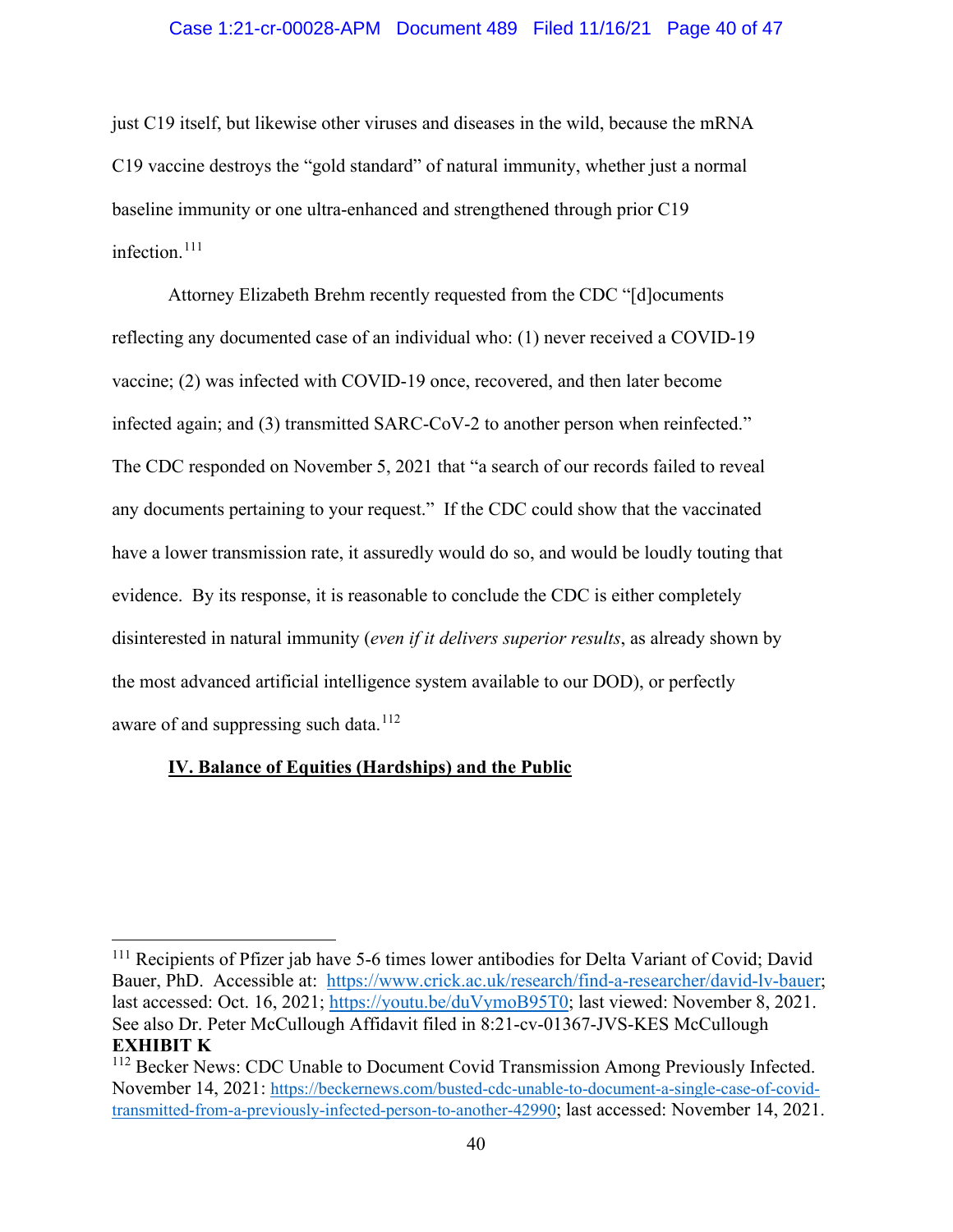There are presently no licensed C19 vaccines in the U.S.<sup>[113](#page-40-0)</sup> The C19 "vaccine" is

strictly experimental and "not licensed for any indication."<sup>114</sup> A vaccine is a drug and

biological product. See FDCA  $201(g)$ , 21 U.S.C.  $321(g)$ ; 42 USC  $262(i)(1)$ . This is a

first for mRNA technology and Lipid Nanoparticles used to transport it: "The vaccines…

are…a milestone for the nanoparticle field..."[115](#page-40-2) Historically, this research has been

unsuccessful, and the current lack of C19 vaccine transparency is alarming. The FDA's

EUA guidance states: *"There are currently no licensed mRNA vaccines in the U.S.*" In

its May 25, 2021-issued document, EUA Guidance for Industry,[116](#page-40-3) the FDA explains*:*

This guidance describes FDA's current recommendations regarding the data and information needed to support the issuance of an *Emergency Use Authorization (EUA) under section 564 of the FD&C Act (21 U.S.C. 360bbb-3) for an investigational vaccine* to prevent COVID-19, including chemistry, manufacturing, and controls information (CMC); nonclinical data and information; and clinical data and information, as well as administrative and regulatory information. *Id.* at f.n. 5, (emphasis added).

According to § 564 of the Federal Food, Drug, and Cosmetic Act, lawful application of

the terms of a lawful emergency use authorization ("EUA") includes a Refusal Option and the

Right to IC. Both these are set forth under: (e) Conditions of authorization.

# (1) **Unapproved product:**

<span id="page-40-0"></span><sup>&</sup>lt;sup>113</sup> "There are currently no licensed mRNA vaccines in the United States." Understanding mRNA COVID-19 Vaccines, Updated Mar. 4, 2021; at:

[https://www.cdc.gov/coronavirus/2019-ncov/vaccines/different-vaccines/mRNA.html;](https://www.cdc.gov/coronavirus/2019-ncov/vaccines/different-vaccines/mRNA.html?CDC_AA_refVal=https%3A%2F%2Fwww.cdc.gov%2Fvaccines%2Fcovid-19%2Fhcp%2Fmrna-vaccine-basics.htmlvaccines/mRNA.html?CDC_AA_refVal=htt) last accessed: October 20, 2021.

<span id="page-40-1"></span><sup>&</sup>lt;sup>114</sup> Letter to Pfizer; [https://www.fda.gov/media/144412/download;](https://www.fda.gov/media/144412/download) accessed Nov 6, 2021. See FDA letters granting EUA to Moderna, Pfizer, and Janssen, 2/25/21; 02/25/21; and 02/27/21 respectively; attached as **EXHIBIT L.**

<span id="page-40-2"></span><sup>115</sup> *Without these lipid shells, there would be no mRNA vaccines for COVID-19,* by Ryan Cross, Chemical & Engineering News, March 6, 2021;

[https://cen.acs.org/pharmaceuticals/drug-delivery/Without-lipid-shells-mRNA-vaccines/99/i8;](https://cen.acs.org/pharmaceuticals/drug-delivery/Without-lipid-shells-mRNA-vaccines/99/i8) last accessed: Nov 9, 2021.

<span id="page-40-3"></span><sup>&</sup>lt;sup>116</sup> Emergency Use Authorization for Vaccines to Prevent COVID-19: Guidance for Industry (May 25, 2021) [https://www.fda.gov/media/142749/download;](https://www.fda.gov/media/142749/download) last accessed: Nov. 12, 2021.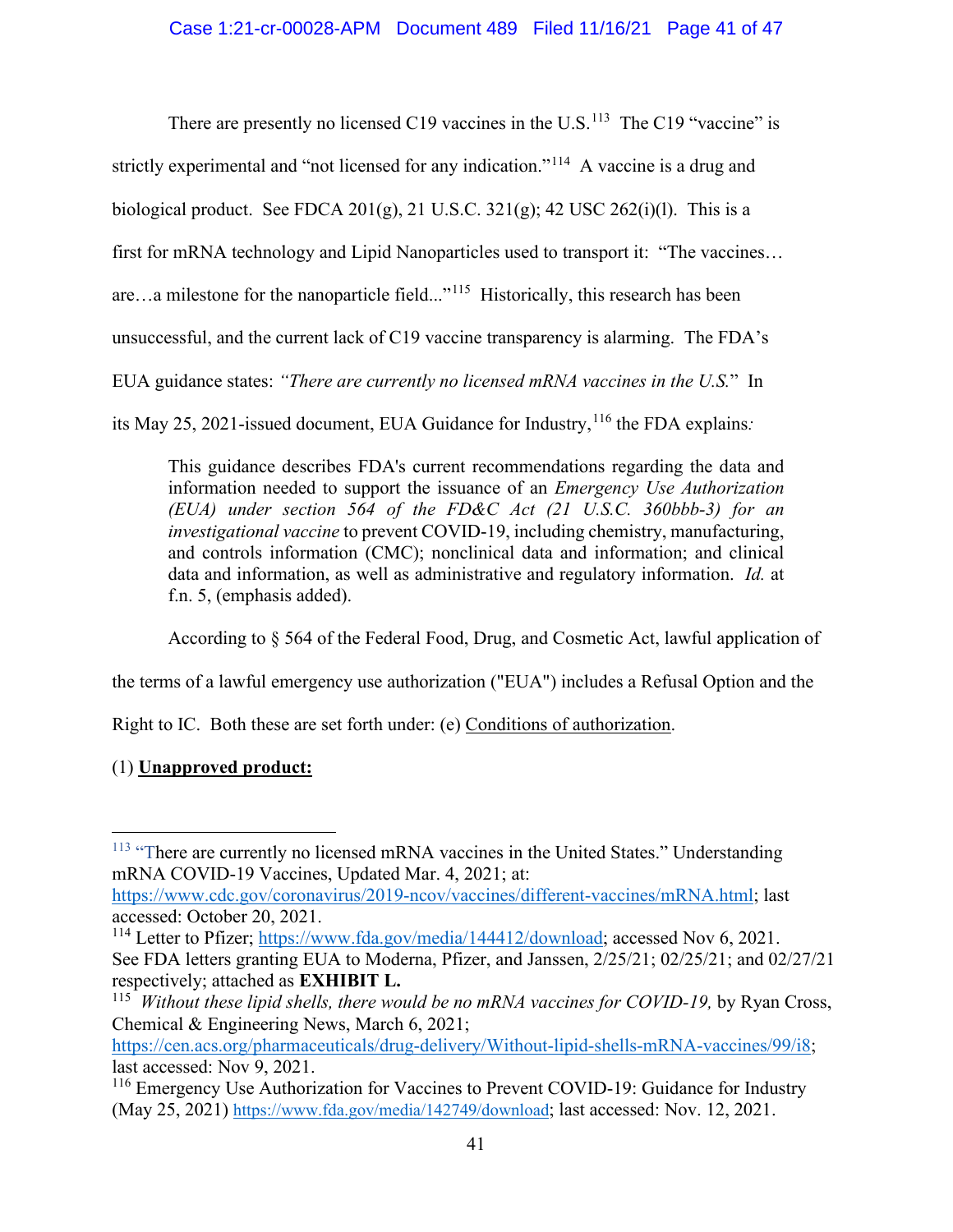(A) **Required conditions.** *With respect to the emergency use of an unapproved product,* the Secretary, to the extent practicable given the applicable

circumstances described in subsection (b)(1), *shall*, for a person who carries out any activity for which the authorization is issued, establish such conditions on an authorization under this section as the Secretary finds necessary or appropriate to protect the public health, **including the following**:

(ii) **Appropriate conditions designed to ensure that individuals to whom the product is administered are informed—**

(I) **that the Secretary has authorized the emergency use of the product;** (II) **of the significant known and potential benefits and risks of such use, and of the extent to which such benefits and risks are unknown; and** (III) o**f the option to accept or refuse administration of the product, of the consequences, if any, of refusing administration of the product, and of the alternatives to the product that are available and of their benefits and risks.**

21 USCS  $\S$  360bbb-3(e)(1)(A)(i) (emphasis added).

# See also the FDA's guidance on the right to IC and the option to refuse: *How will vaccine recipients be informed about the benefits and risks of any vaccine that receives an EUA?*

FDA must ensure that recipients of the vaccine under an EUA are informed, to the extent practicable given the applicable circumstances, that FDA has authorized the emergency use of the vaccine, of the known and potential benefits and risks, the extent to which such benefits and risks are unknown, **that they have the option to accept or refuse the vaccine, and of any available alternatives to the product.** Typically, this information is communicated in a patient "fact sheet." The FDA posts these fact sheets on our website.

FDA.gov.<sup>[117](#page-41-0)</sup> (emphasis added).

# **V. Forced or Coerced Medical Experimentation on Prisoners is Forbidden**

The Nuremberg Tribunal birthed the NC, a statement delimiting permissible medical

experiments on human subjects, wherein experimentation is justified only if carried out under

principles satisfying "moral, ethical, and legal concepts."[118](#page-41-1) IC is applicable to every vaccine

ever marketed, but is even more relevant here, as there does not exist, and thus DOC cannot

<span id="page-41-1"></span><span id="page-41-0"></span><sup>&</sup>lt;sup>117</sup> Emergency Use Authorization for Vaccines Explained: [https://www.fda.gov/vaccines-blood](https://www.fda.gov/vaccines-blood-biologics/vaccines/emergency-use-authorization-vaccines-explained)[biologics/vaccines/emergency-use-authorization-vaccines-explained;](https://www.fda.gov/vaccines-blood-biologics/vaccines/emergency-use-authorization-vaccines-explained) last accessed Oct. 19, 2021. <sup>118</sup> "Permissible Medical Experiments." Trials of War Criminals before the Nuremberg Military Tribunals under Control Council Law No. 10. Nuremberg Oct 1946 – Apr 1949, Washington. U.S. Government Printing Office (n.d.), vol. 2. pp. 181-182.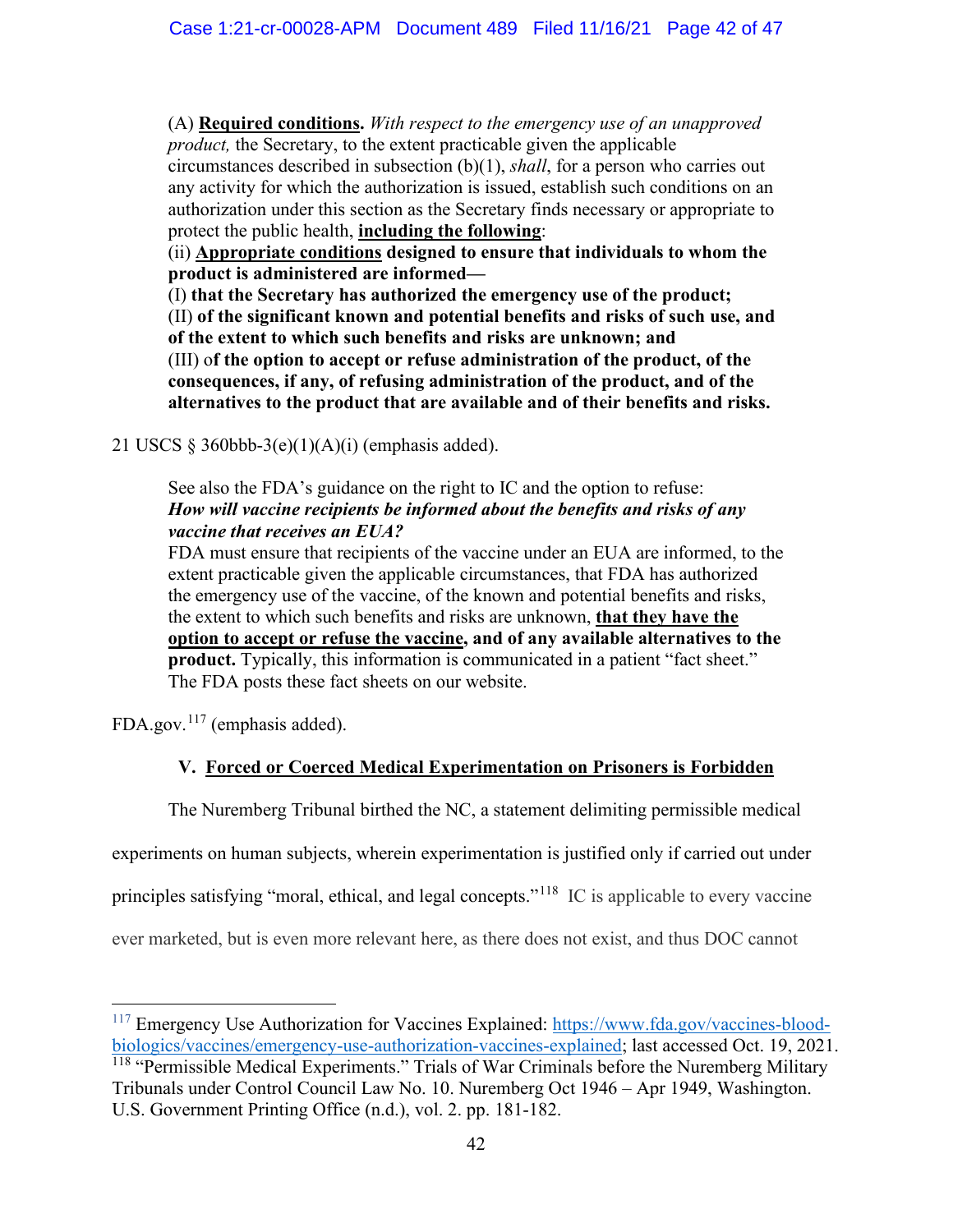administer, any FDA-approved drug. No person, whether bonded or free, may be forced to submit to medical experiments sans IC. The NC and DH condemns doctors and others not just for trivializing IC, but also for standing in the way of life-saving medication. No person may be forced to commit a crime, and whomsoever commits crimes is personally responsible.

## **VII. CONCLUSION**

Courts must not defer to false statements by the news media or anyone simply because powerful institutions argue for them, or because a political climate encourages acceptance of daunting absurdities; but rather, courts must be consistent and reliable in applying strict scrutiny where government action violates the Due Process Clause and the Equal Protection Clause of the 14th Amendment with regard to classifications burdening certain fundamental rights. *Skinner v. State of Oklahoma, [ex rel.](https://en.wikipedia.org/wiki/Ex_rel.) Williamson, 316 U.S. 535 (1942)*. Robust and durable natural immunity<sup> $119$ </sup> is a scientific fact, and it is impossible to reverse the effects of a genetic vaccine experimental injection. Constitutional protections are not meant to be suspended in times of crisis. They may only be changed by the people, and they have not been changed. Crises whether real or artificially manufactured—are not an invitation to throw Constitutional protections to the wind, but to take extra care that they be observed to exactness. Known dangers, including risk of death, violate bodily integrity and personal autonomy of Defendants held in DOC custody, have Constitutional and statutory rights to refuse this medical intervention without punitive consequences. The DOC C19 Policy and OLC EUA Vaccine Opinion are interpretive guidance, not the product of notice, comment rulemaking or adjudication, nor of reasoned decision making supported by substantial evidence, and thus are unsupported by

<span id="page-42-0"></span><sup>119</sup> <https://www.medrxiv.org/content/10.1101/2021.08.24.21262415v1.full.pdf> [https://www.msn.com/en-us/health/medical/dr-makary-says-natural-immunity-is-more-effective](https://www.msn.com/en-us/health/medical/dr-makary-says-natural-immunity-is-more-effective-then-vaccine-immunity/ar-AAMX3sM)[then-vaccine-immunity/ar-AAMX3sM](https://www.msn.com/en-us/health/medical/dr-makary-says-natural-immunity-is-more-effective-then-vaccine-immunity/ar-AAMX3sM) last accessed: Nov. 16, 2021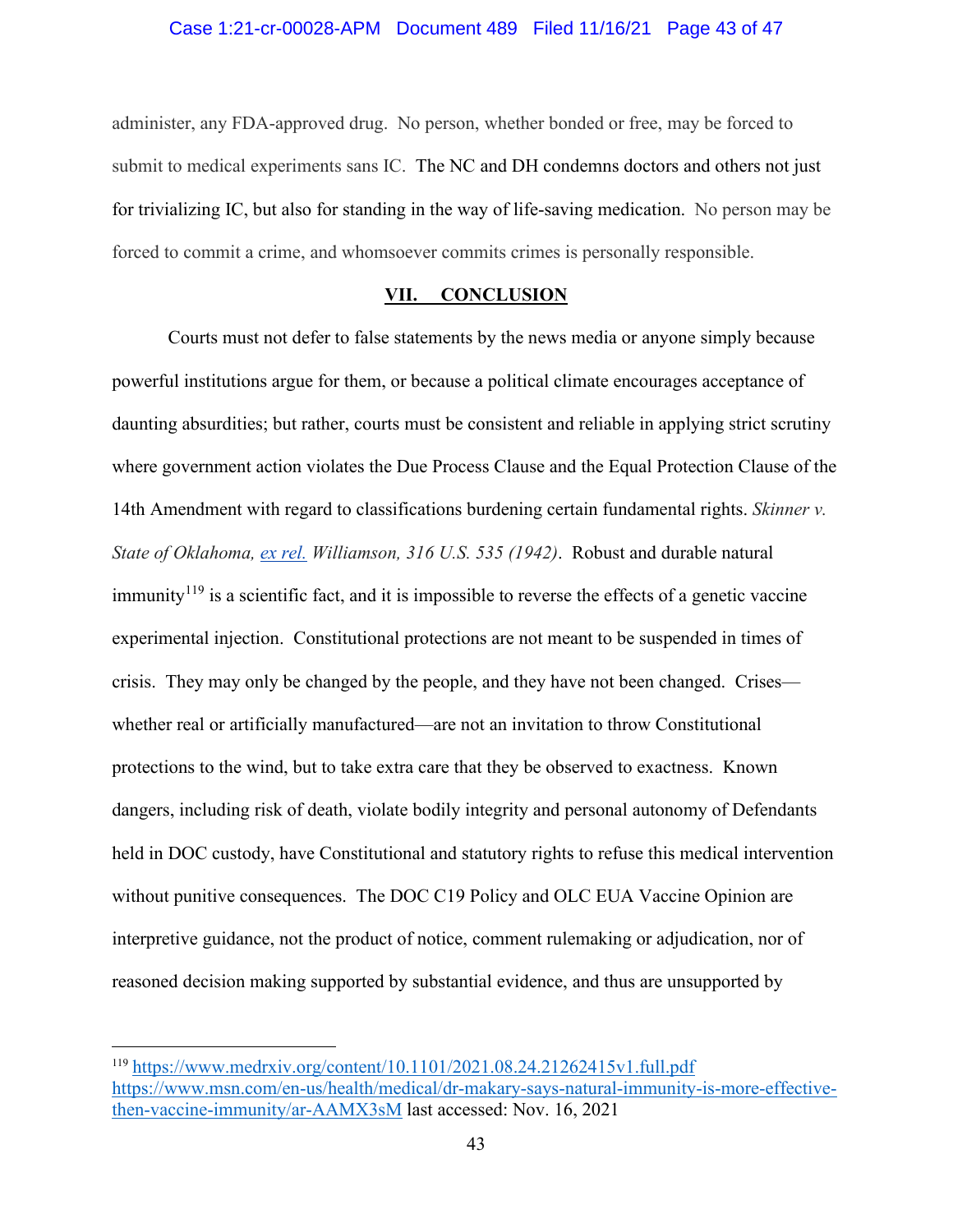reasonable interpretations of US law, outweighed by Constitutional protections, and owed no deference by this Court. Further, Defendants should not be required to exhaust administrative remedies to challenge the DOC policy and OLC opinion. In fact, the DOC Covid Policy violates standards required by the USMS. A "governmental purpose to control or prevent activities constitutionally subject to state regulation may not be achieved by means which sweep unnecessarily broadly and thereby invade the area of protected freedoms." *Griswold v. Connecticut*, 381 U.S. 479, 485, 85 S. Ct. 1678, 1682, 14 L. Ed. 2d 510, 516, (1965) (*citing NAACP v. Alabama*, 377 U.S. 288, 307. But Defendants, presumed innocent, have remained in custody in punitive conditions instituted upon unsupported predicates. The NC remains "the most complete and authoritative statement of the law of IC to human experimentation.<sup>[120](#page-43-0)</sup> It is enshrined in "international common law and may be applied in both civil and criminal cases, by state, federal and municipal courts in the United States."<sup>[121](#page-43-1)</sup> US Courts afford almost mythical qualities to *Jacobson*—a decision issued before the genocide and Holocaust of WWII, horrors so profound that all civilized nations came together and promulgated Nuremberg protocols, unanimously adopted at every level of society and affirmed and reaffirmed in international law. How profoundly sad that US Courts, in humanity's hour of greatest need, have not stood more strongly against an evil that has sought to return to the era of forced medical experimentation while making IC optional and appealing to a century-old Supreme Court decision predating penicillin that provided previous justification for horrendous medical experiments prior to NC. The post-WWII world cried with a terrible cry, "Never again!" yet courts have thus far spectacularly failed in their charge, and American jurisprudence must redeem itself in the face of

<span id="page-43-1"></span><span id="page-43-0"></span><sup>120</sup> G. Annas, L Glantz, Informed Consent; The Subject's Dilemma 21 (1977). <sup>121</sup> *Id.*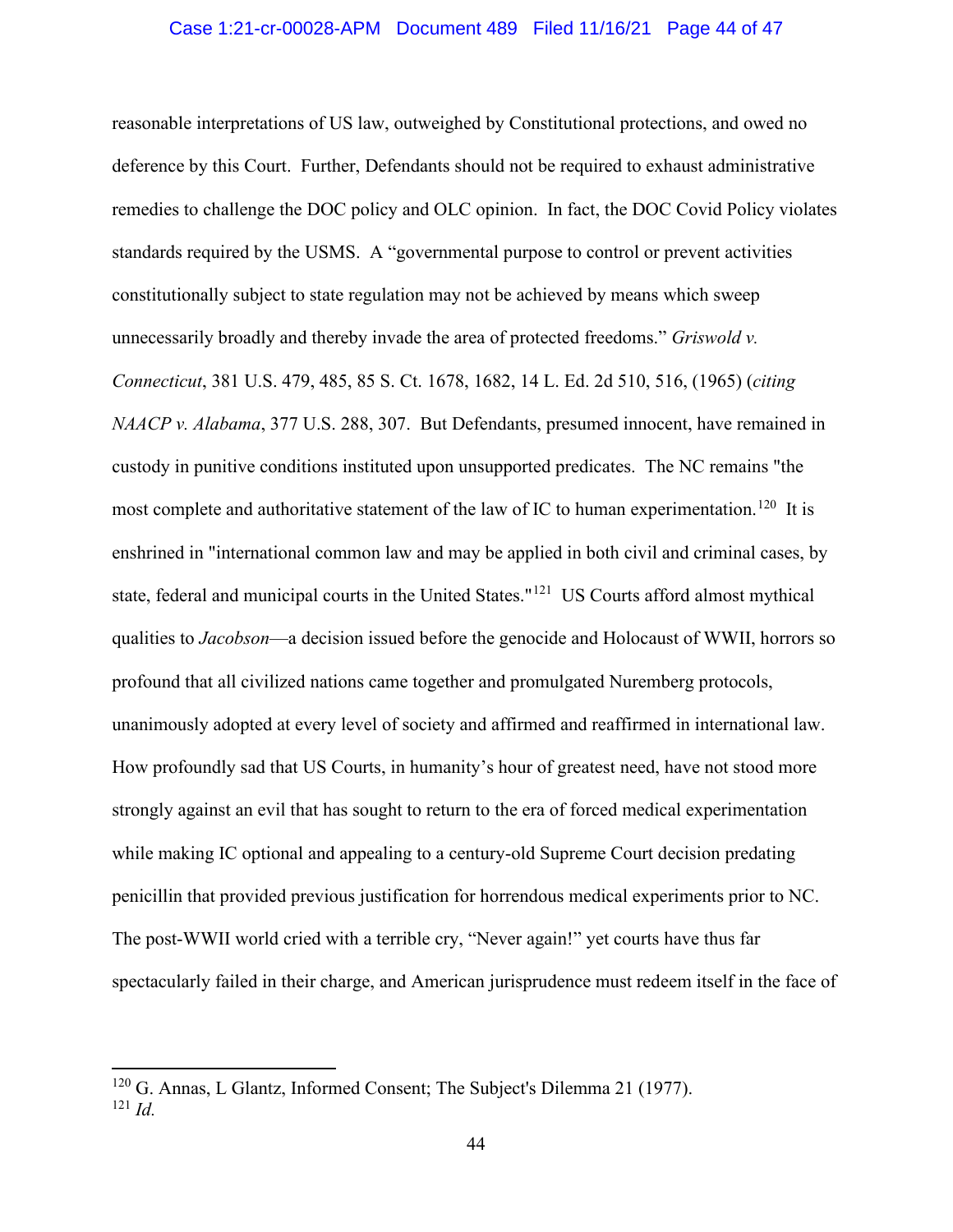#### Case 1:21-cr-00028-APM Document 489 Filed 11/16/21 Page 45 of 47

great peril. We have seen the CDC recommend easing lockdown measures and granting privileges to C19 vaccine recipients. Those who opt out, including those with natural immunity, or those known to be at even higher risk of harm than the astronomical baseline level of risk already evident from VAERS and VigiAccess—*are denied such privileges*. Just as in dark former times dehumanized minority groups have been singled out and marked as second-class citizens, so also do "vaccine passports" in numerous jurisdictions manifest the same apartheid today. Legislatures and regulatory agencies only recently (and insanely) felled two foundational western principles in medicine and law: natural immunity and IC. Our society has been captured by a cartel, with no resistance or strong inclination to defend western civilization expressed thus far by the judiciary. The DOC's coercion mirrors the broader unconstitutional medical segregation now being seen in society-at-large—hospitals are starting to deny not just organ transplants but basic medical care to the unvaccinated.<sup>[122](#page-44-0)</sup> Taken in sum, these despicable practices take inspiration from 1930's era efforts to segregate "unclean" or "diseased" members of society who at first were just shunned, but eventually, confined and then…much worse. This Honorable Court has an opportunity to come down strongly in favor of humanity and to manifest the wisdom and prophecies of our Founders—that the judicial branch would rein in deceit and betrayal of other actors, that truth, justice, liberty, humanity, and the hope of a bright future for our children and future generations of Americans might prevail. We respectfully request that the Court release the above Messrs. Harrelson and Meggs to home confinement.

<span id="page-44-0"></span> $122$  "Hospital system says it will deny transplants to the unvaccinated" The Washington Post; October 5, 2021. [https://www.washingtonpost.com/health/2021/10/05/uchealth-transplant](https://www.washingtonpost.com/health/2021/10/05/uchealth-transplant-unvaccinated)[unvaccinated;](https://www.washingtonpost.com/health/2021/10/05/uchealth-transplant-unvaccinated) last accessed October 16, 2021; *See also:* Becker Hospital Review: "One physician's case for refusing to treat unvaccinated patients in person." September 9, 2021. [https://www.beckershospitalreview.com/hospital-physician-relationships/one-physician-s-case](https://www.beckershospitalreview.com/hospital-physician-relationships/one-physician-s-case-for-refusing-to-treat-unvaccinated-patients-in-person.html)[for-refusing-to-treat-unvaccinated-patients-in-person.html;](https://www.beckershospitalreview.com/hospital-physician-relationships/one-physician-s-case-for-refusing-to-treat-unvaccinated-patients-in-person.html) last accessed November 15, 2021.